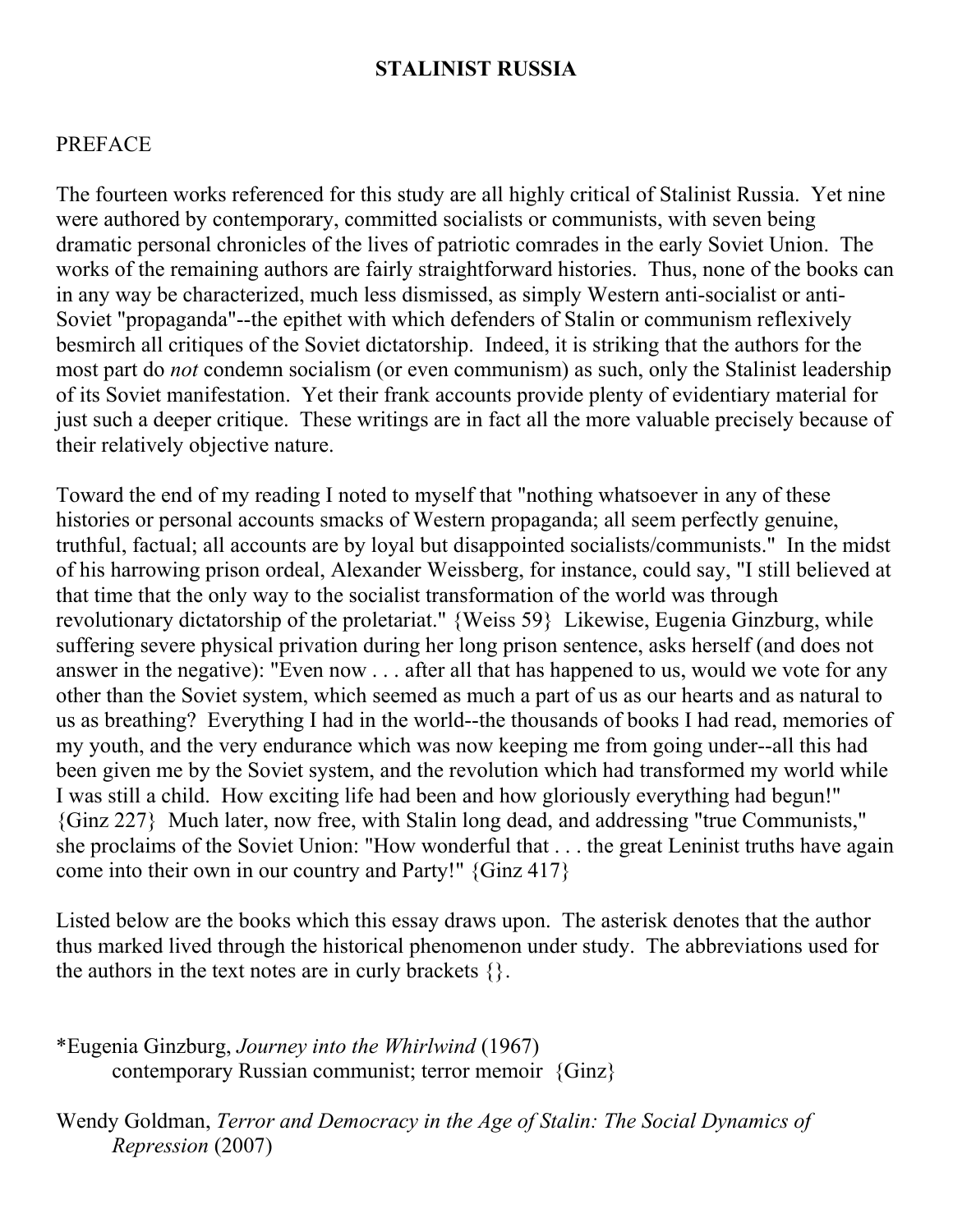modern American scholar; general history {Gold}

- \*Suzanne Labin, *Stalin's Russia* (1949) contemporary French socialist; general history {Lab}
- Walter Laqueur, *Stalin: The Glasnost Revelations* (1990) modern American scholar; general history {Laq}
- Leonard Leshuk (ed.), *Days of Famine, Nights of Terror: Firsthand Accounts of Soviet Collectivization, 1928-1934* (1995) modern American scholar; collectivization {Lesh}
- Moshe Lewin, *Russian Peasants and Soviet Power: A Study of Collectivization* (1968) contemporary, modern Polish scholar; collectivization {Lew}
- \*Elinor Lipper, *Eleven Years in Soviet Prison Camps* (1951) contemporary Dutch socialist; terror memoir {Lip}
- \*Roy Medvedev, *Let History Judge: The Origins and Consequences of Stalinism* (1989) contemporary/modern Russian socialist; general history {Med}
- \*Bertrand Russell, *Bolshevism: Practice and Theory* (1920) contemporary British socialist; general history {Russ}
- \*Andrew Smith, *I was a Soviet Worker* (1936) contemporary American communist; terror memoir {Smith}
- \*Alexander Uralov, *The Reign of Stalin* (1953) contemporary Chechen communist; general history {Ur}
- \*Freda Utley, *Lost Illusion* (1948) contemporary British communist; terror memoir {Ut}
- Lynne Viola, *Peasant Rebels Under Stalin: Collectivization and the Culture of Peasant Resistance* (1996) modern American scholar; collectivization {Vio}
- \*Alexander Weissberg, *The Accused* (1951) contemporary Austrian communist; terror memoir {Weiss}

Lastly, it should be noted that this study is more an annotated compilation than an original work of mine. I thus use quotations liberally, allowing the authors to speak for themselves and at length. I make no apology for this, as I find this method practical and efficient for my present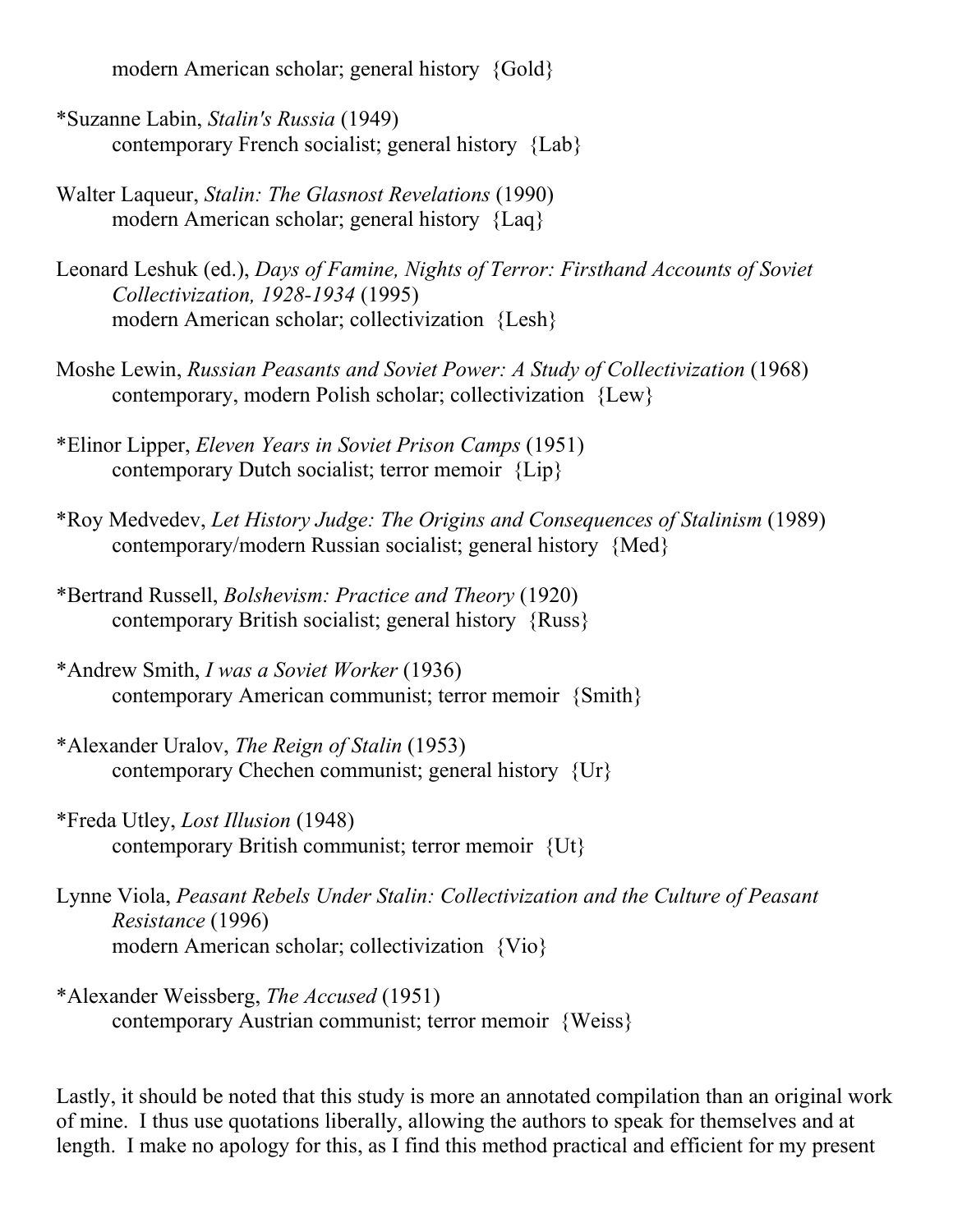purpose, which is not to show off any writing ability I myself might have but rather, through careful selection of passages from the chosen authors, to convey the essence of what happened in Stalinist Russia.

| <b>CONTENTS:</b>                         |
|------------------------------------------|
| Collectivization                         |
| Kirov assassination, first show trials   |
| Terror - general                         |
| Terror - psychology                      |
| Censorship, lies, deception              |
| Governmental structure / Communist Party |
| Russell on communism                     |
| Stalin                                   |
| Smith book                               |
|                                          |
|                                          |

# COLLECTIVIZATION

Following the Revolution of 1917 and the Civil War (1918-1922), collectivization was the first great test of the mettle--the real nature--of the Soviet regime. Many histories of Stalinism pretty much skip right over or otherwise pay scant attention to this epic period, and instead delve immediately into the Great Terror. I will argue, by contrast, that collectivization was the seminal, mind-bogglingly vast crime--the original sin, so to speak--that solidly set the regime's foundation in blood and tyranny. The full meaning of the following statements by contemporaries Freda Utley and Alexander Weissberg will become clear only later, but it is nonetheless worthwhile quoting them here: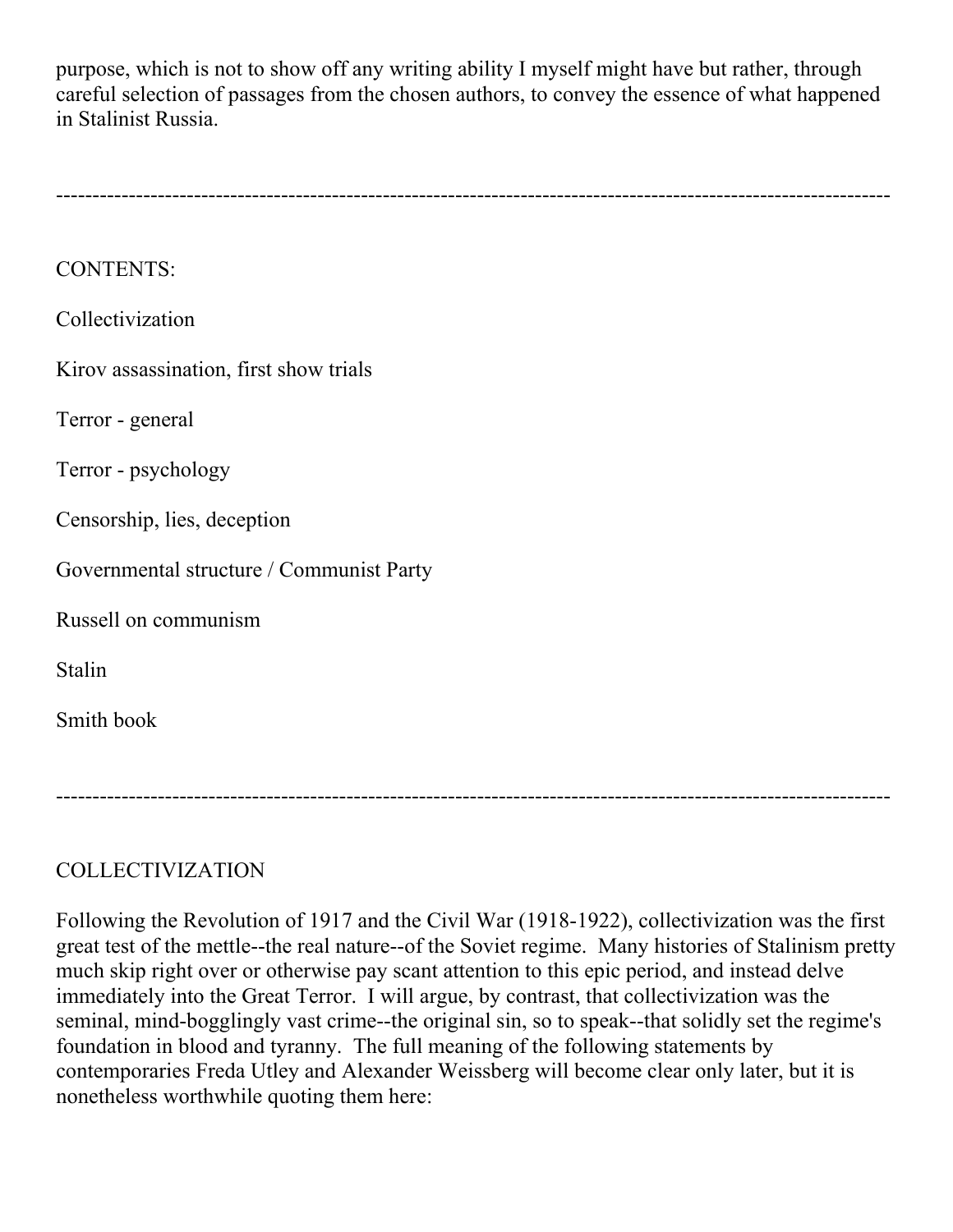"Decent young men and women sent to the villages were persuaded that it was their duty as Communists to stifle all humanitarian scruples while driving the bewildered, sullen, and resentful peasants into the collective farms, and to confiscate grain, milk, and meat from men and women whose children would starve to death in consequence. Those who could not perform the terrible deeds expected of them were expelled from the Party as 'rotten liberals.' Both duty and hopes of a career compelled the Party member and the Komsomol [party youth member] to utter ruthlessness and inhumanity. Many of the young people became hardened and cynical careerists prepared to commit any atrocity commanded by Stalin. Some thus became moral perverts, sadists who enjoyed the tortures which they were ordered to inflict on the helpless victims of the OGPU [the secret police]. The war on the Russian peasants was more brutalizing than war against another nation, for the peasants were unarmed and defenseless. The present generation of Communists [Utley was writing in 1948, while Russia was still under Stalin] was brutalized in youth by the pogrom conducted against the peasants." {Ut 80}

"All the prisoners were quite convinced that the disastrous Great Purge was the legitimate successor of the disastrous collectivization ['the lunatic policy of the Party']." {Weiss 329}

"Collectivization" is the name given to "the large-scale creation of kolkhozes and sovkhozes [collective farms and state-owned farms] . . . to provide the government with large quantities of grain, which would make [it] independent of the private sector . . . [and give] the State the same control over agriculture that it already exercised over industry." {Lew 255, 256} It must be made clear from the outset that the famine which occurred during the period of collectivization was in no way natural--i.e. the result of poor harvests due to bad weather, or anything of the sort. As Leonard Leshuk plainly states: "[T[he forced collectivization of agriculture . . . which led to the deaths of millions . . . and the ruination of the lives of tens of millions more, was . . . a coldly calculated plan regarded as being the most effective means to achieve total government control over the economy and society." {Lesh 7} In fact, says Leshuk, the famine was no surprise to the Communists. Rather, "it became the weapon of choice for breaking the resistance and punishing those nationalities and ethnic groups which were perceived as most defiant." {Lesh 11} Not least significant as a factor in the artificial cataclysm was that the preceding, forced grain requisitions as well as the collectivization itself resulted in a "crushing of the spirit of enterprise among large segments of the population," especially among the best farmers, many of whom were of German extraction. {Lesh 14}

When agricultural peoples no longer see good reason to work as hard as they normally do, famine is the predictable result. Weissberg explains: "If the peasants had worked well then everything was taken away from them with the exception of a small remnant which was supposed to cover their own needs. . . . In addition there was the impossibility of estimating the labor performance of the individual peasant either by quality or by quantity. The result was that the individual peasant and the collective as a whole lost all feeling for the fact that in the last resort their return depended on their own performance. The simple relation between work and wages was destroyed. In the first years of collectivization the hard-working peasant got no more than his lazy neighbor did, and the efficient collective was not allowed to retain any more for the use of its members than the inefficient collective. In consequence, from about 1930 on,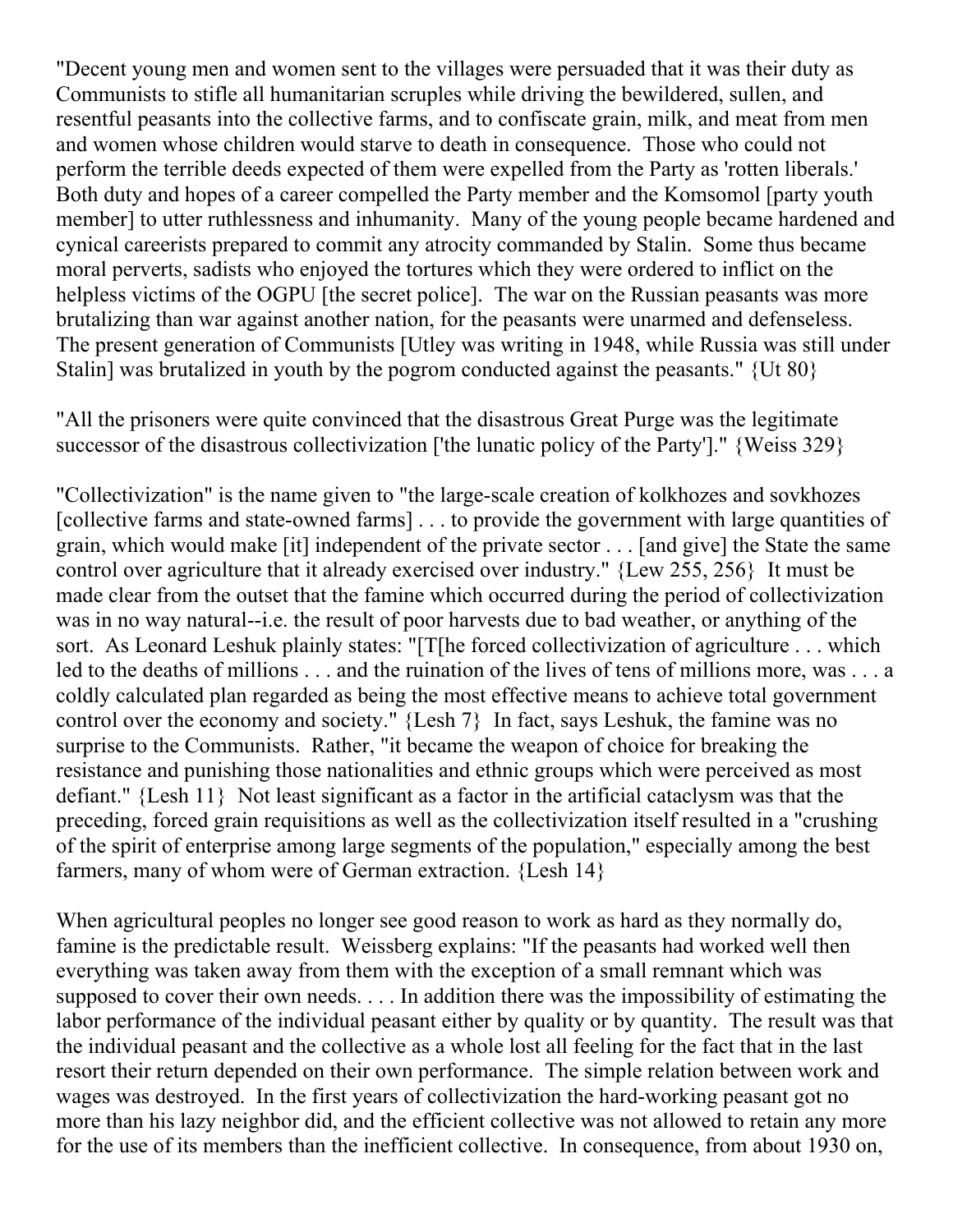the peasant was firmly convinced that there was no sense in working: the Government took everything anyway. . . . The peasants simply stopped working and the grain no longer grew in the fields." {Weiss 330} At least 10 million died from starvation and epidemics or were killed during the resistance struggles and the fatal deportations.

Lynne Viola neatly paints the larger picture--the regime's underlying purposes: "The collectivization of agriculture was a watershed event in the history of the Soviet Union. It was the Communist Party's premier effort at social engineering on a mass scale. . . . Collectivization destroyed the peasant commune and left in its place a coercive enterprise, socialist in name only, that the Communist Party would use to try to transform the peasantry into a cultural and economic colony. The collective farm was to be an instrument of control: it would enable the state to exact a tribute from the peasantry in the form of grain and other produce and extend political and administrative domination to the countryside. To accomplish its goal of colonization, the party aimed at nothing less than the eradication of peasant culture and independence. It launched a wholesale campaign against such peasant institutions as the dvor (household), the skhod (peasant council), the land society, the mill (a gathering place for informal politics), the market, and even the church and the traditional holidays in an effort to destroy sources of peasant cultural strength and autonomy. . . . Collectivization was an all-out attack against the peasantry, its culture, and way of life." {Vio vii}

Russian agriculture was not on a downward trajectory when the government undertook the collectivization madness--far from it. The Russian agricultural economy and the economy in general under the NEP (New Economic Policy: a modest revival of market features after the harsh "war communism") were in fact recovering in the late 1920s from the dislocations and difficulties of the Revolution and the Civil War. Roy Medvedev describes what he finds in a number of relatively recent, informative novels on the period: "[The novels picture] the swift and natural development of the Russian countryside on a healthy economic basis in the years 1927-1929. In them we see the policies of NEP being carried out successfully, the bond between city and countryside being strengthened, and many different forms of cooperatives, including the first steps toward producers' cooperatives, growing. The rural areas were not free of contradictions, but coercion and a 'second revolution' were not required to overcome them. . . . The enormous potential of the Russian village . . . was just beginning to be revealed, promising our country a previously unheard-of abundance of agricultural goods. Instead of that abundance there suddenly occurred . . . a rude and violent interference in the natural development of agricultural production [and the] destruction of the most productive farms." {Med 16}

Indeed, while Stalin presented kolkhozes and sovkhozes as the solution to the agricultural problem, his Bolshevik colleagues Alexei Rykov and Nikolai Bukharin saw no economic evidence of their viability. In other words, it was by no means a given that the sudden, total supplanting of private farms by these new entities was a good idea at all. Bukharin stated that "'For a long time to come, the private farm will continue to be the mainstay of the country's supplies.' The kolkhozes and sovkhozes, he said, were not in a position to act as a substitute for the private sector." {Lew 322} He and his allies among the leadership opposed Stalin's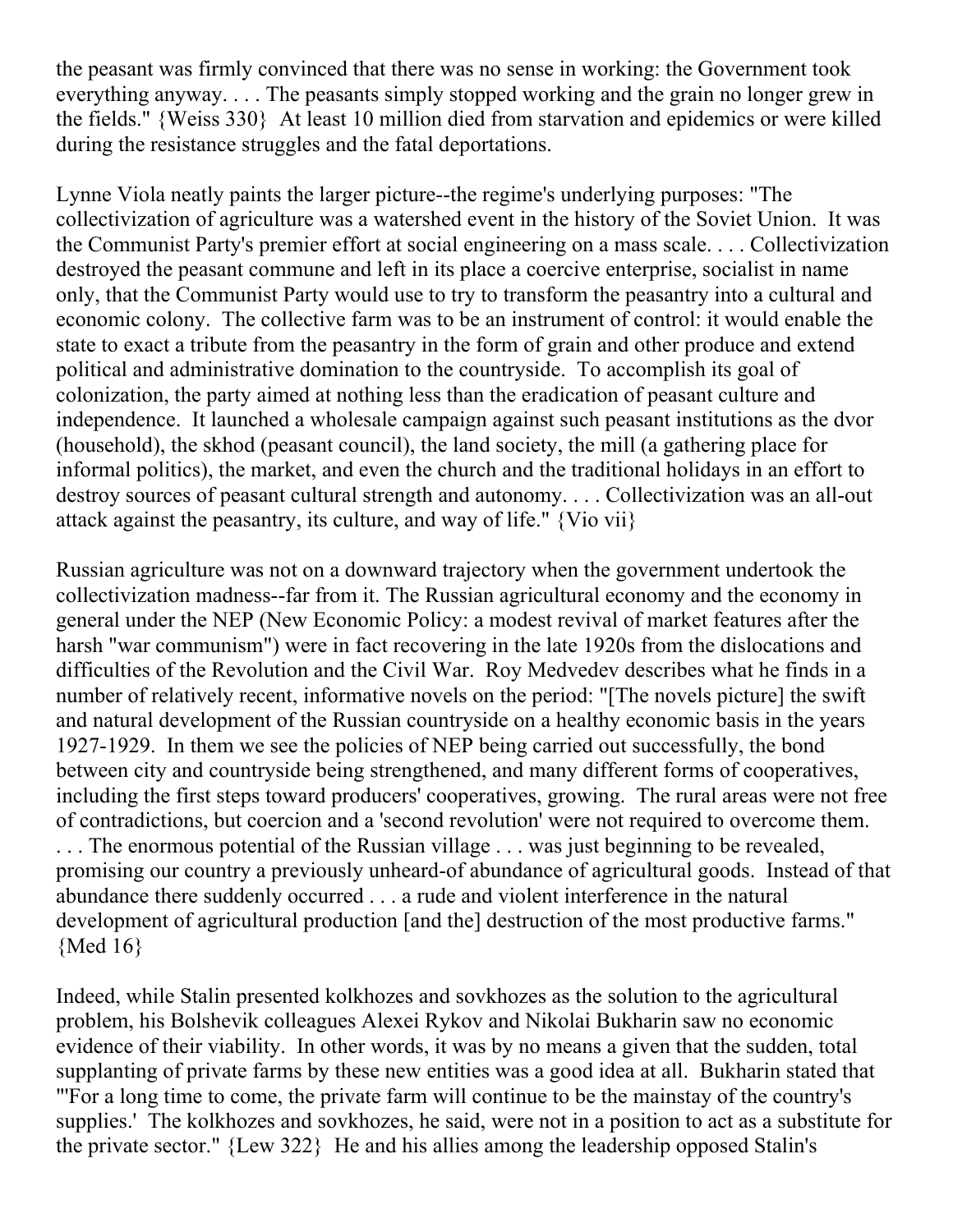coercive measures and favored instead "a resumption of normal economic relations in conformity with the principles of NEP," that is, "free market and exchange relations, and [the removal of] the obstacles to trade and kulak [prosperous peasant] production." In other words, the peasants should be assisted in order to increase their production, not coercively corralled into kolkhozes and sovkhozes. {Lew 323}

But Stalin and his acolytes had other ideas. Having decided that the Soviet Union must industrialize at all cost, they took their cue from the Marxist concept of "primitive capitalist accumulation" (the early expropriation of property by proto-capitalists by any means necessary), and they decided that the Soviet Union needed to embark on "primitive *socialist* accumulation." But, the country being essentially an agricultural country, there was only one large source of capital to draw from: the produce of the peasantry. The necessary capital must therefore be extracted from that source. In other words, the peasantry must be "squeezed"- needless to say, without their consent. This amounted, as Bukharin put it, to the "militaryfeudal exploitation of the peasantry," or--in more common parlance--slavery. {Laq 33}

The Stalinists were quite explicit about their chosen strategy for soaking the peasants. The Party economist E.A. Preobrazhensky frankly referred to the peasantry as an "internal colony" to be exploited. (In her analysis of the state-peasantry conflict, Viola uses this same phrase, as well as "an occupied people" and "a subject population.") The resources of the private sector were to be transferred to the socialist sector via a "pumping action" which would include "nonequivalent exchanges" achieved through the manipulation of the prices for industrial goods. The need to finance industry was the reason for the lower prices paid to the peasants versus the extremely high prices they had to pay for manufactured products--if these were available at all, otherwise the peasants "were expected to work practically for nothing." {Ut 73} Simply put: "To ensure a net profit for industry, it was necessary to turn the terms of trade against the peasantry." {Vio 20} "The immediate task," says M. Lewin, "was to take from the [countryside] even more than had been taken from it under the Tsars. . . . [V]aluable resources were [to be] drawn off from the countryside in order to finance industrial investment--i.e. sold abroad to purchase industrial machinery." Stalin bluntly stated that the peasants would have to grant a "tribute" to the state. {Lew 151, 258-9}

Viola and Utley sum up the government's strategy thus: "Collectivization would allow for the extraction of vital resources (grain, soldiers, labor), as well as enable the state to subjugate the peasantry through the imposition of vast and coercive administrative and political controls." {Vio 3} "Coercion and intimidation were impracticable unless the peasants could be herded together like the workers in the factories." "What collectivization has done is to make the state confiscation of crops by forced grain deliveries much easier. A small detachment of OGPU soldiers in each district can terrify the collectives into giving up the greater part of the harvest, whereas an enormous number of troops would be required to terrorize each individual peasant cultivating his own farm." {Ut 72, 85}.

The problem for the Communists was that the peasants were not fools; they would not take this blatant mass theft of their property lying down. They "responded to negative terms of trade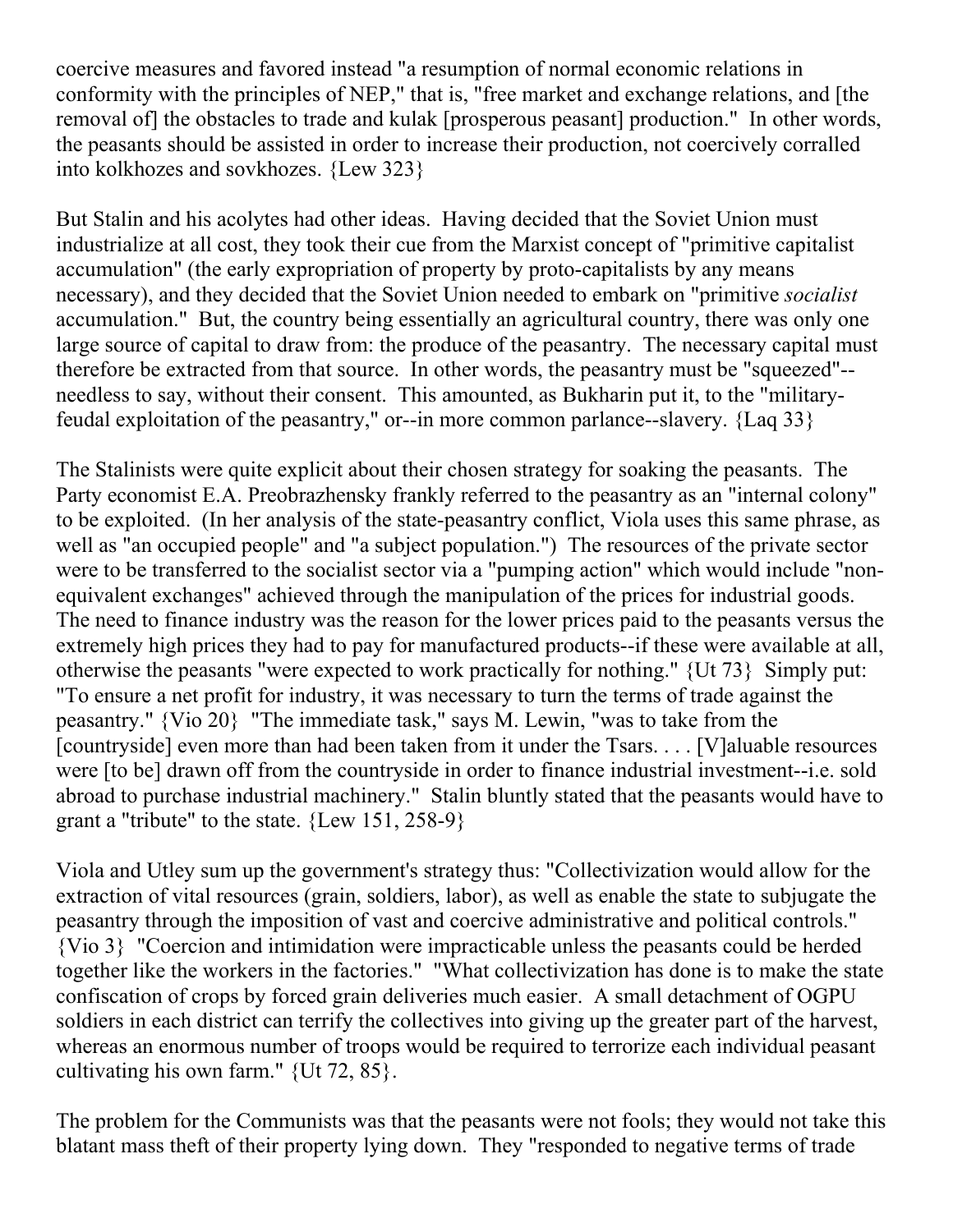between industry and agriculture by withholding grain from the market. . . . [T]he state responded not by raising grain prices, but by employing massive force to seize grain." {Vio 133} The result of the regime's forced requisitions and of its collectivization policy was a famine of biblical proportions, killing many millions of people in one of the greatest human calamities in world history--and an entirely man-made one. One contemporary writer, Pasternak, stated: "What I saw there [in the villages] cannot be conveyed in words, any words. There was such inhuman, unimaginable misery, it was such a terrible disaster, that it began to seem almost abstract, beyond the bounds that the conscious mind could admit. I fell ill. For an entire year I could not write." {Med 243}

Needless to say, overall Soviet agricultural production dropped precipitously. This should have been no surprise, since, as previously noted, the initiative of the peasants had been broken. Furthermore, collectivization--the gathering of the individual peasants into communal farms- was only one part of the economic disruption visited upon the countryside. "At the same time [as collectivization, the government], to induce the people to forget the days when they could sell their produce as they saw fit . . . decreed that all commerce within the country should be a State monopoly. The hand-to-hand sale of a pound of flour or a handful of nails became a serious offence. The peasants were required to deliver their entire yield to their new master, the State. As to the country-dweller's need for manufactured articles, industry, overwhelmed by war demands in the first place, and disorganized by two revolutions and the destruction caused by civil war, could not even begin to supply it. The State, therefore, had nothing to offer the peasants. The country districts had to go short in order that the industrial proletariat, the 'motive force' of the Revolution, and the Army, the Party officials, and the police, the core of the new regime, might be catered for." {Ur 121}

If the Soviet Union had not already by 1929 turned into an outright tyranny, the mega-crime of collectivization in that year certainly made it one. It could hardly have been otherwise. Bukharin commented on "the dehumanization of the party apparatus" resulting from collectivization: "Deep changes took place in the psychological outlook of those who participated in this campaign. Instead of going mad they became professional bureaucrats for whom terror was henceforth a normal method of administration and obedience to any order from above a high virtue." {Laq 34}

Among traditional American leftists, Leon Trotsky is usually seen as the anti-Stalin hero who would have saved the Soviet Union from plunging into tyranny if he had won the post-Lenin struggle for power. But, although Trotsky was certainly a more rational person than Stalin, there is in fact little evidence for this assessment of him in the Stalinism literature--at least not during the decisive early period. A much better candidate for such an exalted role would be Nikolai Bukharin. While Trotsky did object to the precipitousness of Stalin's violent collectivization policy, it was Bukharin who led the most vigorous opposition to forced collectivization.

Bukharin was sharply critical of Stalin's utterly dogmatic anti-peasant, increasing-class-struggle position. "In the sphere of agriculture," says Alexander Uralov, "the Bukharin school held that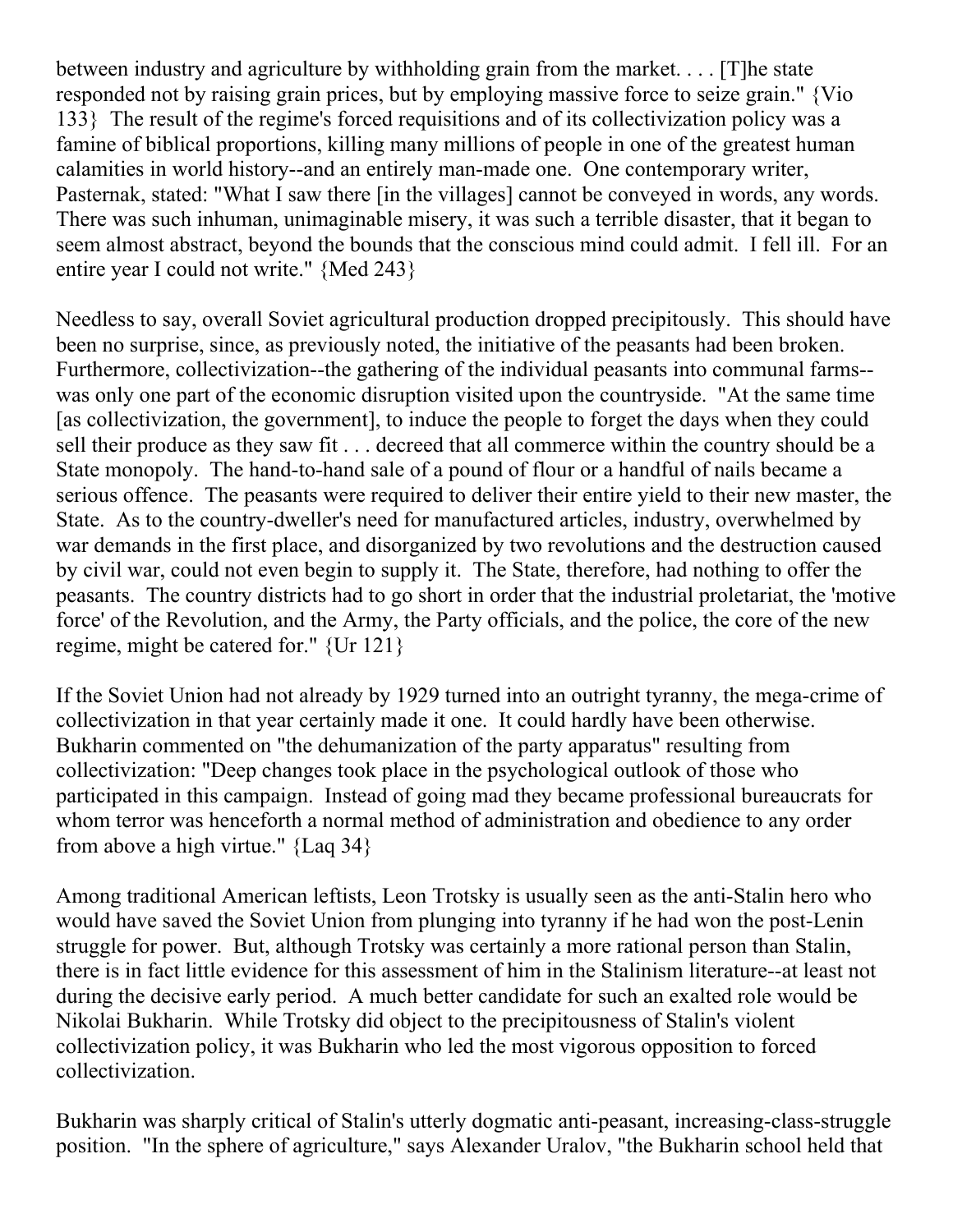methods of administrative violence and economic pressure must be abandoned. The peasants must be convinced by practical experience of the superiority and immense possibilities of socialist agriculture. With this end in view, the State should assist peasants wishing to form themselves into agricultural co-operatives by supplying them with credit, implements, livestock, seed, and fertilizers. The co-operatives could also be encouraged by an appropriate taxation policy. . . . The rural petite bourgeoisie (the kulaks) [the nemesis of the orthodox Bolsheviks], being unable to withstand the competition of the co-operatives, would gradually disappear, and the class struggle in the country districts would steadily diminish. The kulak would become integrated in the socialist system, having no other choice." {Ur 123} Far from being heretical, such views were considered commonsensical by many Communists at this point in time. Medvedev notes that "Socialist construction was just beginning--in the context of a backward, small-peasant country. There were no ready-made prescriptions or recipes. What was needed therefore was not dogma but discussion and exploration in various directions." {Med 148}

Bukharin did much more than quietly offer an alternative policy proposal. Remarkably, in 1928 he led a veritable revolt against Stalin's policy, and he was supported by most of the Party leadership and many Party members. Stalin, by contrast, was left with few authoritative supporters. Indeed, this was a perilous moment for the would-be dictator, as Uralov explains: "He realized that Bukharin's views were likely to find favour with the peasants and with moderate-minded persons throughout the country, and he saw in them a serious hindrance to his personal dictatorship. The free competition between the socialist and capitalist sections which Bukharin advocated was the negation of the totalitarian economic system towards which he was working." Still in the driver's seat, however, Stalin doggedly pressed on, almost singlehandedly. "Stalin determined to act. He visited the Institute of the Red Professorhood to talk to the economists about Party policy in relation to economic matters. Speaking in the name of the Central Committee, he declared that the Bukharin economic school was anti-Marxist, that Bukharin's program was nothing more than an ideological defence of the kulaks, that Bukharin's principles were incompatible with the policy of the Party, which was to press forward with the socialist offensive on all fronts, and that it was the duty of Marxist economists to expose Bukharin's doctrines as being those of the rural petty bourgeoisie. . . . Stalin made no attempt to analyze Bukharin's theories or to discuss them in detail. He approached the matter not as an economist but simply as a Chekist [the Cheka was the secret police]." {Ur 124}

In Uralov's portrayal of Bukharin and his adherents we perceive a set of Communist Party leaders quite different from the unreservedly dictatorial Stalin, not only with regard to collectivization but in all aspects of government policy and party machinery. This is important to note because it shows that the Soviet leadership of the late 1920s was not yet monolithic. Stalin's ultimate victory and his consolidation of power were the result not of a completely uniform frame of mind among the Bolsheviks from the beginning regarding policy, but of the profoundly oligarchical nature of the Soviet system of government, which in time led inexorably to a consolidated autocratic dictatorship.

"In the matter of internal policy, the Bukharin group condemned the military and feudal methods used to rob the peasants and to enforce collectivization in agriculture. They demanded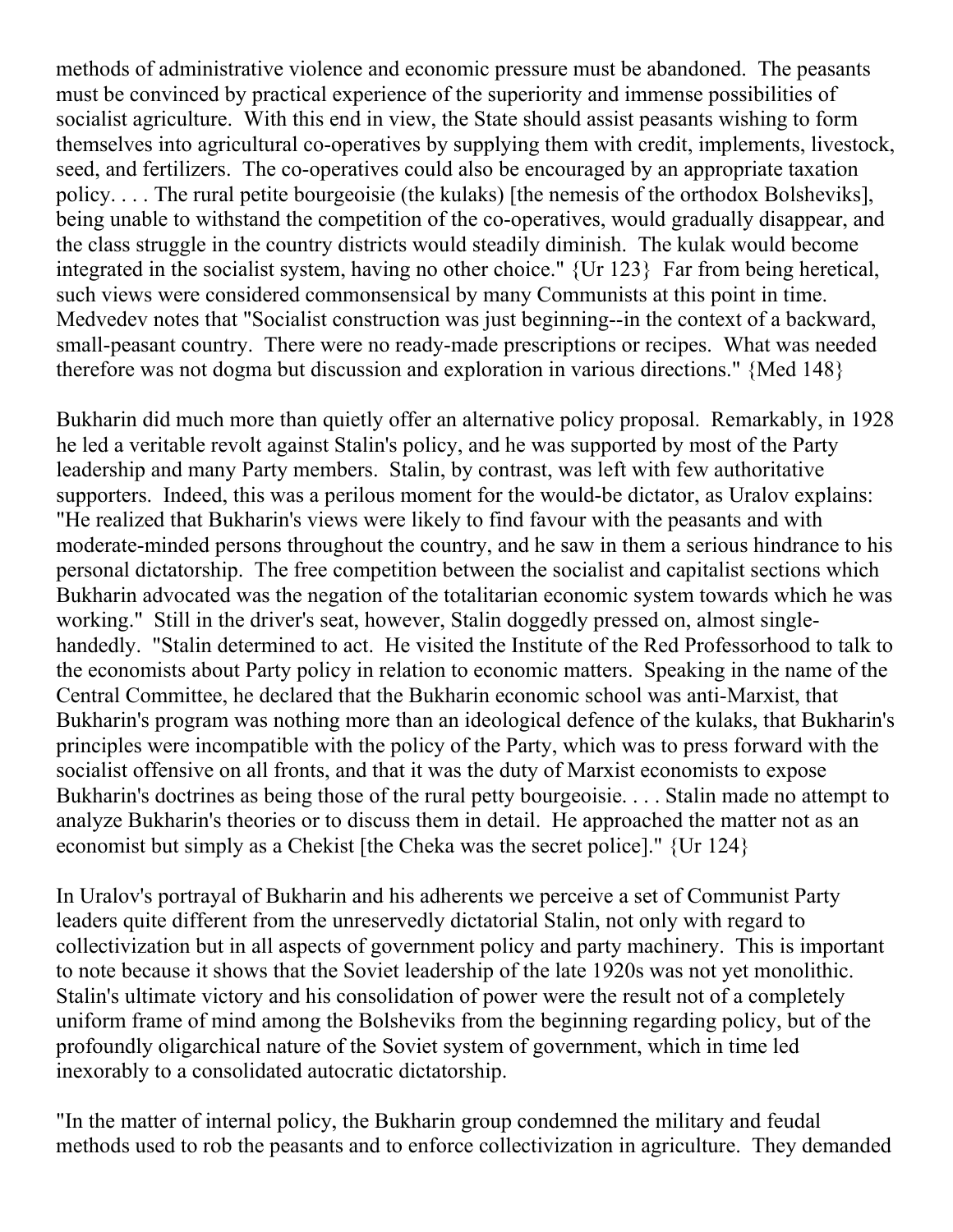the breaking up of the collective and State farms, and a return to the New Economic Policy. They also demanded that the industrial workers should no longer be exploited in a renewed state of slavery, and that the trade unions should be given back their former prerogatives so that they might defend the interests of the workers and not merely those of the State. In the matter of internal democracy the group, like the Trotskyites, demanded the restoration of the state of affairs that had existed in Lenin's time, when all essential questions affecting the destiny of the country had been decided at Party congresses or by the Central Committee, and not by a single 'chief,' that is to say, Stalin. As did the followers of Trotsky, the [Bukharin] group desired that the persons comprising the administrative machinery of the Party should be simply officials and not dictators. They demanded that the NKVD should cease to be a police organization overshadowing the State and the Party. They demanded that the Stalin regime should abandon its 'frantic rhythm' for the industrialization of the country, and that both the Party and the Government should take steps to increase the production of food and manufactured goods in order to raise the standard of living of workers and peasants." {Ur 35} Indeed, these seem to have been perfectly reasonable policy positions. In fact, the Bukharin-Rykov group, Medvedev remarks, "had many opportunities for victory. Under certain circumstances their platform could have won a majority in the Politburo, the Central Committee, and wide party circles, as well as support from the majority of peasants and industrial and office workers." {Med 207}

So why did Bukharin fail while Stalin succeeded? Here's where the Soviet form of government--unmitigated oligarchy--was key. The scholar Stephen Cohen (here quoted by Medvedev) explains: "Of the several circumstances favoring the general secretary, the most important was the struggle's narrow arena and covert nature. This situation . . . confined the conflict to the party hierarchy where Stalin's strength was greatest, and nullified the Bukharin group's strength, which lay [primarily] outside the high party leadership and indeed outside the party itself. For, unlike the Bolshevik Left, which remained to the end a movement of dissident party leaders in search of a social base, the Right was an opposition with potential mass support in the country. That its rural policies were preferred by the peasant majority was clear to almost everyone." {Med 207} Thus, Stalin won precisely because of the undemocratic nature of the Soviet government created by the Revolution. Power was concentrated in the hands of a tiny number of persons at the apex of a thoroughly bureaucratic government. In fact, "representative" government of any type (versus genuine democracy) is fertile ground for Byzantine intrigues and muscular political machinations of all kinds, including the pressuring and buying off of individual officials. It is a rewarding playground for ruthless operatives who work behind the scenes manipulating processes and persons. We see just such a dynamic- manifested in extreme fashion--in the post-revolution Soviet Union.

Despite--as we observe with the Bukharinists--significant dissent in the Party at this time, a penchant for backroom politicking coupled with an ethos of contempt for the common people pervaded to some degree or other the entire Bolshevik leadership, Bukharin included. This disposition was not confined to Stalin and his ilk. Bukharin's reluctance to appeal to the general population (which sealed his doom) "derived from the Bolshevik dogma that politics outside the party was illegitimate, potentially if not actually counterrevolutionary ['party patriotism']. . . . But Bukharin was restrained by another consideration as well. In Marxist eyes, the social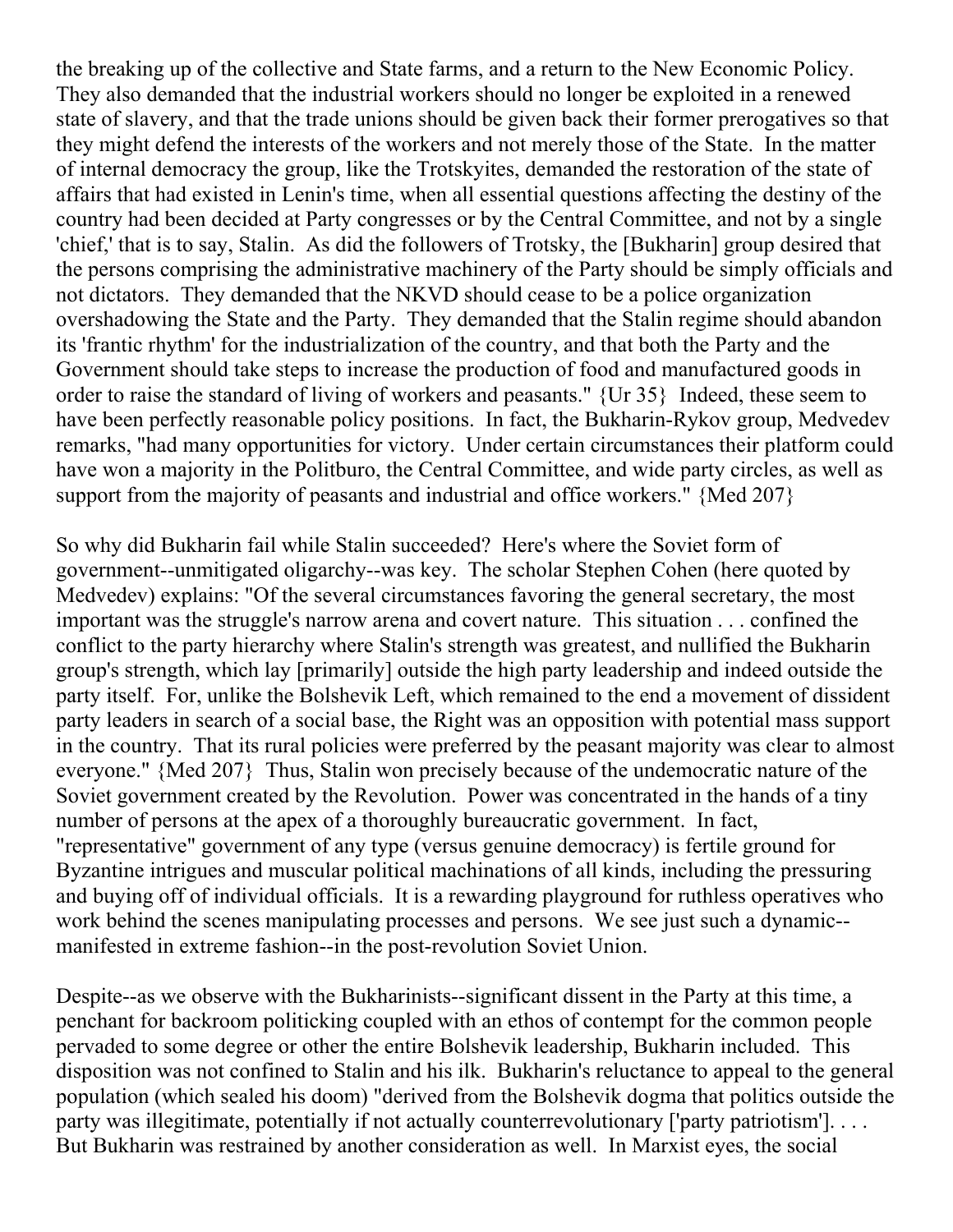groups thought to be most receptive to his policies, notably peasants and technical specialists, were 'petty bourgeois' and thus unseemly constituencies for a Bolshevik. His reluctance to carry the fight against Stalin to the party-at-large derived from similar inhibitions. For party politics outside the leadership area had also become suspect and atrophied. . . . [H]e remained throughout a restrained, reluctant oppositionist." {Med 208}

Skipping ahead in time somewhat: The Stalin-Bukharin conflict came to a head at a remarkable September 1936 meeting of the Central Committee (i.e. long after the collectivization issue itself had been settled). At this meeting Yezhov, the NKVD chief at the time and Stalin's principal henchman, accused Bukharin and others of being agents of the German Gestapo in a plot to destroy the Soviet Union. He proposed a motion to expel Bukharin and Rykov from the Party and to charge them with treason. Bukharin countered that it was in fact Yezhov and Stalin who were conspiring against the country in order to consolidate Stalin's absolute personal dictatorship over the Party and the people.

The Central Committee and Politburo sided with Bukharin (!) and in the ensuing vote defeated Yezhov's motion, thus repudiating Stalin. And yet Stalin stood firm. "In countries and parties run on normal lines," noted Uralov, "it is customary, in these circumstances, for the government or the ruling body to resign, but Stalin preferred to adopt another course. Directly the vote had been taken he declared to the assembly that he accepted the decision of the Central Committee and would take note of it for his future guidance. He congratulated the members of the Central Committee on 'healthy criticism and auto-criticism worthy of true Bolsheviks.' . . . Thus it seemed that Stalin had bowed to the Central Committee's decision. {Ur 47} "Stalin had made the discovery that the Central Committee, of which he was Secretary General, was anti-Stalin. His position was so catastrophic that only the greatest coolness, suppleness in maneuver, and boldness in the selection of means could enable him to retain the power which legally was no longer his. . . . The members of the Central Committee had repudiated Stalin, but with a great lack of political sense they had not followed up their gesture with executive action. They had dispersed to their own districts, leaving the power in the hands of Stalin and his minority." {Ur 48} It was precisely this systemic, extreme concentration of institutional power--in the hands, finally, of one man--that enabled Stalin to prevail in the face of such a major revolt as this on the part of the Bukharin group.

By the autumn of 1937 only fifteen of the 140 Central Committee members and deputymembers involved in the foregoing conflict were alive and free. "At the Eighteenth Party Congress, Stalin formed a new Central Committee composed of men who were well known only to the NKVD." {Ur 47} In March 1938 Bukharin was shot. Thus did Stalin take his revenge. He was able not only to remain in power through the various challenges to it in the course of time, but to vastly increase it. This was possible only because the former revolutionaries around him fully accepted the dictatorship itself. They were in the end not democrats of any kind, in any way. They merely would have preferred a somewhat kinder, gentler dictatorship, with a dictator other than the bloodthirsty Stalin at its helm.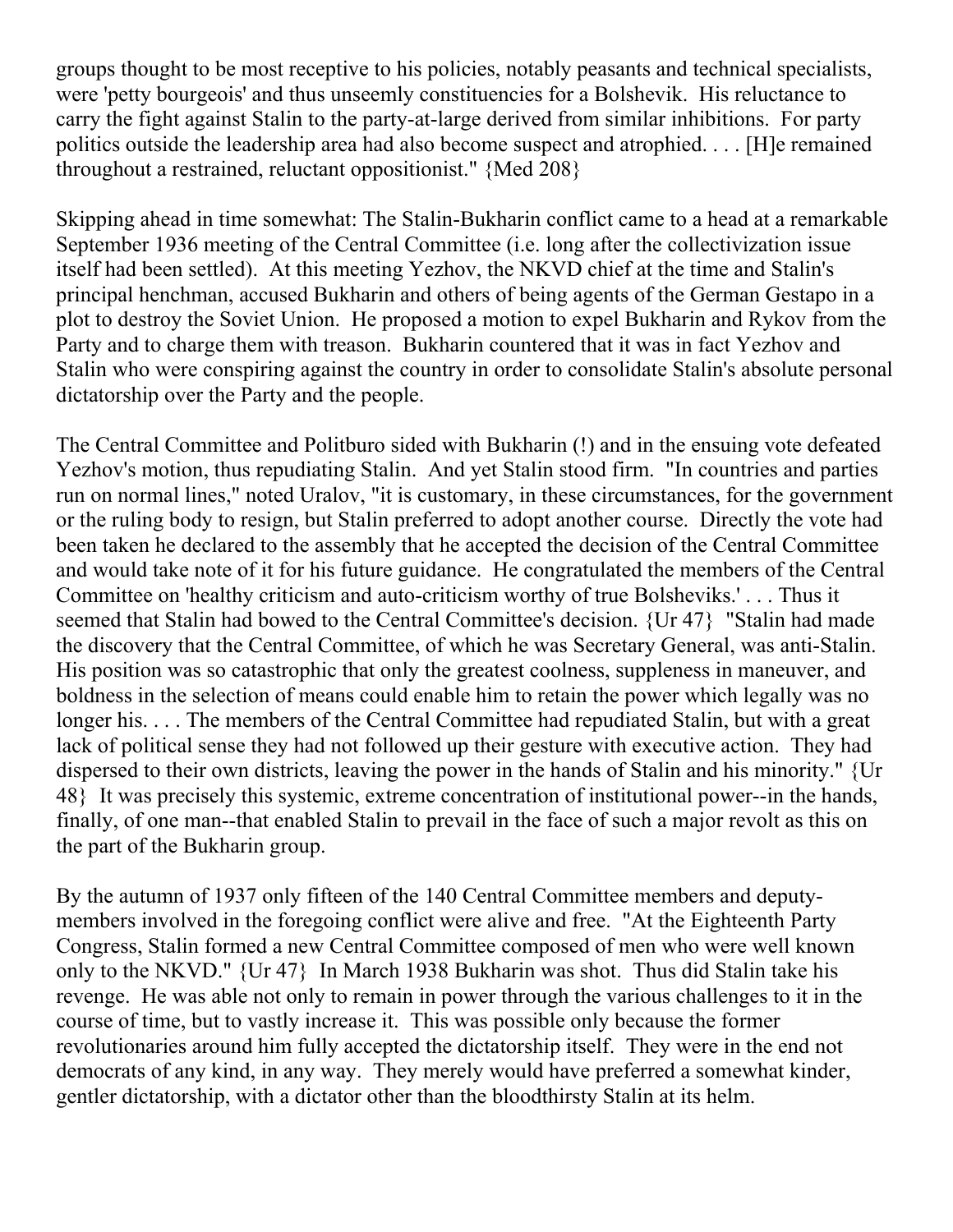Back to the earlier period: Collectivization was of course pure top-down, authoritarian social engineering, without the slightest attempt made by those in power to obtain the peasants' free consent. The contemporary Marxist scholar Lev Kritsman noted that there were in fact two antithetical revolutions in 1917, not just one--an urban, socialist revolution and a rural, antifeudal revolution. "Following the forced expropriations and partitions of the nobility's lands, the peasantry desired no more than the right to be left alone: to prosper as farmers and to dispose of their produce as they saw fit." {Vio 15} As Lewin observes: "The revolution freed the peasant from the system of barshchina (service to the landowner), it gave him the status of an independent producer." {Lew 37} It can hardly be doubted that the vast majority of peasants had little use for the regime's doctrinaire socialism.

Peasant support enabled the Bolsheviks to win the Revolution, and the Communists purported to value the alliance (smychka) between the "proletariat" (i.e. themselves) and the peasants. But in reality, and certainly as time went on, it became clear that the peasants would be consigned to the role of junior partner in this alleged partnership. As Viola explains: "Stalin stubbornly maintained that the leading role of the working class in the smychka was paramount. . . . '[W]e do not defend just any kind of union of workers and peasants. We stand for that union, in which the leading role belongs to the working class." {Vio 22} "[The] socialist town must lead the petit-bourgeois peasant countryside." {Vio 23} So much for any pretence of society-wide democracy. The antagonism and condescending elitism of the urban Communists toward the peasantry was palpable. "In the eyes of many town dwellers and members of the intelligentsia, the peasantry was . . . an enemy, an alien and adversary class . . . an obstacle, a hindrance to the town, the working class, socialism, and modernity. Hostility toward peasants was deeply embedded in the party's popular culture. In the years leading up to collectivization, and even more once collectivization began, the peasantry would be shorn of its humanity, reduced to a subhuman status that would enable and encourage the atrocities of the times." {Vio 32}

It must be kept in mind that Russia at this time was an overwhelmingly agricultural nation. The peasantry comprised about 85% of the population, while the industrial proletariat--of which the Communist Party proclaimed itself to be the vanguard--was a mere 3%. Thus there was absolutely nothing reasonable, much less democratic, about the regime's monomaniacal proproletariat, anti-peasant program. And aside from this program's remorseless violation of peasant tradition, there was another very good reason for the peasants' resistance to it: collectivization was economically senseless. The farmers lost all incentive to work hard and produce a surplus, since it would simply be taken from them--literally stolen without anything like fair compensation.

But, the Communists' motive in the collectivization undertaking was not purely--or perhaps even primarily--economic. Collectivization had an overarching political purpose. Uralov puts it thus: "For the Bolsheviks the creation of the kolkhozes was first and foremost a political undertaking for the purpose of transforming the individual and militarising the country. The future of the Stalin regime was bound up with its success. It was a question of who would win- the Stalinists or the 'class enemies,' socialism or capitalism, the kolkhozes or the peasants, the communist regime or the nation. In these practical terms did they conceive the problem, and in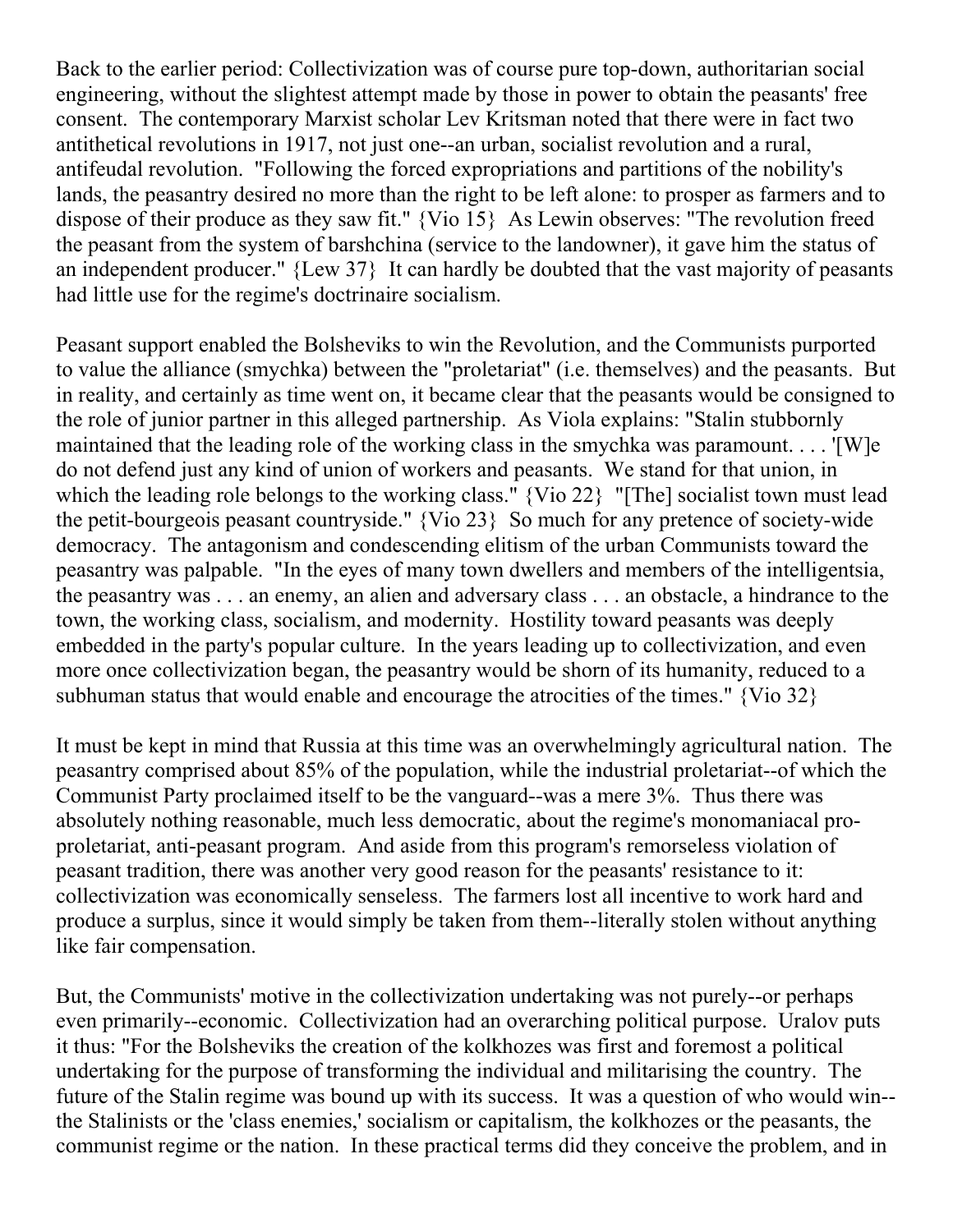solving it they attached only a secondary importance to the economic difficulties of the moment. Over a period of seven years, from 1929 to 1936, a war was fought with which none of the historic wars between peasants and their feudal lords can be compared. For the Russian peasant it entailed unprecedented losses. Neither during the wars of the Middle Ages, nor in the revolutions that followed, did the peasantry and other classes have to undergo such appalling hardships. . . . But even when he had been collectivized, the peasant remained fundamentally an individualist. It remained necessary to eradicate in him the 'petit bourgeois' mentality of the man who is master of his property and of himself. He had to be convinced that the past was dead and would never return, and that the sooner the countryman ceased to look backwards, the sooner would the teething troubles of the new life come to an end. A whole series of measures was planned and put into effect by the Politburo for the purpose of re-educating, transforming, and, above all, intimidating the peasant masses in order to fulfil the complex aims of the regime." {Ur 166} In a word, Stalin and his henchmen viewed the peasantry as a hostile force, an internal enemy, to be once and for all utterly subdued.

According to Uralov, the top two aims of the "kolkhoz revolution" were (1) the total proletarianization of the peasants, converting them from independent farmers working their own land to forced-labor serfs bound to the state farm, and (2) the total nationalization of rural property, enabling the state to enforce delivery of almost all agricultural output to itself. {Ur 167} Indeed, collectivization was nothing less than a return to serfdom, which is in fact what many peasants explicitly called it. It was the proletarianization and enslavement of the farmers, or, as Bukharin put it, "the return to the feudal pillage of the peasantry." {Ur 177} From the peasants' point of view, the Russian Revolution was one giant leap forward--ridding the nation of the landed nobility and handing the land over to them--and then two giant leaps backward, to a condition the pre-Revolution peasantry would not have envied.

One of the major themes of this essay will be that socialism, considered as an ideology, is not really a *political* philosophy: it says almost nothing about the power structure per se. Put into practice, socialism no doubt has very real political consequences, but this is due in fact to its *deficiency* in political ideas, which leads to a real-world power vacuum which is then necessarily filled. Essentially it is nothing but a set of socio-economic concepts and proposed policies, many of them quite dogmatic. A key one among these concepts is that of the "class struggle." In the real world this notion manifests as a divide and rule paradigm, perhaps even the ultimate one. In the case of the Soviet regime's subjugation of the Russian peasants, "kulak" was the boogeyman label of choice during the operation. Technically the term means "rich peasant," the Bolshevik implication being that such a person is by definition an exploiter of non-rich peasants, i.e. the rural equivalent of the evil urban capitalist--the enemy of the proletariat and the people. In fact, as the sources attest, this creature was for all practical purposes a complete fiction by the time of the collectivization period. Whatever truly rich peasants had ever existed had long been exterminated.

Medvedev notes that "Journalists and writers of fiction as well as scholars specializing in the agrarian question are today disputing the accuracy of the term 'kulak' in the way it was used from 1929 to 1932 as a justification for the mass deportation of relatively well-to-do peasants. .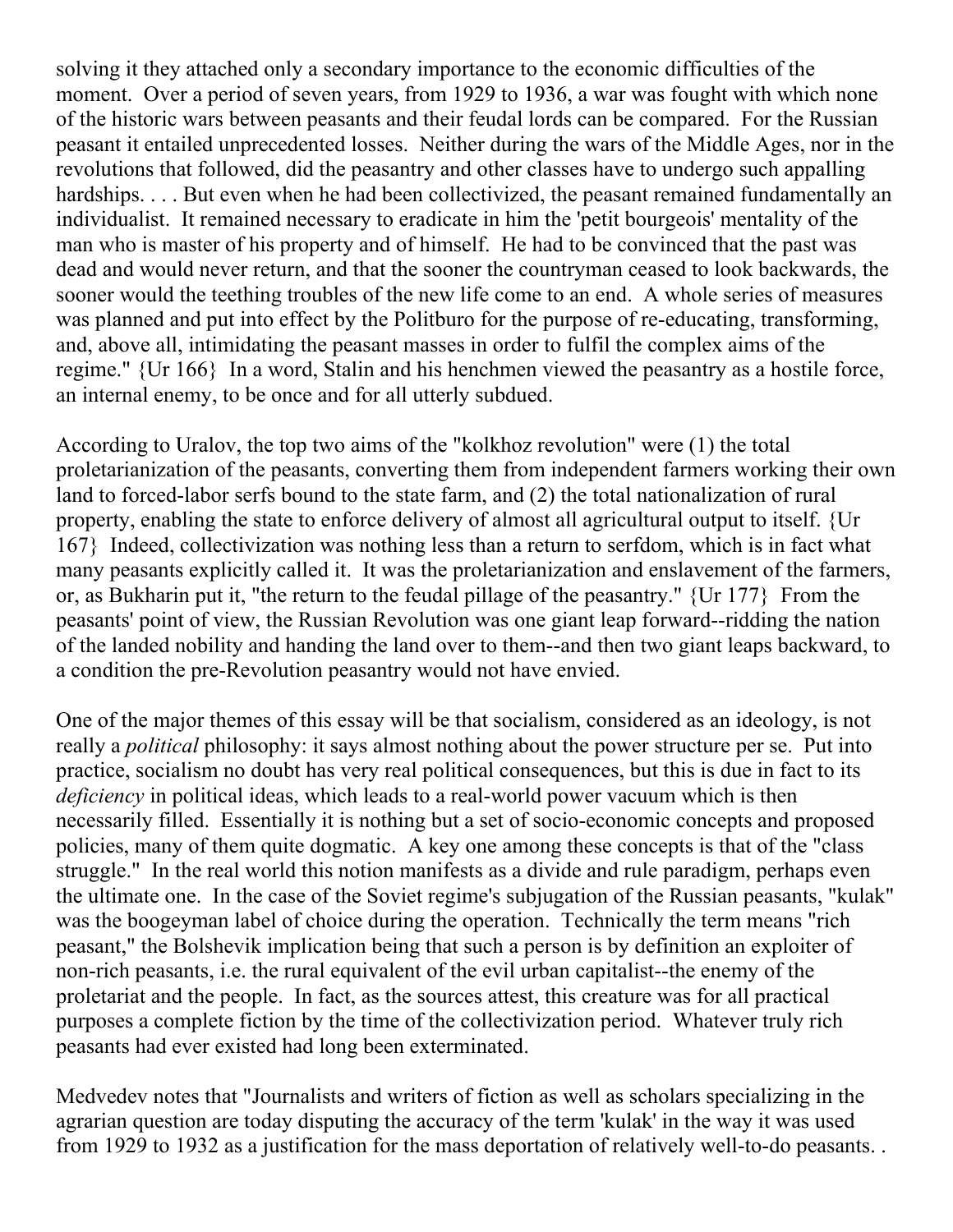. . [T]he kulaks of the late nineteenth and early twentieth centuries . . . almost completely disappeared during the civil war. In the late twenties the term 'kulak' was applied mainly to hard-working middle peasants who by stubborn toil and effort had achieved relative prosperity during the few short years of NEP." {Med 17} Indeed, peasants of all classes were pretty much united in defense of their rural culture, and it was only with the most intensive efforts, utilizing all of its massive resources, that the regime was able to succeed to any substantial extent in cracking this unity. "The peasantry," says Viola, "resented the intervention of outsiders in their affairs. . . . [M]ost villages stubbornly defied the party's attempts at social division and resisted as a cohesive entity." {Vio 16}

Lewin describes the peasant masses as "more or less homogeneous. . . . Poor or better-off, kulak or even batrak [agricultural laborer], the peasant was first and foremost the owner of a farm." A contemporary researcher specializing in the social structure of the peasantry noted that "not only does almost every peasant work on his farm, but he himself or the members of his family also work outside of it; or again, he may take on workers, or hire the means of production from someone, or alternatively hire out his own means of production. He borrows or lends, for example, his seed-grain. In short, there are practically no cases where a peasant farm manages its production entirely independently. But very often it will nevertheless be managed, in substance, as an independent farm." {Lew 45} And regardless of their current status, all peasants certainly shared the same aspiration: "to become an independent farmer, to have more land, and more implements with which to cultivate it." {Lew 52} It must be remembered that the Revolution eliminated the great landlords and handed the land over to the humble farmers themselves. All were more or less modest; some were merely somewhat more successful than others. "[T]he farms which could, according to Soviet definitions, be classified as kulak were in fact fairly small. . . . Only a minority of [kulaks] owned three to four cows and two to three horses. . . . [O]nly 1% of farms employed more than one paid worker. . . . All things considered, the dimensions of the so-called kulak farm were modest." {Lew 74-5} Not only were the "kulaks" not reprehensibly rich or a class apart in village society, they were in fact widely respected by the poorer peasants as good farmers and businessmen. The fact of the matter is that the regime simply singled them out arbitrarily as convenient scapegoats.

As already noted, the decision to embark on grain requisitions and collectivization was of course--like all major policies of the Soviet regime--an utterly top-down decision, with no consultation whatsoever with the masses of the people. And it is clear in retrospect that the regime's goal was the expropriation and taming of the peasantry as a whole from the beginning. However, the Bolsheviks could not exactly walk into the villages and proclaim precisely this as their intent. They therefore came up with the aforementioned divide and rule canard, with Stalin babbling diabolically about how the class struggle would naturally and necessarily intensify as the country advanced ever closer toward socialism--a theory which Bukharin dismissed as "ignorant nonsense." Hence the Communists cynically and opportunistically compartmentalized the peasant population into the arbitrary categories of poor, middle, and rich: bednyaks, serednyaks, and kulaks. The operative stereotypes--Lewin calls them "fallacious," "unreal" concepts--were as follows according to Viola: "The poor peasant was the ally of the working class, partner in the dictatorship. The middle peasant 'wavered,' sometimes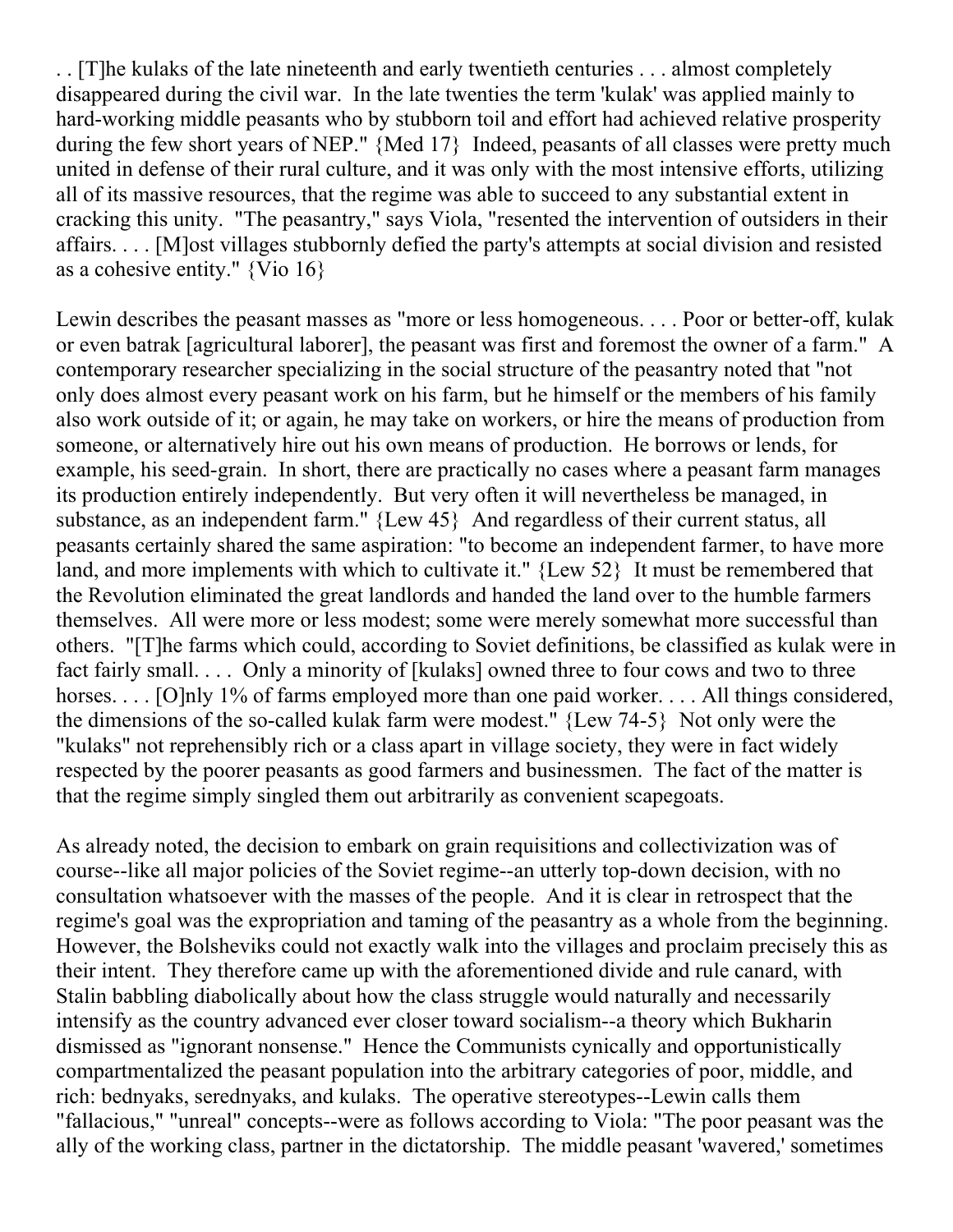to the side of the revolution, sometimes to the side of counterrevolution. The kulak was the class enemy, 'avaricious, bloated, and bestial.'" {Lew 391, Vio 33} The Communists proceeded to enlist as class allies the poorest peasants--the bednyaks--as best they could with special treatment (including artificially placing them, to the point of gross overrepresentation, in local governing bodies) and with economic aid (largely superficial). With these new supposed partners they then tried to win over the middle peasants as well, pitting all against the now isolated, supposedly evil kulaks. Though the Party theorists and demagogues made much of these peasant distinctions, it was in reality pure window dressing. The regime would have recruited the village dogs and found a way to rationalize this if it would have helped its cause. Any claimed major, natural differentiation between these arbitrary categories of farmers was and is specious.

It was the Communists' religious belief in, and use of, theoretical Marxian dogmas such as that of the implacably class-riven society (two other obvious ones were the evil of private property and trade and the necessity of the dictatorship of the proletariat) that enabled them to ignore the policy preferences of the actual Russian people, the vast majority of whom were peasants, and to justify to themselves all manner of coercive measures and massive crimes, with Stalin eventually calling for the "liquidation of the kulaks as a class." "This sense of class," notes Viola, "was an abstraction, a party construction, but it allowed Communists to behave, on a theoretical level, in conformance with their ideas." {Vio 17} "[T]he Manichaean view of the world that animated much of Communist theorizing . . . enabl[ed] the party to demonize and therefore dehumanize social groups and entire classes deemed adversaries by its ideology." {Vio 33}

The Communists' witch-hunt of "kulaks" is surely one of the most abominable, lunatic policies by any government in the history of civilization. "In practice," says Utley, "since in many parts of the country real kulaks who 'exploited' other peasants were hard to find, the designation was applied to every peasant who was a little better off than his neighbors, to anyone who owned two horses and two cows, or had managed in some way to lift himself a little above the miserably low general standard of life in the Russian village. It meant that hard work and enterprise were penalized wherever they were found. . . . The Russian peasant sank further into slothfulness and hopelessness. Since to raise himself above the level of his beasts of burden was now accounted a crime against the state, he worked as little as possible. . . . The fecklessness of the Russian character was the result of Russian history, but it was left to the Soviet government to make laws penalizing all who worked hard and took thought for the morrow. . . . Precisely those peasants who had the knowledge, skill, and industry to raise Russian agriculture above its medieval level were liquidated. The collective farms were deprived of the men who could have made them function efficiently." {Ut 77} In effect the regime made it a crime to do well, but since there would nonetheless always be some who were at least a little better off than others, the zealous agents of the expropriation "[found] kulaks wherever they chose to look." {Lew 491}

Collectivization was, as a matter of plain, cold fact, a genocidal campaign, described as just this by Utley: "Then began the wholesale murder of the kulaks by the Soviet state. I use the word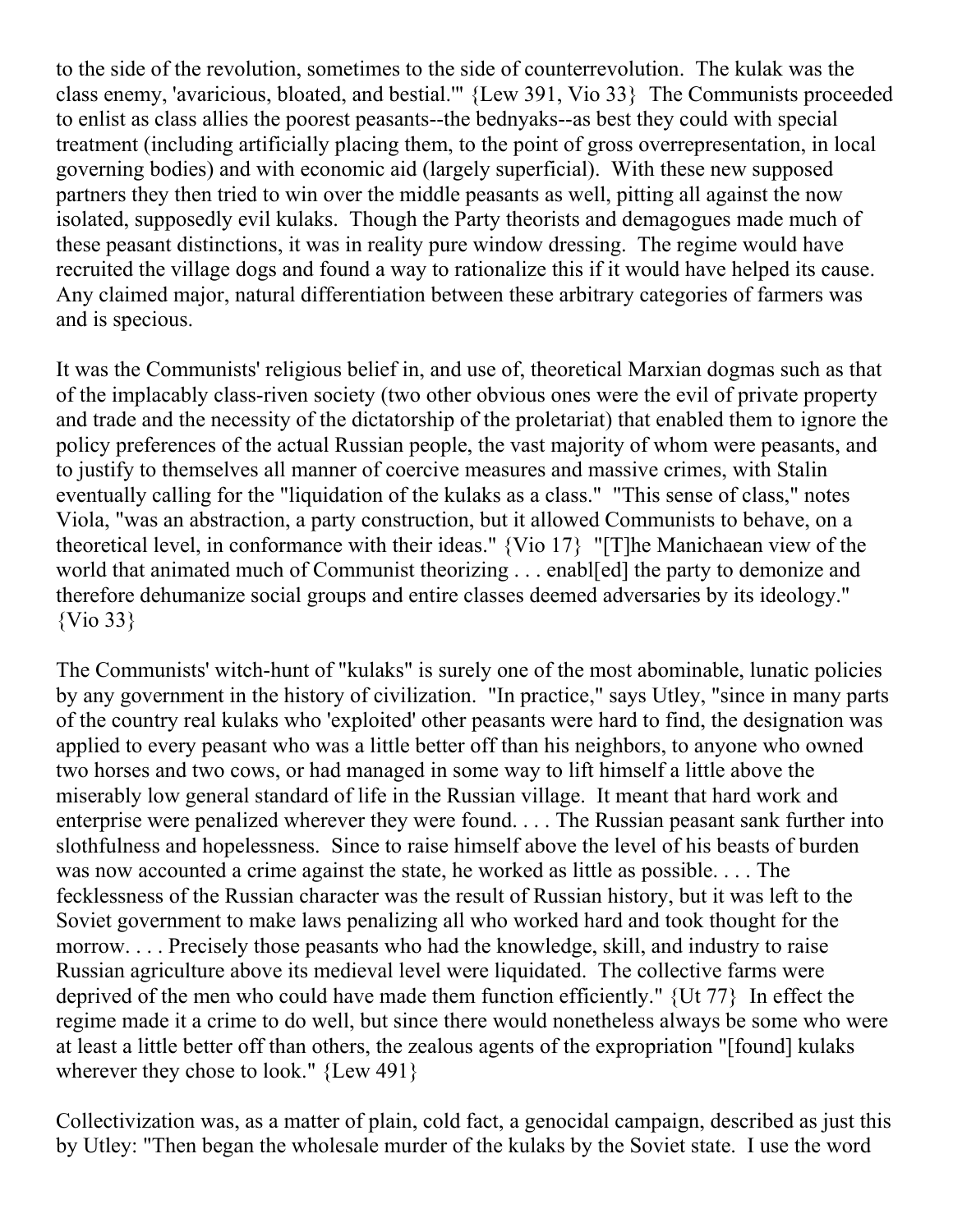murder deliberately, for although the kulaks were not lined up and shot, they were killed off in a manner far more cruel. Whole families, men, women, children and babies, were thrown out of their homes, their personal possessions seized, even their warm clothing torn off them. Then, packed into unheated cattle cars in winter, they were sent off to Siberia or other waste parts of the Soviet Union. . . . Women and children perished. Hundreds of thousands of peasants were herded off to the timber prison camps in the Arctic regions, to die like flies from hunger, cold, and exhausting labor, whipped by the OGPU guards and treated like the slaves of Pharaoh or of an Asiatic tyrant." {Ut 73} "Thus Stalin used the technique of artificially focussing hatred on the innocent, which Hitler copied in the case of the Jews." {Ut 77}

It bears emphasizing that the Soviet regime's dogma of the "class" nature of society provided it with a built-in mechanism for it to carry out its scapegoating, divide and rule politics. This was illustrated perfectly in the government's demonization of the kulaks and its pitting of the "poor peasants" against them (as far as it was able to). The conjuring of the "kulak menace . . . a ready-made bogy, suitably blackened and blown up out of all proportion," says Lewin, "was henceforth to work with unfailing efficacy [for the regime], particularly because it proved acceptable to Party members who were alive to arguments of a class nature. Similarly, it commended itself to a certain section of public opinion abroad, among socialists, or liberals, who saw no reason to question the need for extremely stringent measures against the kulaks who were standing in the way of socialism and progress for the mass of the muzhiki [peasants]."

In defiance of this strategy of class division by the authorities, the humble peasants would often defend their neighbors by declaring: "We have no kulaks [here]," "We are all laborers," "We have neither poor peasants nor kulaks." "In the village of Ekaterinovka in the Don in late March 1930, peasants held a 'mass meeting' [at which they] called for an end to the artificial division of peasants into classes." {Vio 88}

None of this means, of course, that there was no social stratification *at all* in the villages. It simply means that the peasants were well aware of the regime's nefarious divide and rule strategy, whose ultimate aim was the subjugation of all peasants. "During collectivization, most peasants united in solidarity against Soviet power, outsiders, and what had become an aggressively alien culture. They recognized that collectivization and dekulakization were not about class war or a smychka with the poor, but rather represented key elements in the state's war against the peasantry and its culture *as a whole*. [They felt] that the repression against the kulak was just the beginning. First, they would take away the kulaks, then they would come for the middle peasants, and finally the poor would suffer the same fate. At a peasant assembly in a Ukrainian village in early 1930, collectivization was said to be 'the *final solution* to peasant farming.' Here a peasant warned his neighbors: 'You think that they, having destroyed two or three kulak farms, will stop at that--you are mistaken. All peasants are petty capitalists. Get in line [with the Communists' program] and your farm will be destroyed.' Few peasants appear to have shared the illusions of intellectuals, who never saw themselves reflected in the face of the enemy until it was too late [more on this phenomenon later]. Most peasants realized that all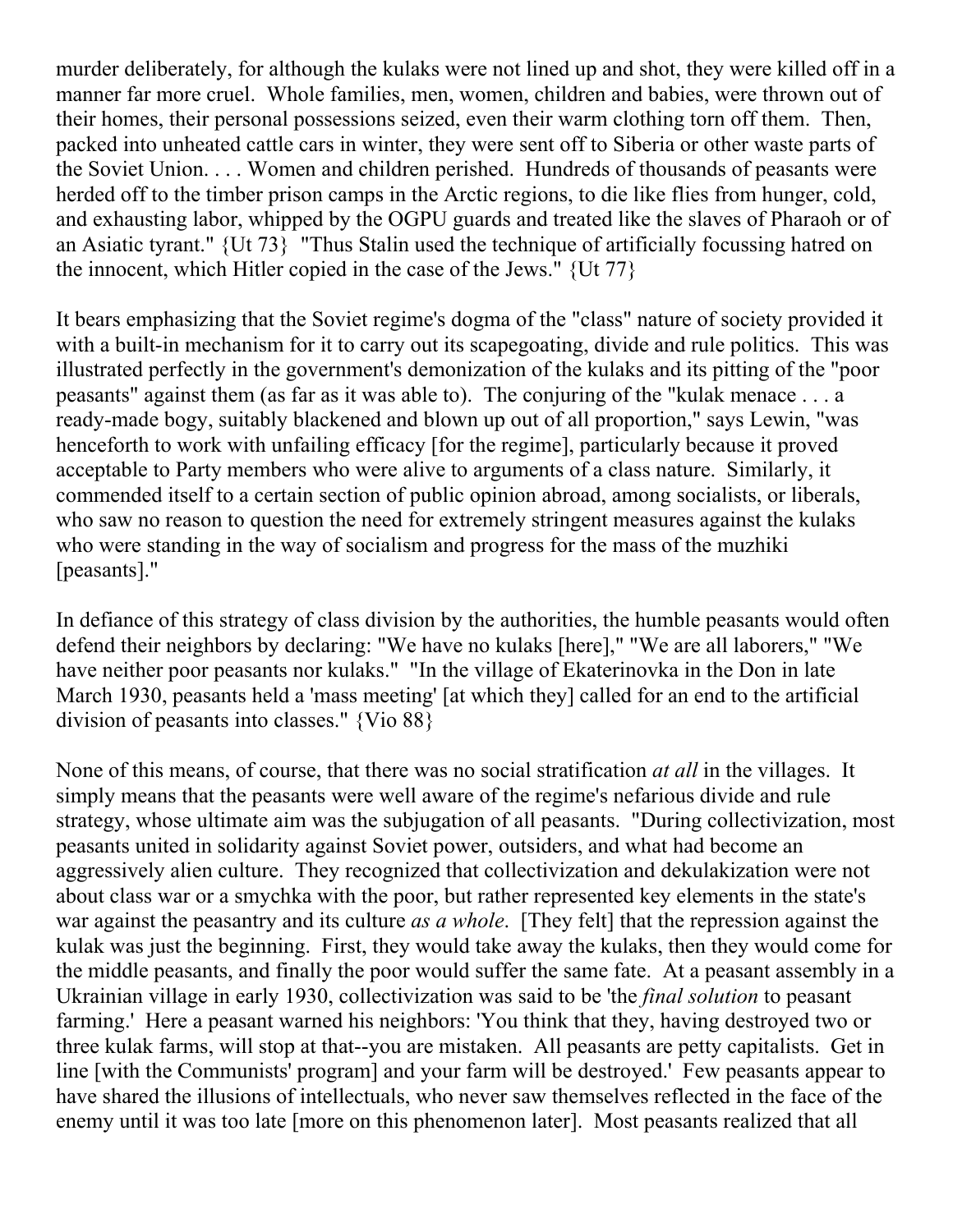kulaks were peasants and all peasants could be considered kulaks." {Vio 91} What we see in the historical literature under study is a war on the peasantry as such--pure and simple.

The rural villages had relatively egalitarian, democratic traditional institutions: the mir--the village community/society, governing land use and tenure, often communal--and the village assembly. The latter, explains Lewin, was "a very primitive and very ancient form of democracy. . . . The peasants participated in the administration of the village economy, decisions being taken by the heads of households." {Lew 27} In time the regime effectively replaced the organic village assembly with its own pliant creation: the selsovet. "[T]he selsovet . . . was the basic element in the structure of government. . . . [It] was not very popular with the peasants [with only a minority turning out to vote]. . . . Their lack of interest in this particular Soviet institution is readily understood when one considers the functions of the selsovet and the methods by which it was elected. In its capacity as the 'rural arm of the dictatorship of the proletariat,' the selsovet was controlled by the authorities, and its membership was decided upon by the Party in the volost [administrative peasant subdivision]. . . . The Party . . . [made] great efforts to ensure a favourable 'class representation.' . . . The Party manned the selsovet with batraks and bednyaks [the purported allies of the proletariat against the kulaks], or even with workers sent out from the towns to strengthen 'the dictatorship of the proletariat' in the villages. We learn from Soviet sources that the work of the selsovety was carried on without support from the mass of the peasantry. The chairman took all the decisions, sometimes with the help of the secretary, general meetings were seldom convened, or, when called, were poorly attended." {Lew 81}

"It will readily be understood," continues Lewin, "that the village society, which decided so many problems of importance to the peasants, had a great advantage over the selsovet, an unpopular organization whose administrative role [principally tax collection for the state] was a restrictive one." {Lew 89} "And so we are left with a paradoxical situation, in which the village organization which stood for all the collectivist aspects of village life, and which had been rooted in the village for centuries, was given no part whatsoever to play in the collectivization of the peasantry. . . . The mir was to perish in the holocaust of collectivization, seemingly vanquished by the selsovety." {Lew 93} No other action of the regime, namely its treatment of the village mir and assembly, more pointedly demonstrates that it had no interest whatsoever in real democracy.

As pointed out earlier, Bukharin was adamantly opposed to Stalin's violent collectivization policy, calling it "monstrously unilateral." {Lew 328} Bukharin's fierce opposition to Stalin's policy is probably not widely known to most casual historical observers. But even less widely appreciated is the fact that his views were broadly shared in the mainstream of the Party. "[T]here was general agreement about the continuation of NEP, the long-term role of the private sector in agriculture and the need to encourage growth in this sector, the importance of market relations and of co-operation in trade." {Lew 329} But Stalin, from atop his dictator's throne, roundly rejected such proposals as nothing less than heresy. He had little conception of, and even less use for, rational economics. Instead, he was hell-bent on attaining complete state control of the rural economy and the suppression of its commercial aspects--which is what the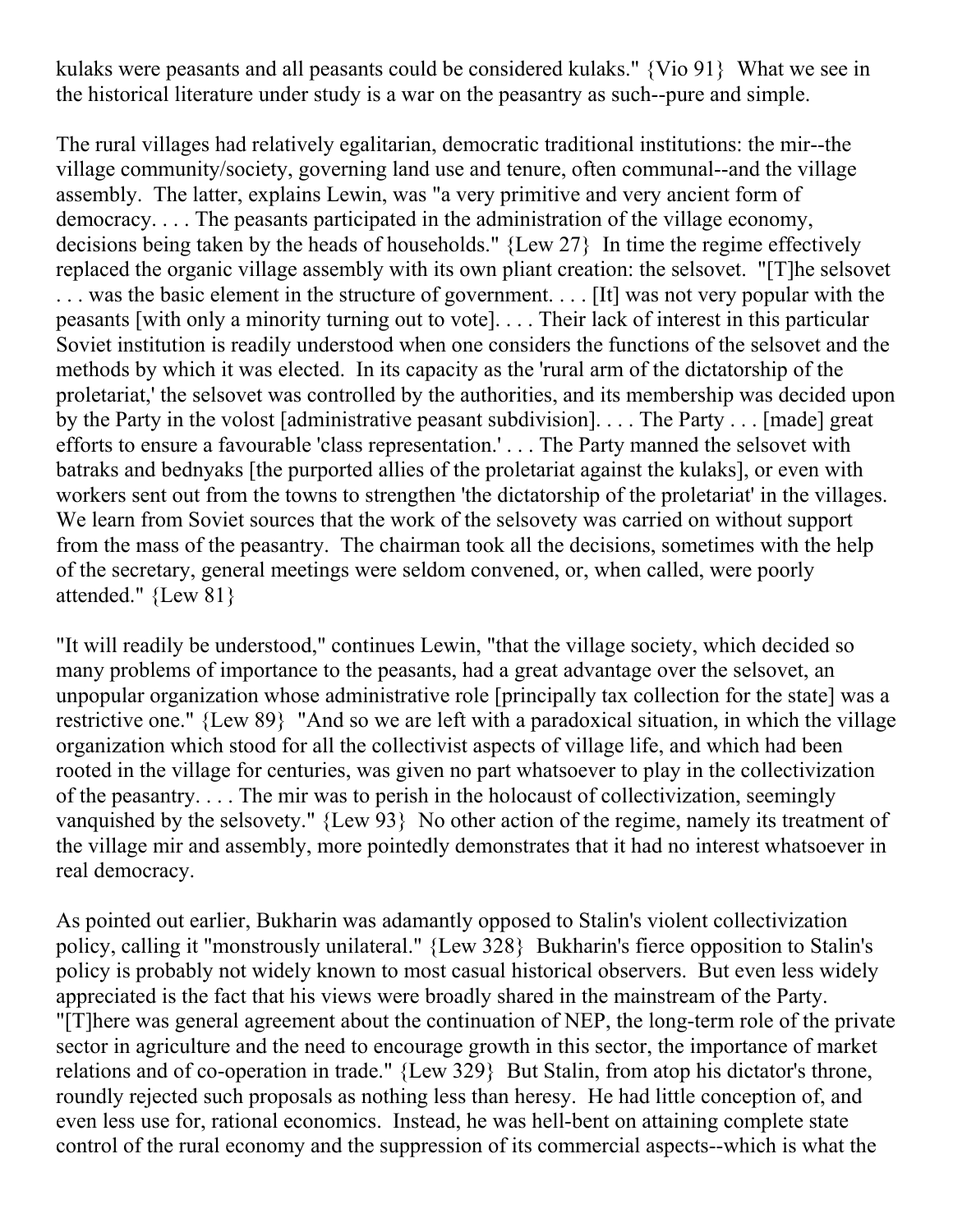kolkhozes and sovkhozes would ultimately provide. "The regime . . . wished to free itself . . . from its dependence on the rural sector . . . [and to] hold the key to the nation's food supplies once and for all." {Lew 406, 437} It simply was not going to allow the peasants to avail themselves of anything like a free market which would give them something like a fair return on their labor and investment. Lewin reminds us that "Stalin's famous theory about the intensification of the class struggle with the gradual approach of socialism was no [mere] abstract concept, intended for use solely within the context of academic research. It was a political instrument, a weapon which the regime might use to combat opposition, not from the capitalists but from the mass of the peasantry and the discontented workers, and those factions within the Party who [would not toe the Party's--i.e. Stalin's--line] " {Lew 369}

By late 1929, "procurement"--the seizure one way or another of the peasants' grain--had become the regime's standing order to its organs and agents. Lewin describes the general process whereby the full force of the colossal governmental machine, with its panoply of resources, was employed: "The Party, the unions, and local administrative organizations were all alerted, and brigades were sent to the villages from the administrative centers and the other towns. . . . The villages were subjected to a full-scale onslaught by propagandists and other Party officials, who organized meetings with the local inhabitants and members of the co-operatives, in order to persuade them to accept the plans for grain deliveries. In so far as the concept of 'rural democracy' was concerned, the role of the village assemblies now counted for very little. As in previous years, they were called upon to co-operate in bringing pressure to bear on any peasants who were withholding sizeable quantities of grain. This year, however, for the first time they themselves were given notice, well in advance, of the quotas which were to be delivered, and were invited to discuss these, but only for the purpose of agreeing them." {Lew 413} Severe penalties were meted out to resisters.

As for the push to round up the peasants and drive them into kolkhozes: "The villages were invaded by Party representatives, workers, and officials [from the towns] who came armed with strict instructions, and set about the task of persuading an unreceptive peasant audience of the superior virtues of the kolkhoz. The great majority of these activists had never seen a kolkhoz, nor had they any knowledge of agriculture. For the most part, their arguments were based simply on their own faith in the superiority of socialism in general . . . and above all in the manifest advantages, in theory at least, of large-scale fully mechanized agriculture, organized and managed by technicians and agronomists on the basis of the latest scientific developments." {Lew 418}

Not only were the peasants naturally resistant to having their traditional ways of life destroyed, but the allegedly superior sovkhozes and kolkhozes that the regime was herding them into were in fact badly managed and deplorable in every way. "Batraks or bednyaks [i.e. the poorer peasants] might seek work there from necessity, but the rest of the peasants could not but be repelled by the sovkhozes. Apart from the question of wages, any peasant casting a farmer's eye over these establishments would see . . . too many things which were wrong, machinery broken or unprotected from the weather, buildings in a state of disrepair, frequent breakdowns in the tractors, [poor wages and living conditions,] and so on." {Lew 421} Yet the regime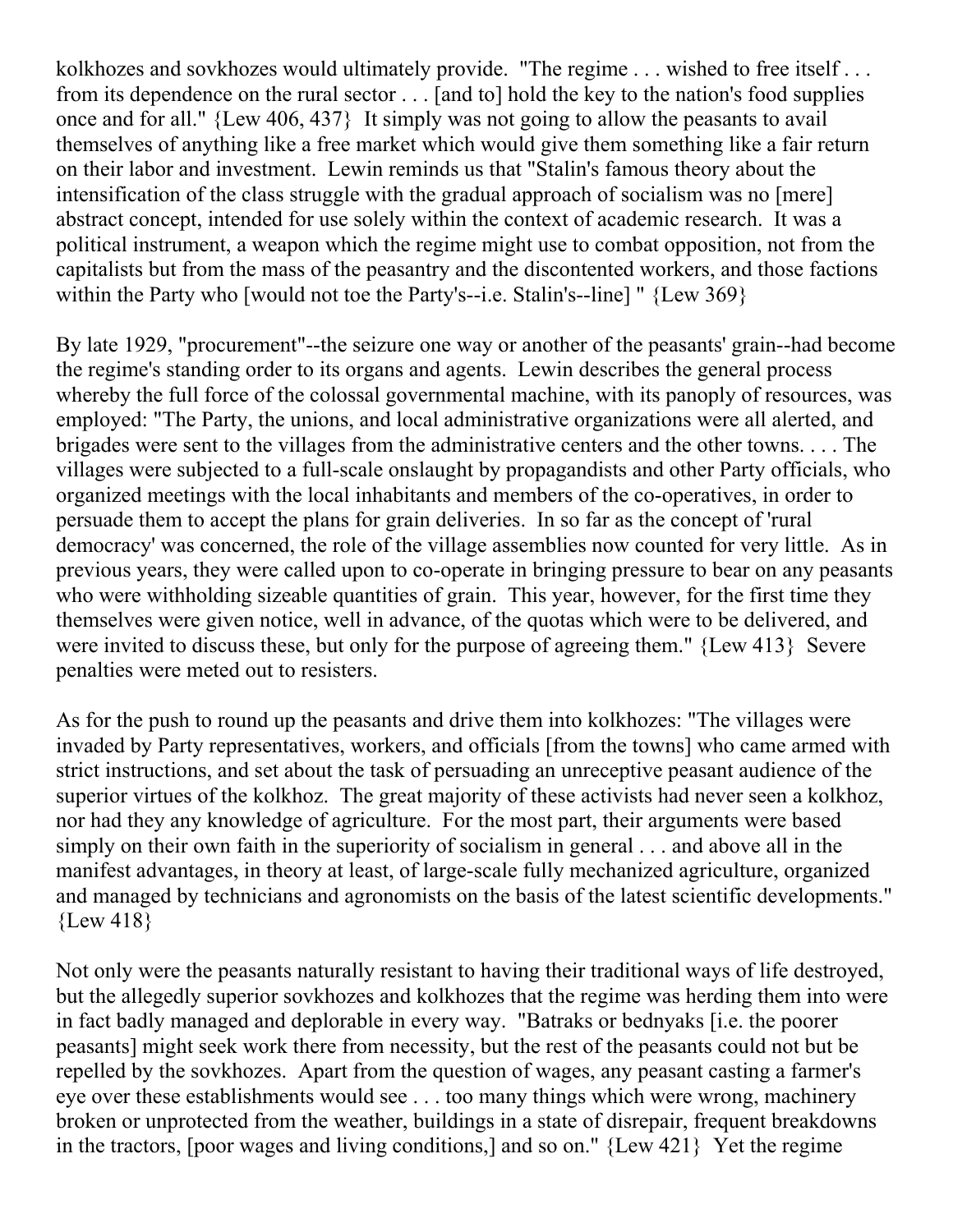seemed "obsessive<sup>[]</sup>[v] preoccup[ied] with the large-scale . . . [with] the creation of enormous 'grain factories' and . . . factories for the processing of livestock products." {Lew 462} In short, the communists' ideal was a "modern" factory farming supposedly superior to the traditional farming, i.e. the industrialization of agriculture.

It is instructive to consider that the regime's assault on the farm communities was not restricted to the realm of agricultural production alone--demonstrating just how deep the regime's hostility was to the peasants' independence from authoritarian control in general. Viola describes an allencompassing campaign against peasant culture and autonomy which included attacks on the village church, the village markets (replaced "with a centralized and coercive administrativecommand system of economics" {Vio 74}), peasant holidays, arts and crafts, popular entertainments, peasant-run establishments such as mills and shops, and, most significantly (and already touched upon), traditional bodies of local self-governance like the peasant land society (or commune) and the skhod (or peasant council). Peasant leaders and authority figures (many of whom would have fallen under the category of "kulak") were especially targeted by the authorities for elimination, and this course of action naturally decapitated the villages--as planned.

History can hardly provide a more clear-cut example of massive, top-down, authoritarian social engineering than the Communist regime's post-Revolution treatment of the Russian peasantry. Not surprisingly, therefore, the peasants could hardly help but be aware of their oppression and who their oppressors were. "Many peasants believed that the town--rather than the kulak--was the real exploiter. A Moscow-area investigator noted that he often heard peasants complain that the workers lived better while the peasants worked harder, paid more taxes, and suffered unfairly due to the price scissors. . . . [O]fficial observers noted a widespread 'antitown' mood in the countryside, with peasants expressing such sentiments as 'We agree to support Soviet power if it establishes identical rights for workers and peasants.' . . . With the imposition of 'extraordinary measures' in the late 1920s, peasant anger lent new force to these opinions. Throughout the countryside, peasants cried: 'Throw out the Communists!' 'Get rid of the workers coming from Moscow--don't interfere in our village affairs!' 'Peasants live poorly because the workers and officials sit on them!' and 'The city workers live on us; they take all we have.'"  $\{V$ io 30 $\}$ 

With their entire way of life thus assaulted, the peasants resisted every way they could- including by revolting. "Arson, assault, lynching, and murders of local officials and peasant activists dotted the rural terrain. Rebellion engulfed the countryside, resulting in some 13,000 riots with over two million participants in 1930 [the key year in collectivization]." {Vio 4} But it was all to no avail.

The entire business of collectivization was obviously the very antithesis of democracy--and totally indefensible from any humane perspective. Indeed, some historians have noted that the regime scarcely looked upon or treated the peasants as adults at all, much less as citizens worthy of respect. Russian Marxists, from early on, saw themselves as progressive modernists battling a backward people in "dark ignorance" (Gorky). {Vio 31} Viola observes among them an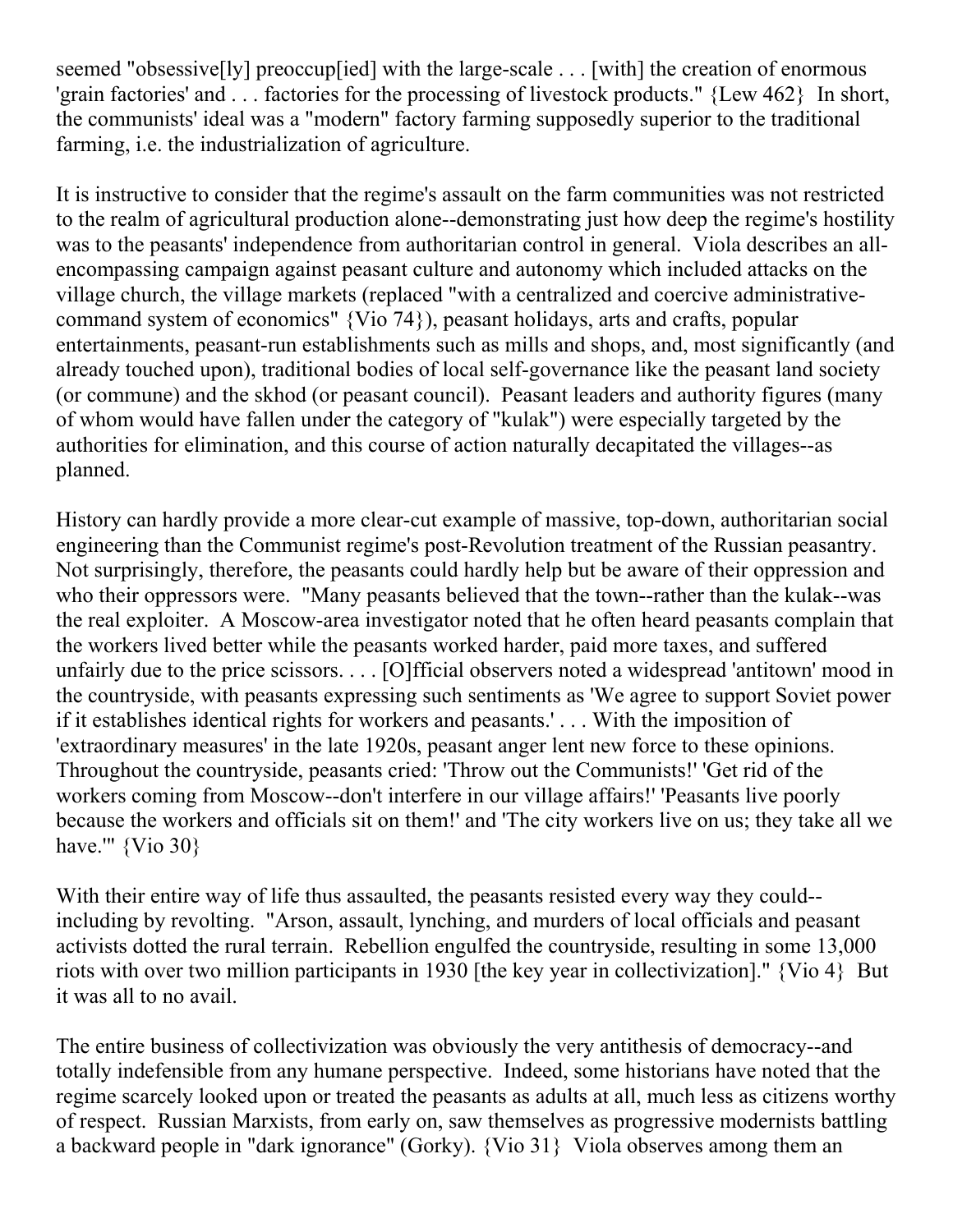"infantilization of the peasantry.... [T]he process of infantilization deprived them of agency and responsibility. They were in need of the civilizing guidance and leadership of the town." {Vio 32} There was therefore, as already stated repeatedly, no thought whatsoever among the Bolsheviks of country-wide democracy.

It should be noted that the Communists' anti-peasant stance did not by any means begin with Stalin. Lenin in 1918 called all peasants who refused to turn over their surplus grain "enemies of the people." He declared a "ruthless and terrorist struggle and war against [recalcitrant] peasant[s]." {Vio 16} "'Any peasant who is a little bit developed and has emerged from his primordial muzhik darkness,' said Lenin, 'will agree that there is no other way [but to turn over his grain to the Soviet state.]' According to Lenin, 'all class-conscious and sensible peasants . . . will agree that all surplus grain without exception must be turned over to the workers' state." {Vio 17} Naturally, Lenin, sitting in the dictator's chair of his peculiarly enlightened Communist state, did not even consider asking the primitive peasants to weigh in on the matter. Lenin often aimed his venomous barbs specifically at the kulaks, but there can be little doubt that any claimed inter-class differentiation among the peasantry was as specious in his day as it clearly was under the Stalin regime. So when he attacked the "kulaks" he was essentially attacking the peasants as a whole. "Lenin referred to [kulaks] as 'avaricious, bloated, and bestial,' 'the most brutal, callous and savage exploiters,' 'spiders,' 'leeches,' and 'vampires' . . . and called for 'death to them!'" In 1919 he said: "The kulak is our implacable enemy. And here we can hope for nothing unless we crush him." {Vio 16}

Bertrand Russell, who had a long conversation with Lenin while visiting Russia in 1920, recounts how the latter "spoke as though the dictatorship over the peasant would have to continue a long time, because of the peasant's desire for free trade [which was counter to Marxist dogma]." {Russ 39} Russell further observed that "The [Soviet] Government represents the interests of the urban and industrial population, and is, as it were, encamped amid a peasant nation, with whom its relations are rather diplomatic and military than governmental in the ordinary sense." {Russ 106} In other words, from well before Stalin's ascendancy the Bolsheviks had no conception whatsoever of democracy in Russia--a fact that is impossible not to reiterate.

The immediate consequences of the late 1920s offensive--"a veritable siege"--against the betteroff peasants were predictable. {Lew 415} The peasants cut down on their sowings throughout the countryside and sold off much of their livestock. The numbers of horses, sheep, pigs, and cattle throughout the country dwindled to a small fraction of what they had been before the assault. The kulaks, the best farmers among the peasants, seeing that their economic status was a hazard to their well-being, quite rationally engaged in auto-dekulakization: selling their land, animals, and implements and in many cases giving up farming altogether so as not to be categorized as "kulak." Whether rich or poor, countless peasants--when they were not imprisoned or deported--were effectively driven to abandon their farms. Agricultural production and the availability of food plummeted as a result.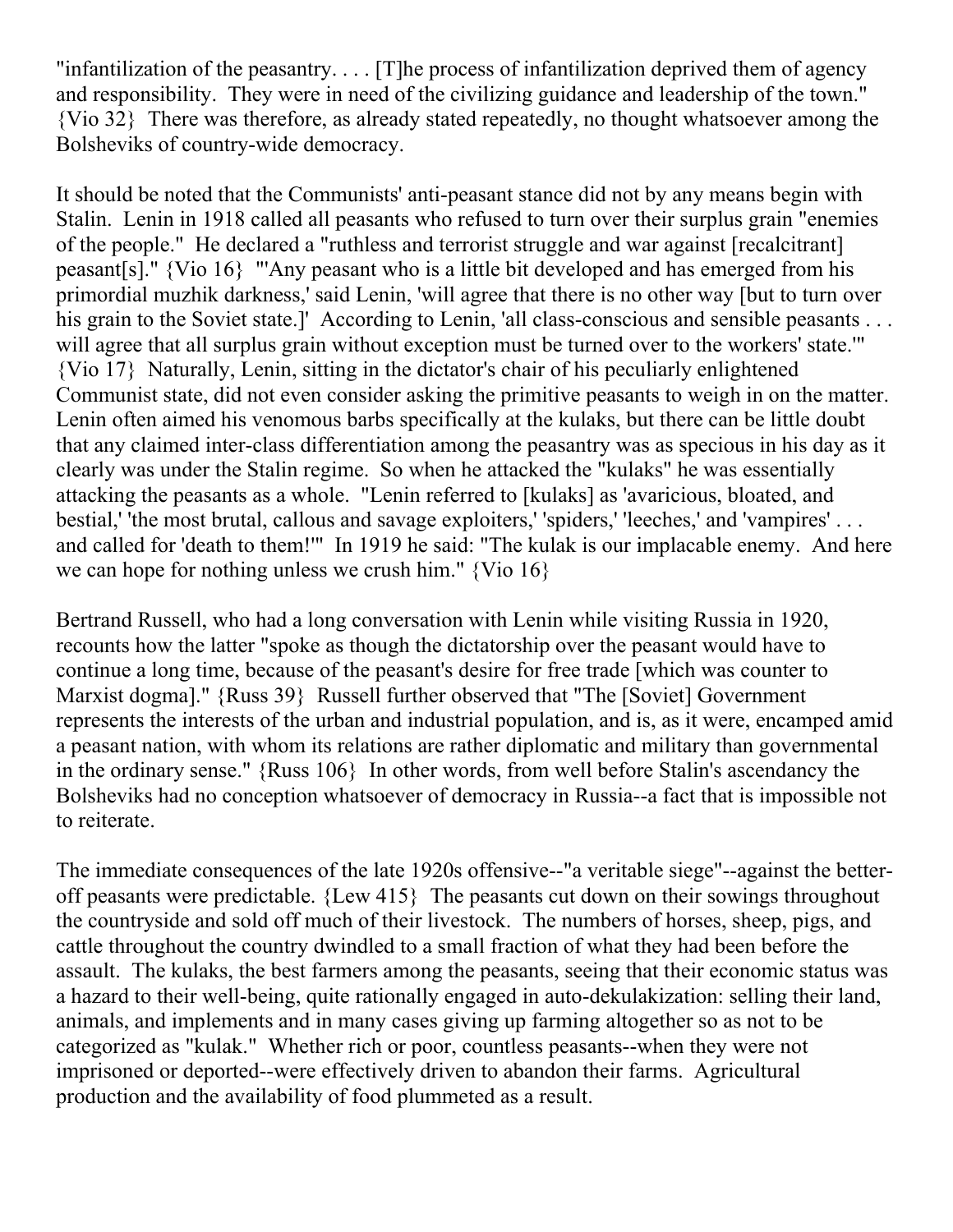Aside from the famine as such, "a million households suddenly found themselves reduced to the state of outcasts, deprived of all their rights and not knowing which way to turn." {Lew 489} Furthermore, for those peasants not actually eliminated in the murderous ordeal, veritable serfdom was their fate. "Stalin's utter ruthlessness won the day," says Utley. "The resistance of the peasants was broken. Since 1932 they . . . have been forced to work on the government's terms. They have become serfs again. Their work on the collective farms is forced labor, and corresponds to the labor service rendered to his overlord by the serf in medieval times." {Ut 83} Indeed, the scope of the cataclysm was such that it is arguable that after it the peasants were much worse off than ever before. Uralov states: "The ancient basis of the peaceful life of the country had been destroyed, and a new [but certainly not better] form of social life had triumphed." {Ur 165}

-------------------------------------------------------------------------------------------------------------------

## KIROV ASSASSINATION, FIRST SHOW TRIALS

Following the genocide of collectivization was the Great Terror. This period of concentrated, murderous persecution of the entire population, not just peasants, in the Soviet Union was kicked off by the assassination on 1 December 1934 of Sergei Kirov--member of the Politburo, secretary of the Central Committee, and a man generally regarded within the Politburo as Stalin's successor as General Secretary. This incident bears many of the hallmarks of what are now called false flag events--deceptive, orchestrated events masking deeply nefarious agendas. It is widely held by historians of Stalinism that although Stalin's masterminding of the assassination is not completely certain, the circumstantial evidence and the sheer suspiciousness of the event are overwhelming, especially as seen from the point of view of the twenty-first century, when phenomena of this type are better understood.

Walter Laqueur says that "many circumstances point to Stalin's involvement." {Laq 62} "[Kirov's] murder offered a unique opportunity to carry out a widespread purge, leading to the wholesale massacre of the old party leadership, as well as many others. But for the killing of one of the party's central leaders, allegedly carried out by Trotskyite terrorists and other enemies of Soviet society, it would have been difficult to persuade the party and the public that measures of extraordinary severity were needed to crush an enemy lurking everywhere and willing to strike at any moment at all targets." {Laq 74} "In December 1934, there was absolutely no basis for the arrest of Zinoviev, Kamenev, and other persons implicated in the Moscow center case. Their arrest marked the beginning of the implementation of a scheme to use the assassination of Kirov to politically discredit and physically eliminate former opposition figures by charging them with organizing, preparing, and executing this crime. The charge that the former members of the 'Zinovievist' opposition planned and organized the murder of Kirov was based on the fact that the murderer, L.V. Nikolaev, had allegedly been a partisan of Zinoviev's at one time. Yet there were no documentary or other materials that supported this contention. The notion that Nikolaev belonged to the Zinovievist opposition came from Stalin.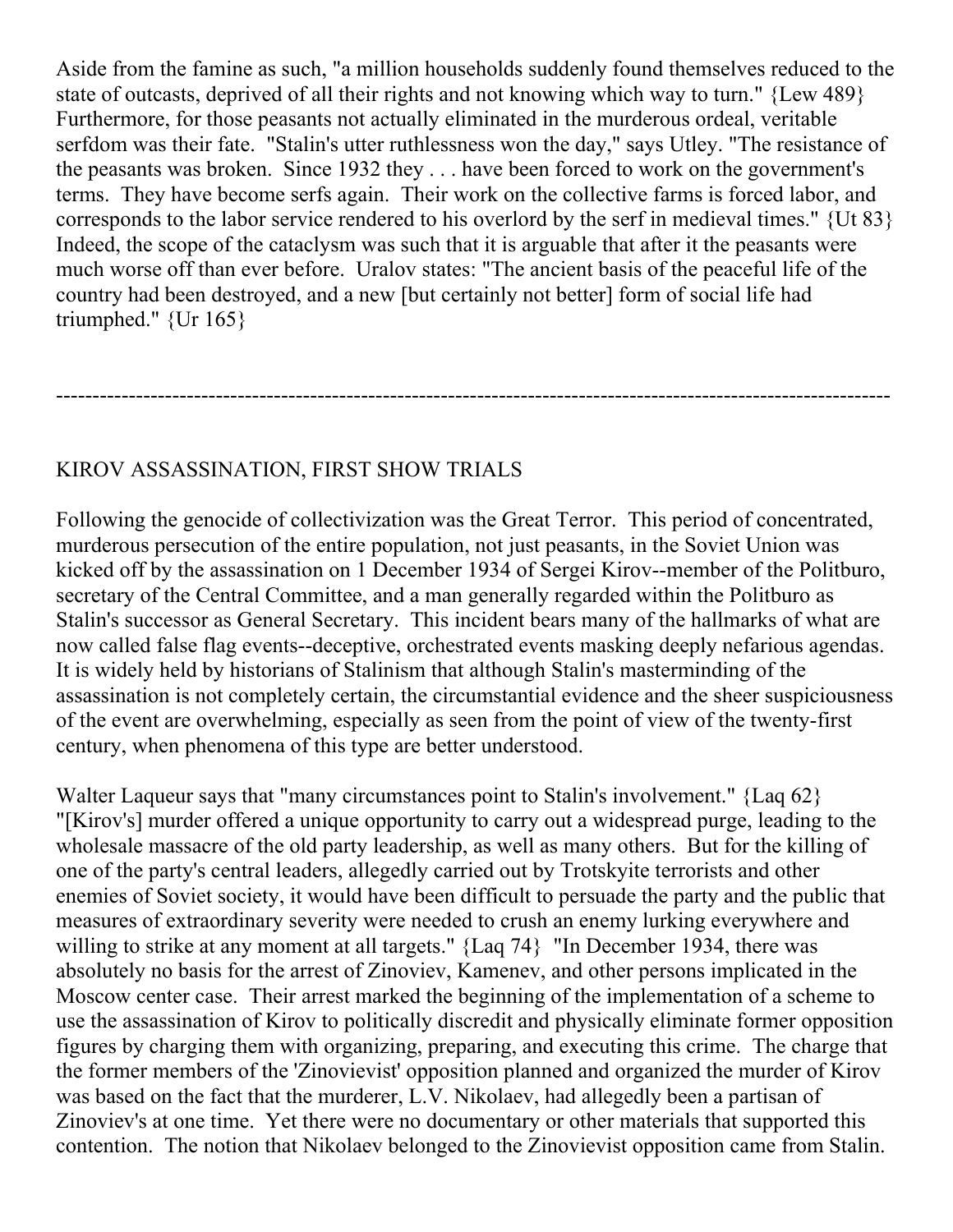It was conceived and brought to life through an investigation and trial as a result of direct pressure on his part." {Laq 300} Again: "The notion that the murder of Kirov was carried out by members of the Zinovievist opposition was put forward by Stalin in order to take reprisals against the former opposition figures." {Laq 304} In fact, the accused himself, Nikolaev, stated that "the assassination had been arranged by the security police and that he had been promised his life if he implicated the Leningrad Zinovievites." {Med 343}.

Alexander Uralov, a contemporary, persuasively argues that the notion of Zinoviev and company's assassination of Kirov is utterly irrational and improbable. "Zinoviev and Kamenev could not have been the instigators of the crime. If they wanted to overthrow the Stalin regime, it was Stalin they had to kill, not Kirov. The thing would not have presented great difficulties at that time for any functionary of the Party. A great many people living in the Kremlin passed Stalin every day. The most simple logic shows that in ordering the assassination of Kirov, Zinoviev and Kamenev would have been simply safeguarding Stalin, because all the heads [of rival leaders] would have been cut off by the Cheka long before that murder could be followed by a revolver shot in the Kremlin. Zinoviev and his followers could not be ignorant of this. If it had been their plan to unloose a campaign of terrorism against the members of the Politburo, they would have been bound to start with Stalin. But they had no such plan. It was attributed to them by Stalin himself in order to achieve the physical destruction of his adversaries. The romantic episode . . . was an admirable pretext for launching a campaign to suppress the 'enemies of the people.'" {Ur 28}

Another contemporary, Alexander Weissberg, reasons similarly: "It was impossible for me to decide whether the Zinoviev, Kamenev group had actually had so much courage, though I doubted it. Their general attitude and their repeated capitulations did not suggest such firmness of character. At the same time it was very strange that their first victim should have been not Stalin but a second-rate figure like Kirov, whose assassination represented no threat to the regime but rather a timely warning. They must have known that it would inevitably be followed by ruthless repression which would paralyze their work. Why had they killed Kirov when Stalin was their game?" {Weiss 54}

We will not be spending any time on the details of the Kirov assassination itself. The assassination's *consequences* are much more pertinent to this study. On Stalin's unilateral order (without approval by the Politburo), judicial due process was suspended and mass arrests among members of the former Zinoviev-Kamenev opposition began immediately. Many others accused of terrorist activity were also arrested. Dozens of people were then shot. In general, "The charge of terrorist activity was a favorite . . . since it permitted all legal restrictions to be disregarded in the investigation and trial." {Med 344} A first, secret trial was held in 1935, and a second, public trial took place in August 1936: the Trotskyite-Zinovievite Center trial. In fact, it has now been established that this "Center" never existed.

Medvedev explains Stalin's likely motive for the assassination: "Nasty, suspicious, cruel, and power-hungry, Stalin could not abide brilliant and independent people around him. Kirov's growing popularity and influence could not have failed to arouse Stalin's envy and suspicion.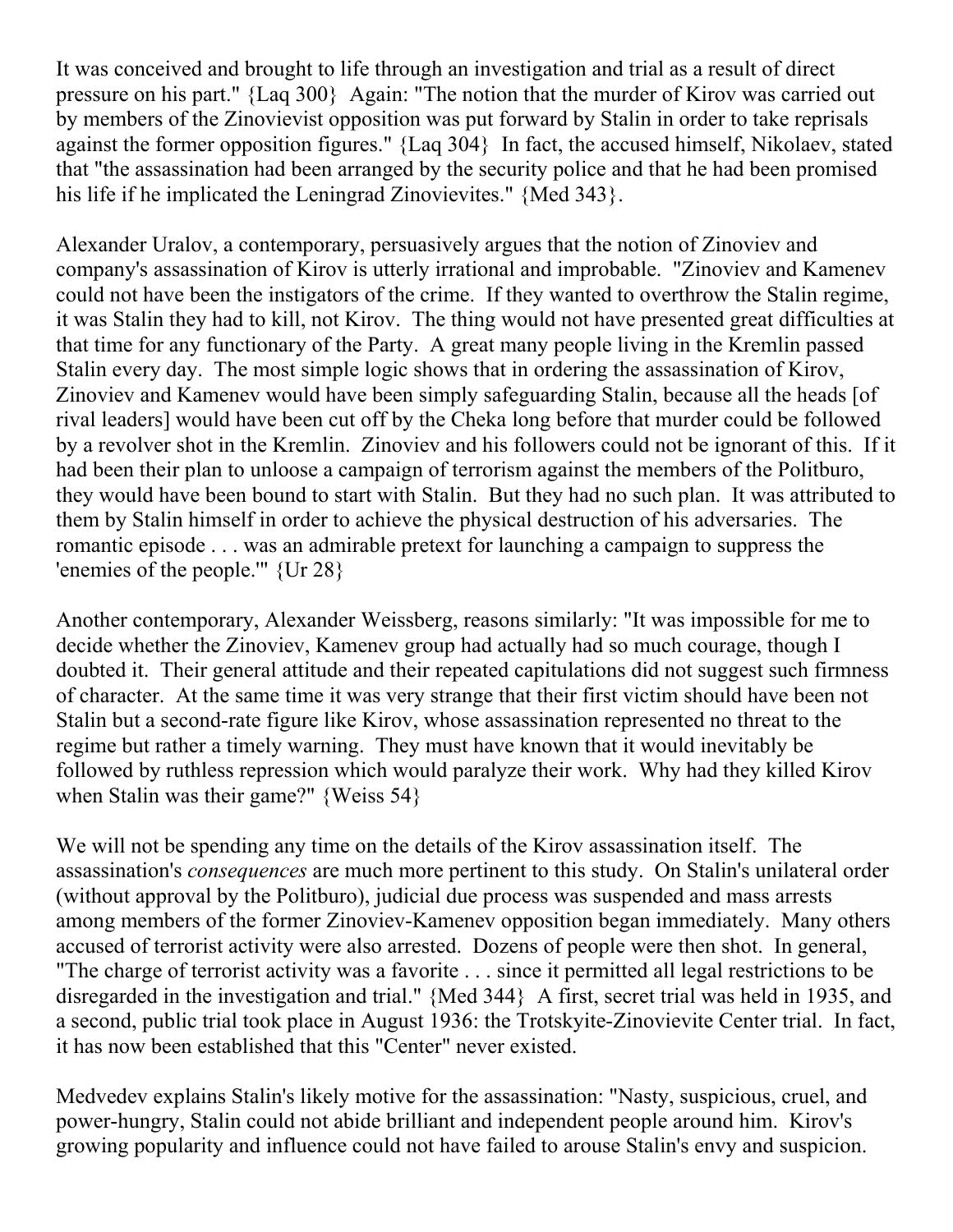Kirov's great authority among Communists and his reluctance to go along with Stalin unquestioningly served to impede the realization of Stalin's ambitious plans. . . . [H]is assassination gave Stalin a desired pretext for reprisals against everyone obstructing his road to power. The Kirov assassination was an important link in the chain of events leading to Stalin's usurpation of all power in the country. That is why Stalin's guilt in the assassination, which would have seemed improbable in 1934-1935, nowadays appears plausible and, logically and politically, almost proven." {Med 344}

"On 18 January, 1935, a confidential letter from the Central Committee was sent to all party organizations, demanding the mobilization of all forces to destroy enemy elements and to root out counterrevolutionary nests of enemies of the party and the people. Every oblast, Leningrad especially, was swept by the first wave of mass arrests . . . the 'Kirov flood.' Simultaneously former noblemen and their families [bourgeois 'alien elements'] were deported en masse from Leningrad, although the majority of them had not carried on any underground anti-Soviet activity." The Leningrad Pravda proclaimed that "'only genuine proletarians, only honest working people' had the right to live in the city of Lenin." {Med 347} In classic scapegoating/divide and conquer fashion, "All 'former people' were removed: former aristocrats and members of the nobility, former officers, and former businessmen or merchants." {Med 348} Repression based on social class or social origins (rather than any alleged personal guilt) was in this manner to become an increasingly important characteristic of the Terror. "'Selective' repression never let up throughout 1935 and the first half of 1936. In every oblast and republic, dozens and dozens of people were arrested--not only former oppositionists but Communists who had never belonged to any opposition. At the same time, hundreds were expelled from the party [a life-threatening punishment given the substantial party privileges versus the dire economic conditions in Russia at the time] 'for a connection with hostile elements' or 'for lack of vigilance.'" {Med 349}

Interestingly, despite all of this repression happening all around, many members of the political class saw nothing alarming going on. A number of middle-level party officials and a few other prominent persons were arrested, but "By no means everyone noticed the increased political tension; many party leaders, members of the Central Committee, obkom secretaries, people's commissars, and top military men sensed no danger. Stalin knew how to conceal his intentions." {Med 352}

From the accounts of the assassination's aftermath in Laqueur and Uralov we learn that "if previously the hands of the NKVD had been tied by various administrative regulations, on the very day of Kirov's murder a special decree was passed removing the restrictions. From then on, the organs of state security had a free hand in bringing 'terrorists' to trial and interrogating them. There was to be no appeal for clemency, and executions were to be immediate." {Laq 77} In the 48 hours after the Kirov assassination, several thousand political prisoners were shot without trial. Between December 1934 and January 1935 mass arrests of "enemies of the people" took place throughout the country. A few days after the assassination, Zinoviev, Kamenev, and numerous other leaders of the former "Zinoviest opposition" (or Left Opposition) were arrested--the first step on the way to the infamous 1936 Moscow Show Trial. "The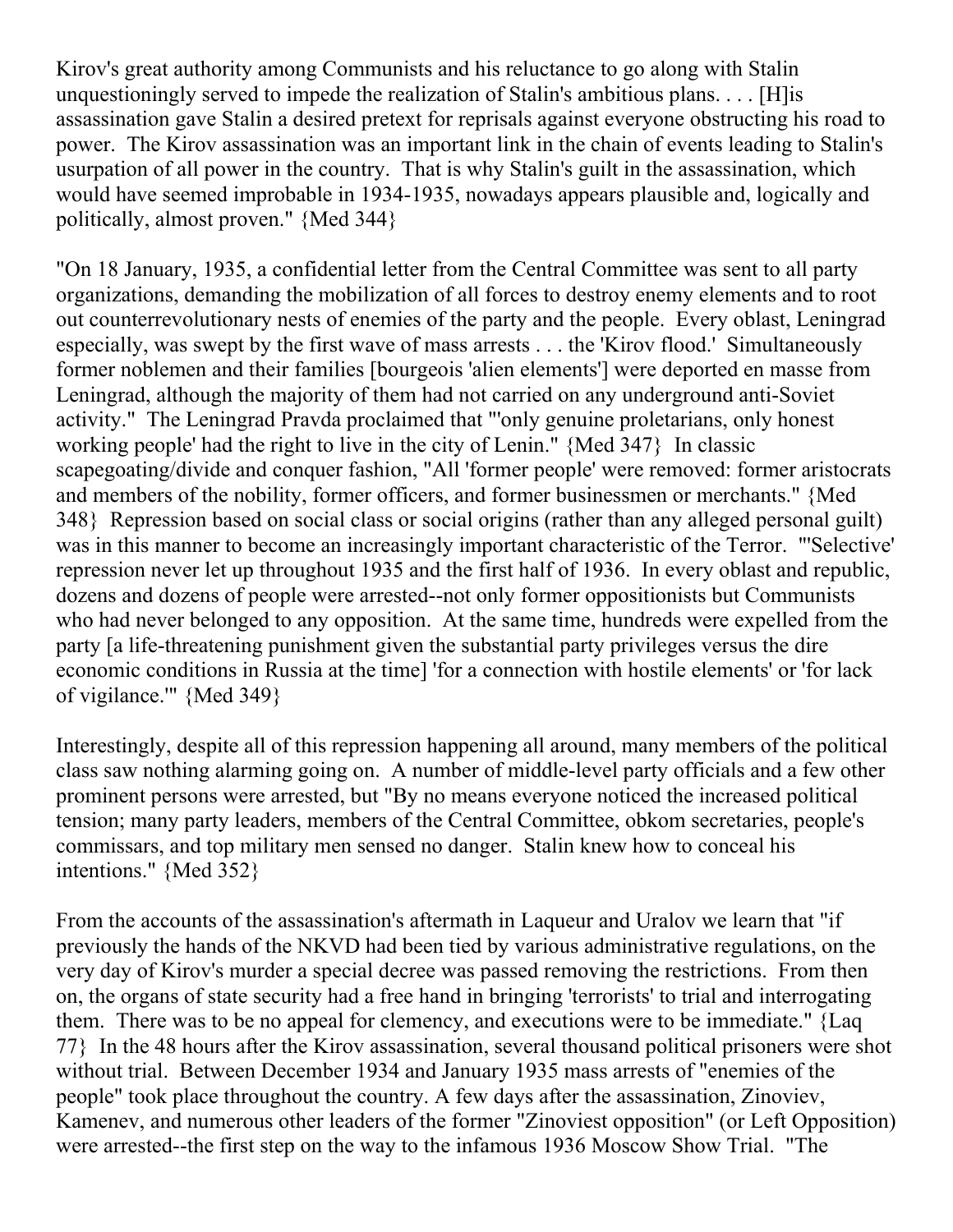defendants in the Moscow show trials represented only the tip of the iceberg. The 'purge' affected millions of others who disappeared without any publicity whatsoever. They were taken from their homes, their place of work, from a meeting, or in the middle of a lecture." {Laq 93}

Uralov describes the setting up of a veritable police state (beyond the loose dictatorship that had already existed) five months after Kirov's assassination. "[O]n the 13th of May 1935, the Central Committee of the Party reached four decisions of profound importance to the lives of millions of people. . . .

1. The setting up of a special Commission composed of five members of the Central Committee to put the country in a state to withstand an eventual war [with Germany, Japan, et al.]. The members of this Commission [included] Stalin. . . .

2. The setting up of a 'special Security Commission' whose task was to eliminate all 'enemies of the people.' The [six] members of this Commission [included] Stalin....

3. The carrying out of two measures within the Party: (a) public verification of the dossiers of all Party members . . . (b) secret scrutiny of the political conduct of all Party members by the NKVD.

4. The sending of a personal letter to all . . . members of the Party calling upon them to redouble their 'Bolshevik vigilance.'

Only the decision to verify the dossiers of all Party members was made public. Stalin thus took the initiative in a vast conspiracy directed against the Party, the people, and the State." {Ur 29}

The first major show trial began on 19 August 1936. The sixteen defendants were charged with constituting a "Trotskyite-Zinovievite Terrorist Center." They all "admitted" their guilt. "Elementary rules of judicial procedure were violated," Medvedev says. "No material evidence or documentary proof of the guilt of the accused was presented to the court by the prosecutor, Vyshinsky. . . . The entire case rested on the contradictory 'depositions' and 'confessions' of the accused. Moreover, they were deprived of the right to defense counsel." {Med 355} "Today the falsity of such 'depositions' [obtained through intense pressure and torture] is not hard to prove . . . but in 1936 the party and the majority of the people still trusted Stalin, the NKVD, and the Soviet courts. There were a few who had doubts, but hardly any dared to express them, even to their closest friends. The trial and the shooting of the accused [and the extermination of all their relations] engendered a new wave of repression throughout the country." {Med 356}.

In January 1937 took place another macabre show trial, this time of an alleged group called the "Parallel Center." Again there was no evidence besides supposed confessions. As Stalin called for intensified struggle against "enemies of the people," Bukharin commented: "I feel my helplessness before a hellish machine, which, probably by the use of medieval methods, has acquired gigantic power, fabricates organized slander, acts boldly and confidently." {Med 366} Yet another trial, that of the "Right-Trotskyite Center," with Bukharin as the chief victim, got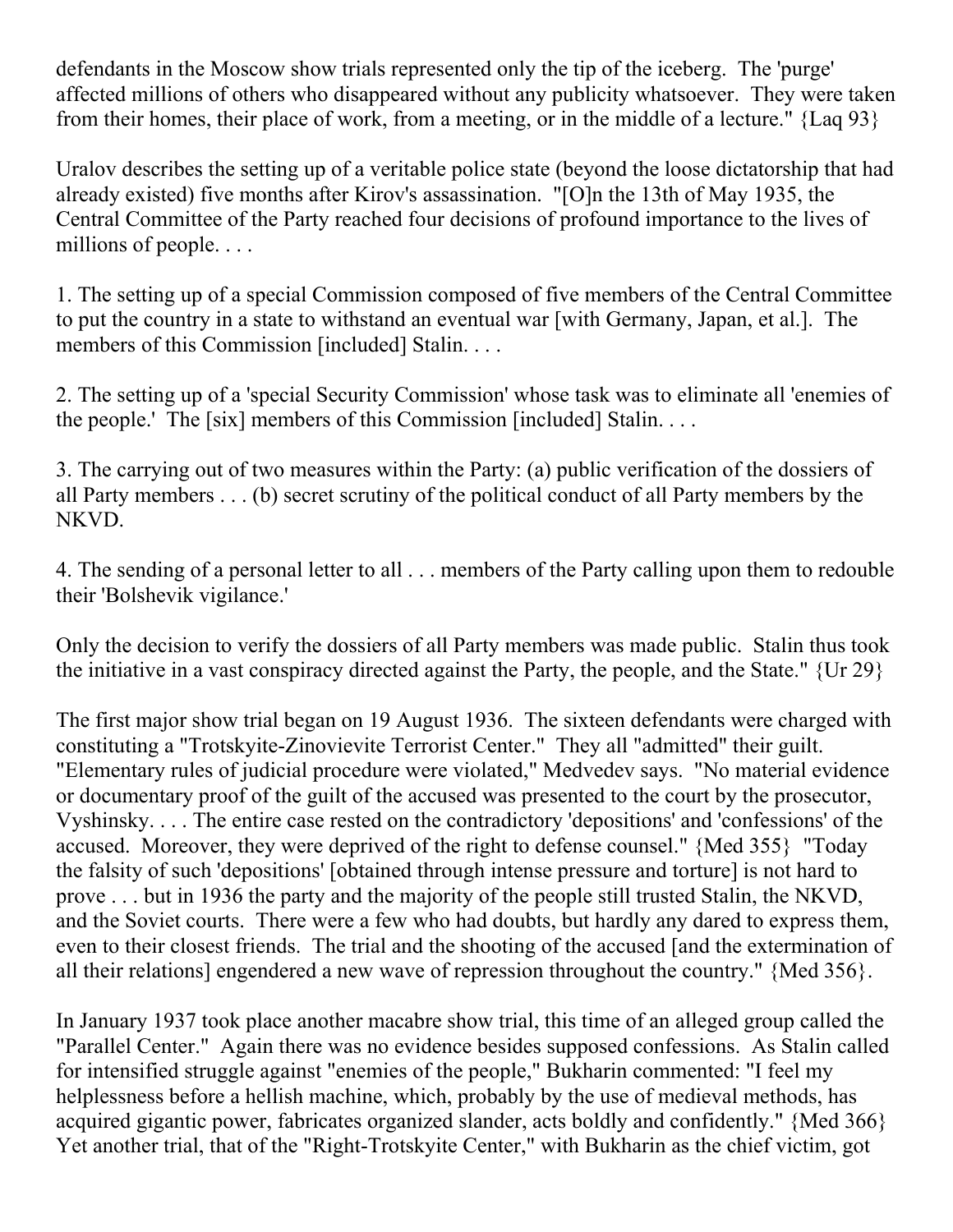underway in March 1938. When it ended Bukharin, Rykov, and many others were shot. Within a decade most Central Committee members were dead.

-------------------------------------------------------------------------------------------------------------------

TERROR - GENERAL

The ensuing country-wide, murderous terror was on such a scale as hardly to be believed. Laqueur calls the Soviet Union at this time "an empire of fear." {Laq 11} Suzanne Labin, a contemporary, stated in her memoir: "To-day, all that any Russian Communist need do is to betray the slightest misgiving about any of Stalin's orders, no matter how unimportant, and his fate is sealed: deportation or execution." {Lab 81} The expression of any and all discontent among the masses was criminalized. "An old woman of seventy-two was incautious enough to complain loudly that, try as she would, she was unable to buy a pair of shoes for her granddaughter of eighteen. Both were arrested and charged: the grandmother for incitement to insurrection and the granddaughter as a passive accomplice." {Lab 357} There are countless such examples.

The subject of the Terror is so large that a comprehensive coverage is out of the question here. I will only highlight a few select aspects of it that should adequately convey the larger picture.

First of all, was there in fact a real "threat" from "enemies of the people" of a type and magnitude which might conceivably have justified the kind of totalitarian repression that the Soviet citizenry experienced in the 1930s? The answer is no. Says Medvedev: "The very possibility of organizing [as claimed], on Soviet territory, entire underground parties with thousands of members, central committees sending instructions to the provinces and maintaining close contacts with foreign centers, embassies, and so on is to be doubted. The investigative agencies frankly informed the court that they could not produce any material evidence or documents proving the existence of underground parties. There was much talk about instructions and directives, appeals to members, circular letters, resolutions, and records of plenary meetings, but not one of these documents was presented to the court and the press." "A great many absurdities and inconsistencies can be found in the defendants' testimony about their counterrevolutionary activity." {Med 268}

Laqueur concurs: "There were no conspiracies against the regime other than imaginary ones; there was not even a potential opposition against Stalin. Many, probably most, of the victims were his supporters. There was virtually no resistance against the terror machine . . . no plot like the one hatched by senior German officers against Hitler in 1943-44. The ... allegations were . . . [absurd]." {Laq 61}

Having himself been caught in the dragnet, Weissberg reflected: "[I]f I make an exception for the few real foreign agents who may have been caught up in the vast net . . . I can say with a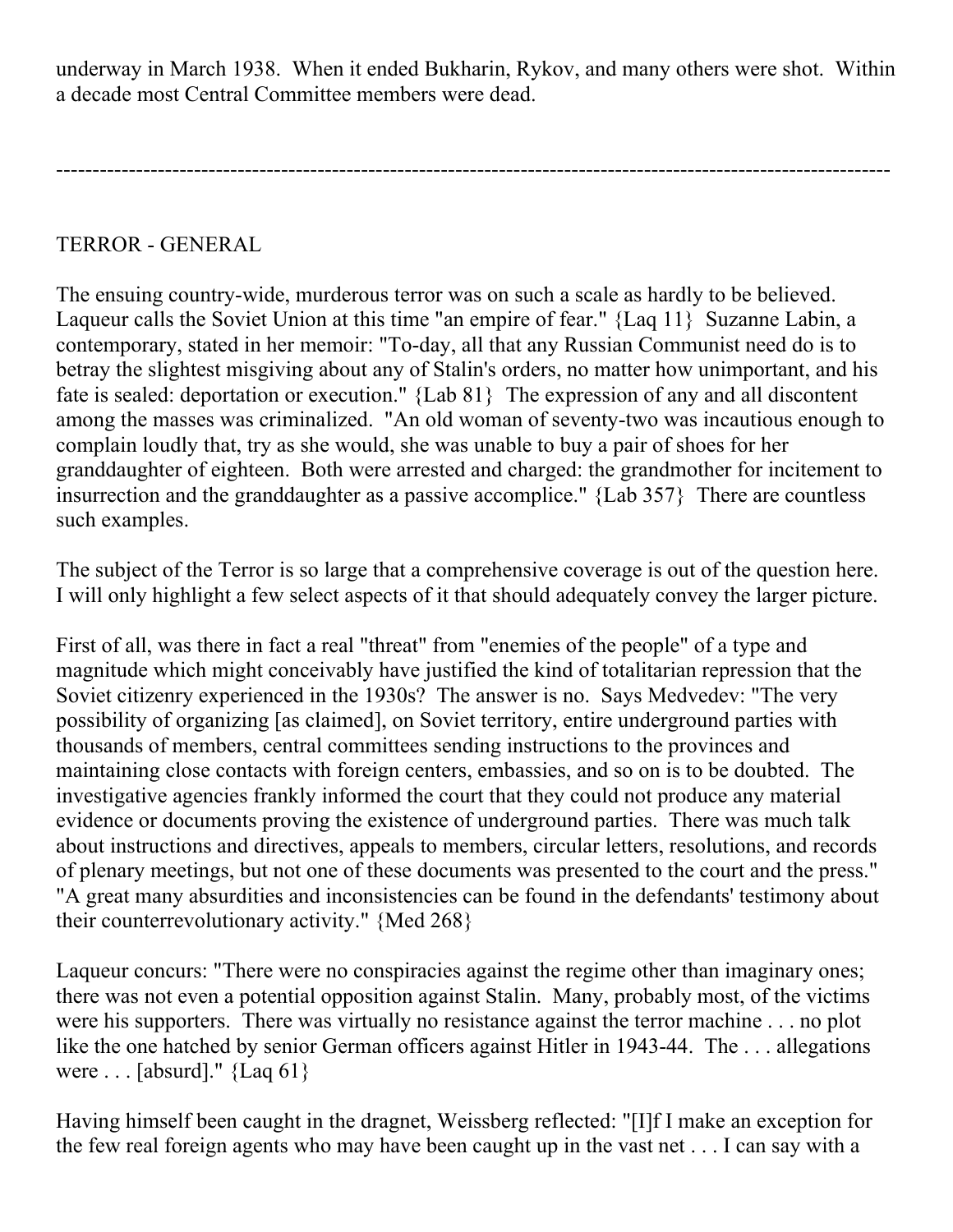clear conscience that all the prisoners who passed through the GPU machine in those years- whether they 'confessed' or not--were legally, politically, and morally innocent. They were doubly innocent. Not one of them was guilty of spying; not one of them had betrayed his country to the Germans or to the Japanese; not one of them had planned or carried out any act of sabotage. But perhaps . . . they really were conspirators, not against the Soviet power as such, but against the Party leaders and the Party regime? Perhaps they had attempted by underground methods to overthrow Stalin's dictatorship in the Party? . . . Nothing of the sort. The arrested men were not enemies of the socialist revolution but its most ardent supporters. And the overwhelming majority of them were not even opponents of the dictator. . . . Many of them were actually enthusiastic Stalinists who had vigorously opposed the opposition. In short, the general political attitude of the arrested men was not one whit different from that of the millions who had been lucky enough to escape. The arrests were made indiscriminately." {Weiss 3} All the other prison memoirs corroborate this assessment.

Weissberg compares the Great Purge to "the witch hunting of the Inquisition. In both cases the 'confessions' extorted by torture and fear were complete inventions." There were no guilty Russians, just as there had been no witches. "There was no organized opposition throughout the length and breadth of the country. All that existed was this unspoken hope in all hearts." "There was hardly a prisoner in our cell who had not worked readily and often with enthusiasm [for the regime], and not one who was in any way disloyal to the Soviet power. Why should this happen to us?" "In all my long and wide experience of prisoners I never came across one who had been a White." "I did not meet a single monarchist in prison during the Great Purge." {Weiss 317, 148, 388, 424, 517} And yet there were nine million political prisoners in Soviet jails at the time.

Weissberg further explains the baselessness of the "enemies" fantasy: "Examiners who wanted to advance their careers--or even merely to hold their ground--had to invent conspiracies and keep on inventing them. In this way they fabricated plots for dynamiting factories, burning down granaries, wrecking trains, and poisoning whole battalions of the Red Army. Soon even that was not enough. They wanted more than mere plans. They wanted counterrevolutionary facts. But the accused could provide them only with words, intentions, conspiracies, and not with real insurrections. They could provide only terrorist attempts which had been planned, not any which had been carried out. They could talk vaguely about secret stores of arms, but they could not provide any real arms which could serve as exhibits at trials. The reason for this awkward shortage lay irrevocably rooted in reality. There were plenty of people who hated the dictator, but there wasn't a single illegal organization anywhere in the country. There were no insurrections, no secret stores of arms, and no attempts on the lives of Stalin and his leading henchmen. . . . As it was impossible for the GPU to reveal counterrevolutionary actions, it had to content itself with counterrevolutionary intentions, but it unmasked these on a fantastic scale. Every village had two or three separate terrorist groups all thirsting for the blood of the dictator. In every industrial concern there were desperate diversionists all planning to blow up the power station. Up and down the country railwaymen were only waiting for an opportunity to wreck troop trains. . . . The politicians made preparations to cede Russian territory to Russia's deadliest enemies. The national minorities made preparations to wrench their territories away from the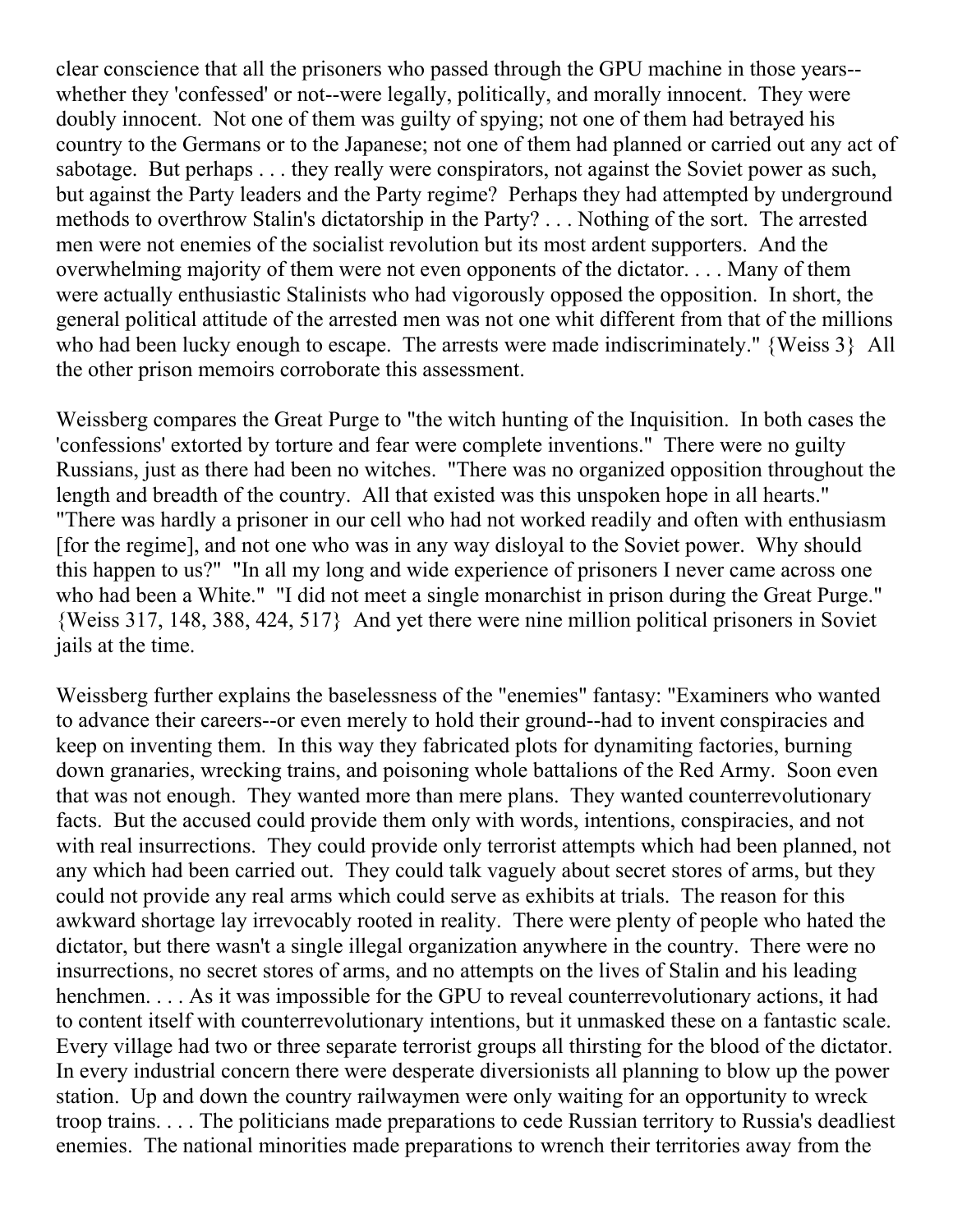Soviet Union and unite them to the fascist fatherlands--even when the latter, as was the case with the Volga Germans, was thousands of miles away. That was the Soviet Union toward the end of 1937 as reflected in the minds of the GPU men." {Weiss 310}

Trotsky described the impetus behind the cascading repression: "[Stalin] absolutely must connect the Opposition with assassination attempts, preparations for arm[ed] insurrection, etc. ... The impotent policy of maneuvering and evading problems, the growing economic difficulties, the growing distrust within the party toward the leadership have made it necessary for Stalin to stun the party by putting on a large-scale show. He needs a blow, a shock, a catastrophe. . . . [T]his is the kind of thing--and the only kind--that Stalin thinks through to the end." {Med 345}

The propaganda press was a key player in the repression. In 1935-36 a big press campaign was launched to unmask and eliminate all "enemies of the people". Rewards were given to informers. "Denunciations poured in, spreading like a plague with an increasing virulence. . . . The whole country . . . was infected by this peculiarly Russian disease--informer's mania." {Ur 32}

In the first stages of the Terror, much of the state's focus was on alleged "wrecking" activity by "saboteurs." These persons were targeted in some of the first trials. Yet, as told by Medvedev, "The fact was that on the whole the specialists were quite loyal to the Soviet government and served the nation well with their knowledge and experience. From 1929 to 1932 the main blow of the punitive agencies fell on the technical intelligentsia. The Soviet press asserted that wrecking by 'bourgeois specialists' had penetrated everywhere." {Med 285} This was nothing more or less than scapegoating to cover the regime's many deficiencies. In actuality there was no deliberate wrecking on any significant scale. "Wrecking as a conscious policy, pursued by the entire stratum of bourgeois specialists, never existed." Wrecking accusations were "intended 'to mobilize the masses,' 'to arouse their wrath against the imperialists,' 'to intensify vigilance,' and so forth. In reality the aim of these false charges was to divert the dissatisfaction of the masses from the party leadership, which was encouraging haste in pursuit of a maximum rate of industrialization." {Med 259-60}

Medvedev highlights Stalin's personal political gain from all of this deception: "Stalin tried to cover up his own mistakes and miscalculations during the first years of collectivization and industrialization by blaming them on the 'wrecking' activities of bourgeois specialists. On top of that, Stalin desired to win credit for thwarting foreign intervention and breaking up nonexistent underground counterrevolutionary organizations. He wanted to accumulate political capital--fictive to be sure, but crucial for him in that period. He was deliberately forcing tension in the country to silence his critics and once again cast the shadow of suspicion on the leaders of all the former opposition groups." {Med 272}

Anything and everything was attributed to "sabotage," says Labin: "There is no breakdown or setback suffered by the economic, political, military, cultural, or social machinery of the regime which is not put down to sabotage. There is no shade of heterodox, economic, political,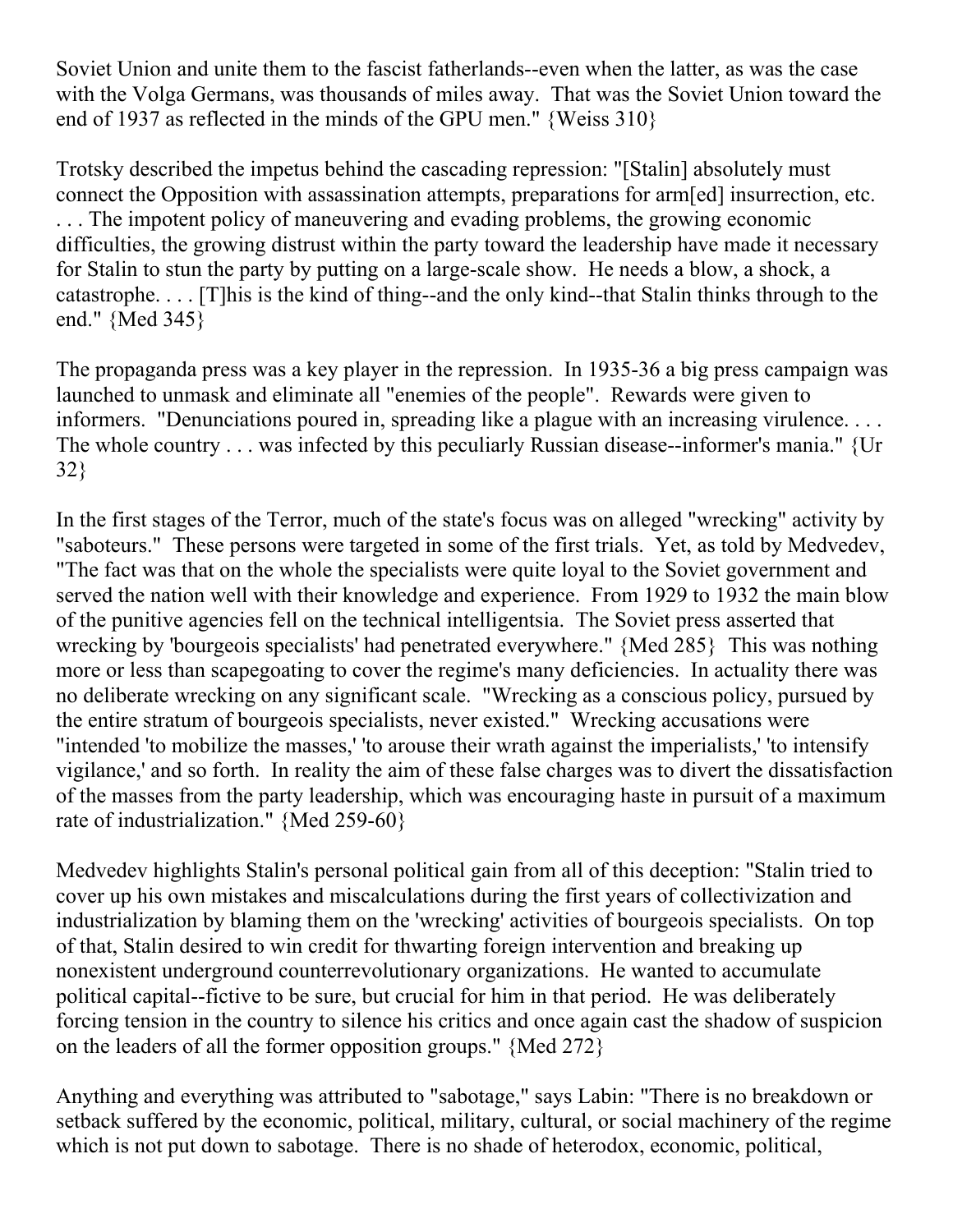military, cultural, or social opinion which does not partake in some way of the Satanism of sabotage. A fugitive thought, a carelessly-hummed air, the fashion in which a stamp is affixed, the way in which a man climbs the stairs, a fall, a pet aversion, a greeting, a smile--all such things and many more can be interpreted as sabotage of the great work of building up Socialism." {Lab 354}

In September, 1936, an explosion in the Kemerovo coal mines in Western Siberia killed ten miners and injured fourteen others. The NKVD arrested the mine officials and their trial began shortly after. The Kemerovo Mine trial, Wendy Goldman explains, "was a web of interlocking testimonies in which the defendants incriminated themselves and each other. There was no evidence apart from their own confessions." And here is the farcical level of this testimonial "evidence": "Noskov, for example, testified, 'Drobnis told me to organize acts of physical annihilation of workers by poisoning and explosions in the mines.' And Kurov, in turn, testified, 'Noskov told us that explosions in the mines would be very effective even if some of the workers suffered.' Shubin, informed of the plan, allegedly crowed with delight, 'Soon our dear brother workers will croak in the mines like rats.'" {Gold 101} "The trial . . . blended the plausible with the fantastic. In fact, the mines were often filled with gas, the tunnels were poorly planned, and ventilators were absent. The procurator claimed that Kemerovo's managers *deliberately* refused to spend the state funds allocated to the mine for safety. . . . The problems in the Kemerovo mines, high accident rates, shoddy planning, and managerial negligence existed in every industry. They were the inevitable results of rapid industrialization and pressure to meet high production targets. The trial deflected blame, however, from the state to 'enemies, who aimed to destroy the faith of workers in Soviet power.' The nine defendants, convicted solely on their interlocking testimonies, were shot." {Gold 103}

Georgy Piatakov, Vice-Commissar for Heavy Industry and the real organizer of Soviet industrialization, was implicated in Kemerovo and arrested. He allegedly instructed the accused "to neglect the ventilation plant in the Kemerovo mines so that the miners should be asphyxiated and resentment against the Soviet Government aroused." Weissberg knew Piatakov personally: he was a totally devoted worker. "You felt that all the superhuman energy of this man went completely into his work, [from whose development he derived great] creative satisfaction. . . . He was the brain of the whole vast organization. And this was the man who was charged by the accused in the Kemerovo trial with having sent an engineer to a small mine in Central Siberia to sabotage the ventilation plant! Did [prosecutor] Vishinsky really think that any reasonably intelligent human being could possibly believe such rubbish? Was that sort of thing calculated to bring down a government? Could anyone believe that that a man of Piatakov's caliber could be guilty of such fantastic stupidity?" {Weiss 55-6}

In the case of the counterrevolutionary Menshevik Union Bureau trial, the whole trial was actually rehearsed by the investigators and the accused (under duress). As related by Medvedev, the state prosecutor, Krylenko, told one of the accused, Yakubovich: "I have no doubt that you personally are not guilty of anything. We are both performing our duty to the party--I have considered and consider you a Communist. I will be the prosecutor at the trial; you will confirm the testimony given during the investigation. This is our duty to the party,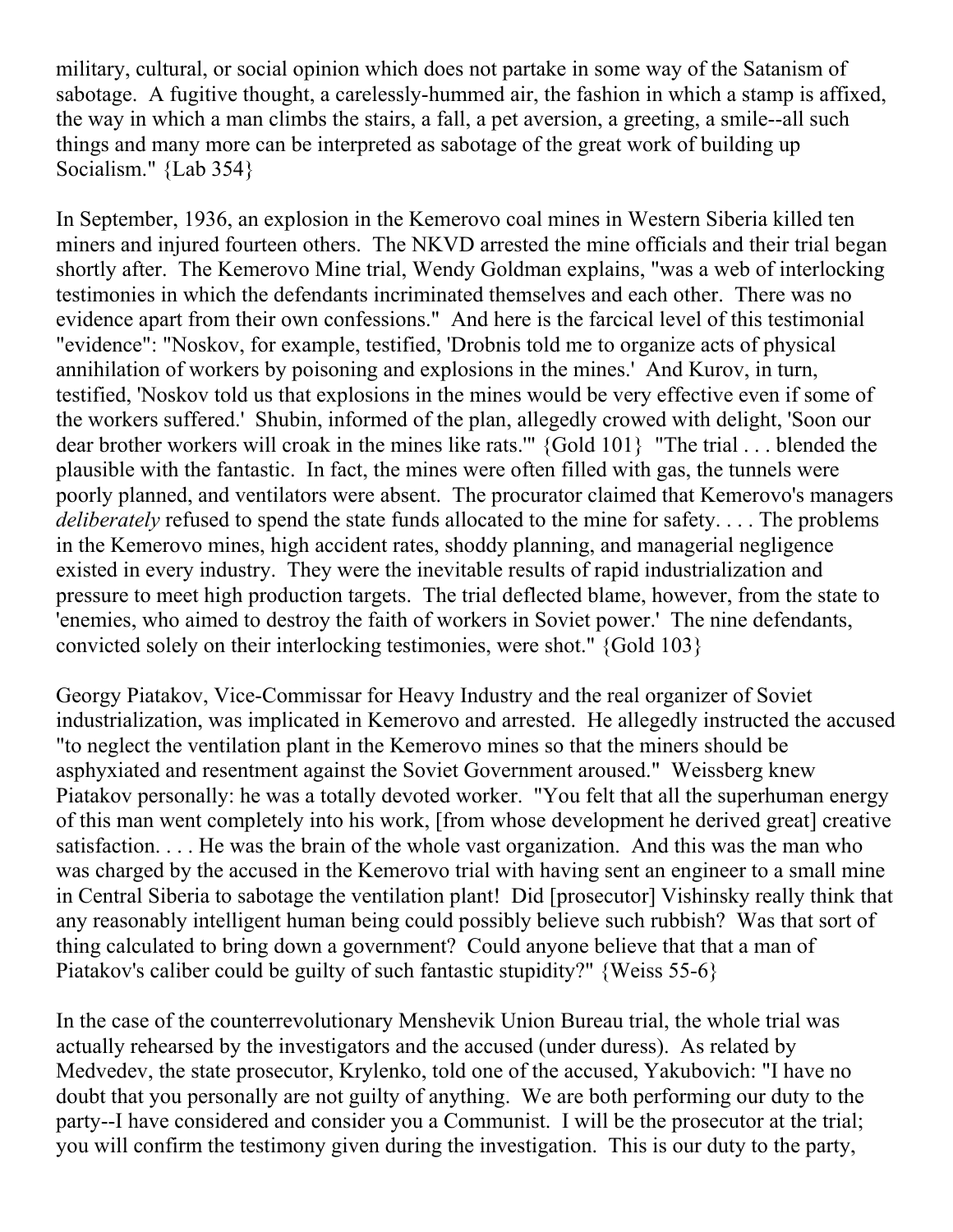yours and mine." {Med 278} (Later we will discuss the interesting psychology behind this statement; for now we only note how the trial was completely stage-managed, like a theatrical production.)

"Recalling this difficult period, the chemical engineer D. Vitkovsky wrote the following in his autobiographical short novel . . . 'Almost all the prisoners at that time gave in to the investigators and endorsed the fantastic charges against themselves. In fact there was no real investigation. There was only a system for forcing false confessions out of people by threatening to have them shot, to have members of their families arrested, or by promising an easing of their lot.'" {Med 286} In general the trials were a transparent, perverse farce (though not, of course, widely recognized as such at the time)--meant to consolidate the Party's and the regime's power no matter what the cost to truth or to the lives of Soviet citizens.

The well documented Slansky trial in Czechoslovakia (within the Soviet sphere) took place much later--in the 1950s--but is nonetheless revealing. "For several months before the trial ... the participants in the 'conspiracy' were forced to rehearse the evidence over and over, both individually and as a group. If someone forgot his lines, he was yelled at. Better food was given for good performances. 'Dress rehearsals' were conducted without the judges or prosecutor, but under the investigators' direction. In this way inconsistencies were eliminated. All testimony was simultaneously translated for the Soviet security officials who attended these rehearsals. These Soviet 'teachers' made observations and corrections which were immediately written into the record and memorized by the prisoners. The presence of the defendants inhibited no one. The Slansky trial began on November 20, 1952. A prompter sat close to each defendant. The accused were well-fed and well dressed. Doctor Sommer anxiously looked after their well-being. The judges asked only those questions that had been rehearsed. Most of the accused were sentenced to death." {Med 796}

Says Labin: "It is a patent absurdity to declare that all the surviving leaders of the November Revolution were the paid agents and spies of all sorts of Powers hostile to the Soviet Union and hostile to each other." There were "innumerable material improbabilities," patent falsehoods in the trials. For example: a high official of the railway administration allegedly organized 3,500 accidents in a single year, which would require a veritable army of accomplices. "The rare details" in the trials all proved to be false. {Lab 122}

"By organizing political trials of former oppositionists," says Medvedev, "people who were already discredited, defenseless, powerless, Stalin sought to terrorize the party and the people, to create an emergency situation, and thereby to allow himself, the 'warrior' and 'savior' of the state, to concentrate more power in his own hands. Another important motive was undoubtedly his desire to blame the 'enemies of the people' for the political and economic difficulties that still existed in the country. Every despot building the cult of his own person needs a scapegoat. In 1928-32 it was the 'kulaks' and the 'wreckers' among the bourgeois intelligentsia; in the midthirties it was the former members of the various oppositions. But Stalin could not and would not limit himself to the destruction of former oppositionists. The logic of the struggle for power and the logic of the crime led Stalin further, until he finally decimated the main cadres of party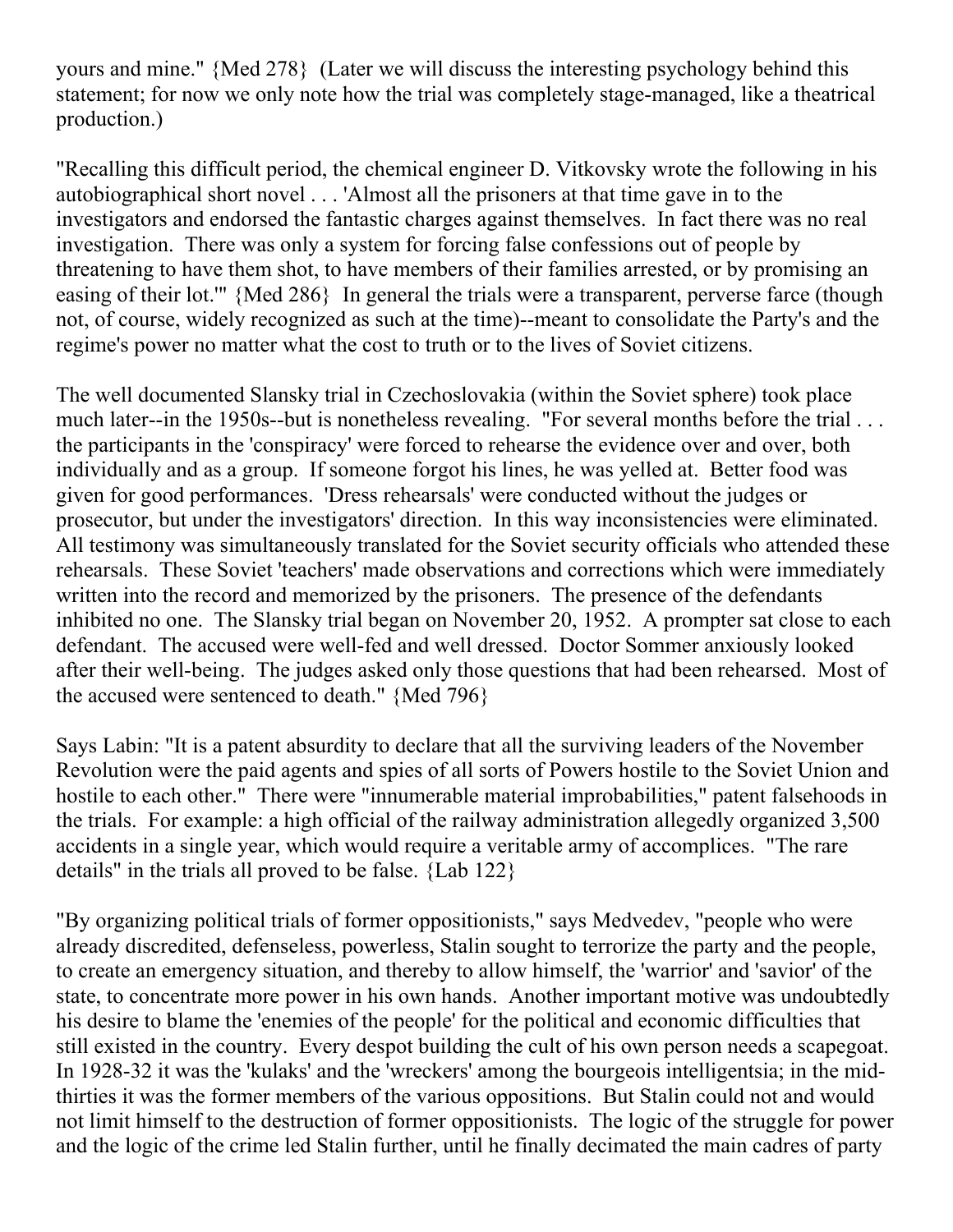and state personnel and anyone not to his liking in the fields of science and culture, regardless of whether they had belonged to an opposition. Thus, the trials and repression [so far] discussed were only a prologue to an even more frightful campaign of mass terror, one unprecedented in world history." {Med 389} Laqueur says pithily: "Stalinism . . . needs, above all, the presence of an enemy against whom one must defend oneself, an enemy either wholly invented or altogether indistinct." {Laq 237}

By the end of this first phase of the Terror, the true oppositionists (who were not criminals or traitors at all but merely those who had taken issue with the government's policies), some 50- 60,000, had been eliminated. Yet the flood of oppression did not abate but instead rose, now with no more fine distinctions. "Stalin and the NKVD undertook the organized and systematic destruction of the basic cadres of the Bolshevik Party and Soviet state." {Med 395} In Gorky, for instance, the entire city party committee and the entire city soviet were imprisoned, as were many other officials. In city after city and region after region, e.g. Belorussia, Medvedev describes a "gigantic meat grinder. Almost all the leading Bolsheviks perished." {Med 412} In Kazakhstan every member of the Central Committee bureau elected at the republic's first party congress was arrested and shot. Most Central Committee members and party secretaries at all levels were arrested. In the end, the whole Bolshevik Old Guard was decimated. {Med 414} In the Red Army, most high officers were discharged: 3 of 5 marshalls, 15 of 16 army commanders, all corps commanders, almost all division commanders and brigade commanders, 1/3 of regimental commissars. {Med 424}

"If one were to go by the materials from the NKVD files of the thirties, one would have to conclude that far-flung networks of 'right-Trostskyist, spy-terrorist, diversionist-wrecking organizations and centers' existed in almost every krai, oblast, and republic, for some reason always headed by the local first secretaries of the party organizations. It was not hard to see that the great bulk of these false accusations did not come to the NKVD from without; they were fabricated by its own investigators. A real factory of lies was in operation, turning out hundreds of thousands of false stories about all kinds of 'plots,' terrorist acts,' 'espionage,' and 'diversions.' [But it] would be a mistake to think that [the NKVD investigators were acting completely independently]. More often Stalin himself set the line to be followed by the investigators. The NKVD men had no authority to question or try to verify the accusations that came from Stalin. Their job was to 'fill in the details' and obtain a confession from the accused by any means necessary." {Med 538}

As the repression progressed, its focus turned from allegedly traitorous individuals to entire classes deemed "counterrevolutionary." A high Cheka official named Martyn Latsis explained: "Under the dictatorship of the proletariat, first of all, the entire big bourgeoisie is counterrevolutionary. But counterrevolution also lurks among the petty bourgeoisie.... Military cadets and officers of the old regime, teachers, university students, and all youth in school are in their overwhelming majority a petty-bourgeois element, and it is they who have constituted the fighting forces of our opponent." {Med 653} Medvedev comments: "Social origin alone was sufficient basis, said Latsis, for declaring someone to be an enemy of Soviet power." {Med 654} Thus, the class-dividing Marxian concepts of the "dictatorship of the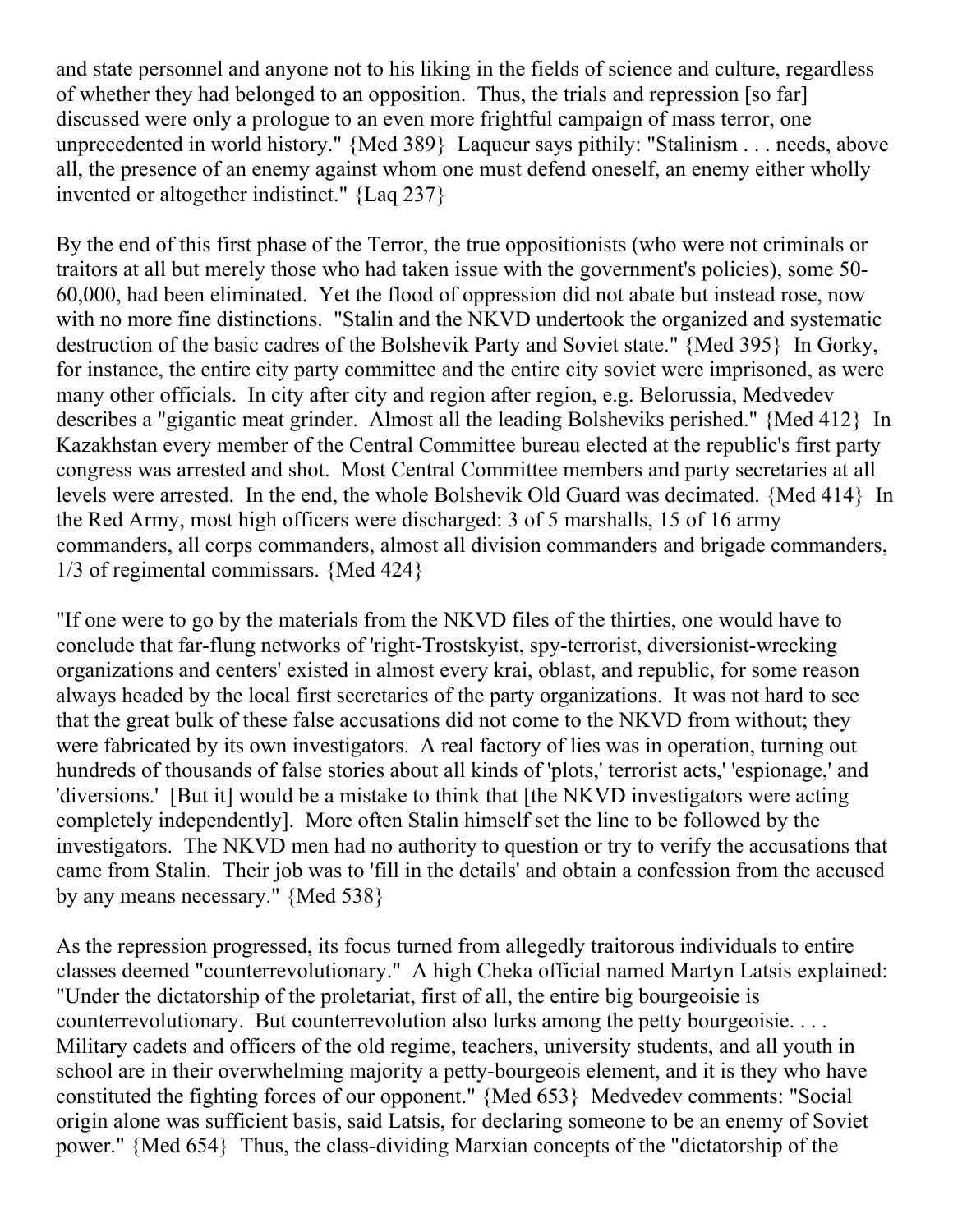proletariat," and the "class struggle" proved to be deadly tools against the populace in the hands of Soviet authoritarians--against the *entire* populace, that is, because it was not only the disfavored classes which were thereby condemned. *All* classes were eventually attacked, each in its turn, picked off one at a time by means of divide and rule.

Hence, as Laqueur notes, unlike Nazi terrorism which "was predominantly directed against Jews, foreigners, and active oppositionists. . . . [and] did not operate indiscriminately," the Russian terror was eventually directed at the entire population. {Laq 64} "[N]o one in Nazi Germany had reason to fear arrest unless he was an active anti-Fascist, a Jew, or belonged to some other undesirable group. The situation in the Soviet Union was different because even the most enthusiastic Stalinists could not feel secure." {Laq 111} Labin describes "a whole people ... in the grip of a nightmare without end." {Lab 110}

"The fate of a Bukharin or a Kamenev," says Laqueur, "was deeply tragic, but they had opted for radical politics, a calling notoriously associated with high risk. It is more difficult to make sense of the arrest and the murder of a poet or a philosopher or an engineer; their world was not that of affairs of state; they were just following their vocation as best they could. Why should they, their families, and friends have been singled out for destruction? And the issue becomes altogether unfathomable once we reach the 'great unwashed masses'--semiliterate, poor peasants or unskilled workers. To give but one example: A young porter, Ivan Demura, twenty-four years of age, from Blagoveshshensk in Siberia, was arrested on April 4, 1938. Under interrogation, he admitted having been a member of the right-wing Trotskyite bloc that plotted to assist Japan in restoring the capitalist order in the Far East. They found in his possession an antiquated single-barreled shotgun. Under pressure, Demura gave the names of fellow conspirators--porters like him, some fishermen, a builder's mate, and a carpenter. The end of the protocol read: 'There was no material evidence found.' But poor Ivan Demura was nevertheless found guilty. . . . Consequently, the 'highest measure of social defense,' execution, was called for. He was killed on May 16, 1938. . . . Poor, semiliterate Ivan Demura had surely never heard of Trotskyism and right-wingers, let alone the alleged bloc between them. He probably had never seen a Japanese in his life, and he was a loyal citizen of his country. Who had picked him and millions of other unlikely plotters against Stalin? . . . [T]he NKVD . . . were always interested in extracting names of fellow conspirators and because everyone undergoing the full 'treatment' would provide lists of fellow conspirators from their own milieu, the security organs ended up with countless Ivan Demuras." {Laq 112}

Weissberg witnessed this indiscriminate phase of the Terror. "[I]n the second half of 1937 the character of the action changed. The scale of the arrests increased enormously and extended to those who had never been members of any political party. Day and night GPU vans raced through the streets of town and village, taking their victims from their homes, factories, universities, laboratories, workshops, barracks, and government offices. All walks of life were involved, and workmen, peasants, officials and professional men, artists and officers found themselves together in the cells." {Weiss 7} "Millions of ordinary people from town and country were thrown in prison. People who had never bothered their heads about politics;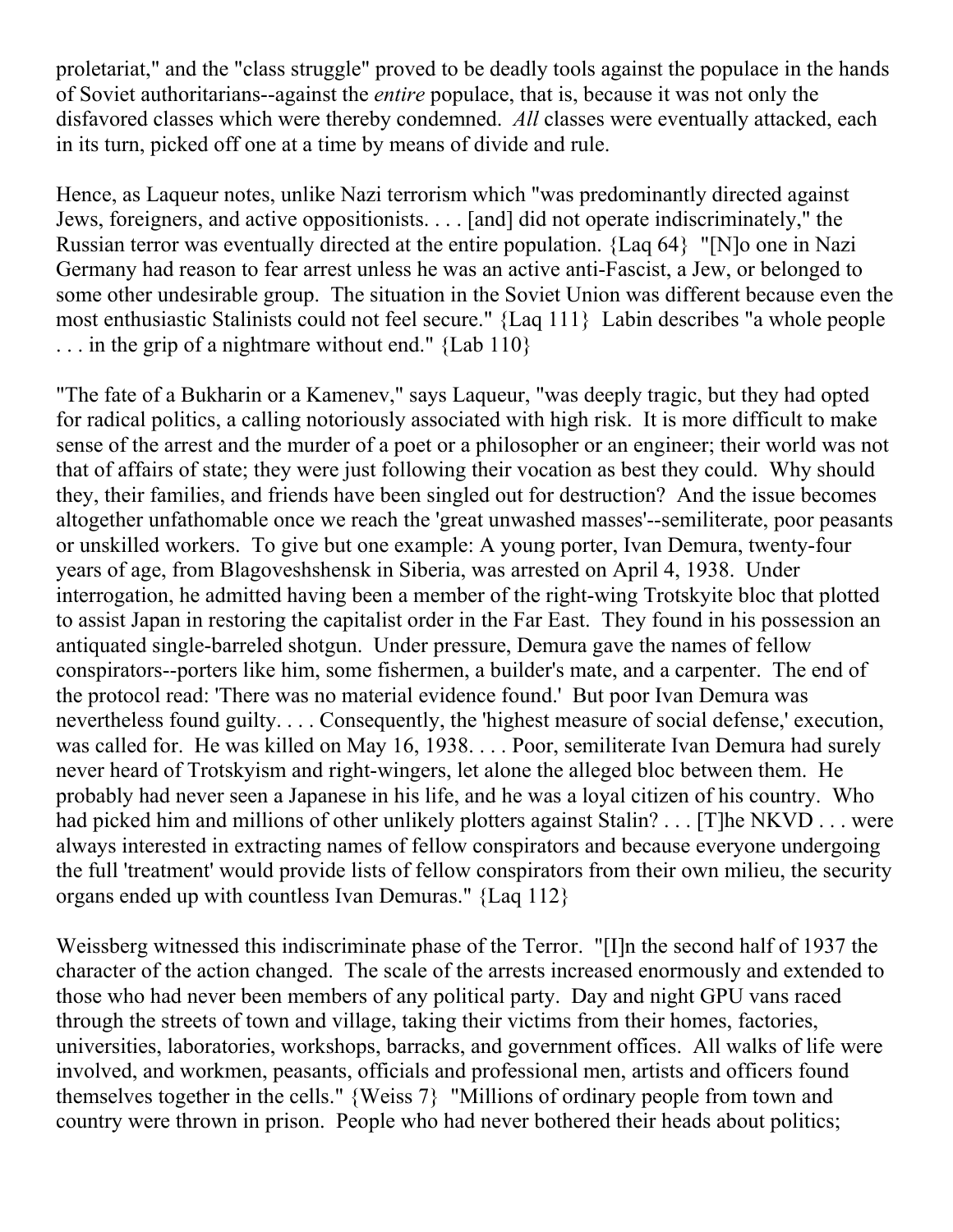people who were quite prepared to be loyal to any government provided it did not oppress them too harshly." {Weiss 10}

The reasons for arrest were very often completely nonsensical, as in these instances told by Laqueur and Uralov: "There was the case of a member of a kolkhoz in Siberia, a woman of little education, who had allegedly said . . . while working in the fields [that] the situation would be better if people were permitted to pray freely.... [S] he was ... given a six-year sentence in a labor camp." {Laq 113} "A Moscow musical composer was arrested because an English review had printed a few friendly lines about his work. He was found guilty of having secret contacts with foreigners and shot as a spy." {Ur 87} Cases of this kind of utter lunacy are legion in the Stalinism literature.

The repression became so all-encompassing and systematic that there were actually schedules of arrests drawn up of "enemies of the people" for every district in the country. "A predetermined percentage of persons in each category [intellectuals, industrial workers, peasants] was to be liquidated." Mere cultural identity (or mere association with someone of a certain identity), rather than action, was taken as an "index of guilt," e.g. former enemy classes, anti-Bolshevik parties, kulaks, oppositionists, non-Russian nationalists, and, even more vaguely, "persons of anti-Soviet mentality." Thus, large swathes of the population could find themselves in the regime's crosshairs simply for being who they were. {Ur 30-1} A Politburo "order for 'mass operations' in July 1937 set target numbers for the imprisonment or execution of criminals, village clergy, religious activists, former kulaks, lishentsy (nobles, industrialists), and other 'hostile elements.'" {Gold 5} This and other similar operations resulted in the execution of hundreds of thousands. Ginzburg recounts that "Hardly anyone at the time realized that purges of this sort were carried out strictly in accordance with a prearranged plan which affected this or that category quite irrespectively of the way they had actually behaved."  ${Ginz 17}$ 

Millions were eventually killed. A number of Russian authors put the figure at 7-8 million. The KGB itself admitted that 3.8 million had been arrested between 1930 and 1953, of which 790,000 had been shot. This of course is not the total. It does not cover, for instance, victims killed without trial. Nor is it known how complete the existing files are. In any case, says Laqueur, "What happened in the Soviet Union was without precedent in peacetime in modern history." {Laq 126-7}

Running throughout the accounts of the Terror is the watchword: "the General Line," or "the party line." This was the term for the approved position of the regime on any given policy issue or topic, at any given time. Especially among the intellectual classes, it was literally courting death to deviate from this "line." All thought must be constrained within the strictures of the permitted Marxist-Leninist-Stalinist doctrines (whose interpretation changed constantly and arbitrarily, keeping everyone off balance). In this spirit, an All-Union Conference having to do with industrial planning committed itself to "a Socialist modernization of its methods . . . on the basis of dialectical materialism" and to "make an end of 'bourgeois objectivism' according to which science . . . [is] an end in itself. Our scientific work must uphold the principle of the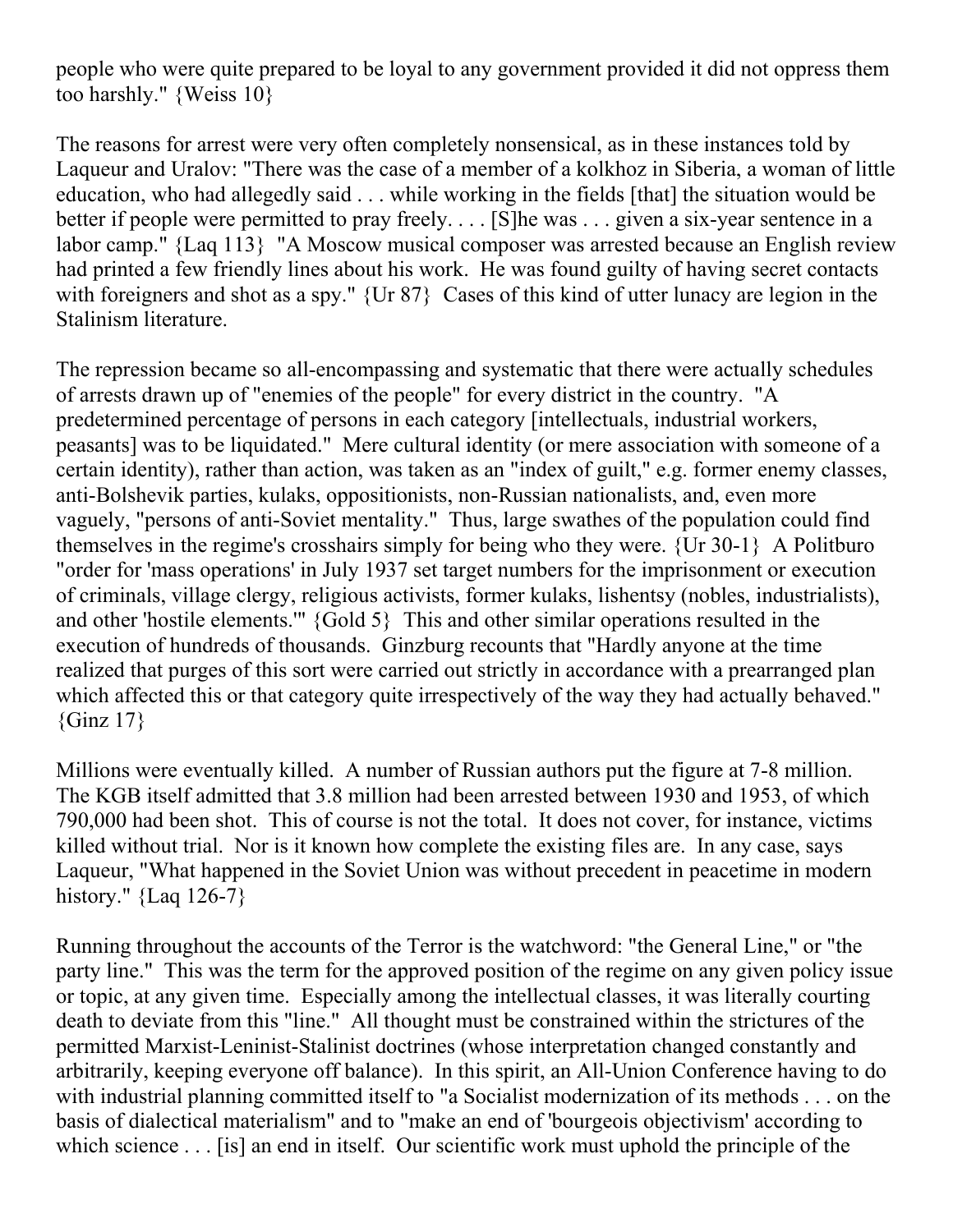superiority of the proletarian class and of the Communist Party. . . . We must fight against all deviations and uphold the General Line of the party." {Lab 323} Similar fealty to the "party line" was declared by communist loyalists in many other, ostensibly non-political fields--or at least demanded of them by the authorities. For instance, one of the secretaries of the Central Committee, L. Kaganovitch, told the Red Professors: "Any science that does not contribute to the success of the general policy of the Party is not science at all but mere irresponsibility!" {Ur 102}

"Not actions," says Medvedev, "not even intentions, but opinions became the basis for criminal prosecution and physical annihilation. For a long time people whose opinions were nonsocialist had been victimized by the punitive agencies even if they were completely loyal to the Soviet regime. But as the Stalinist system developed, all Soviet citizens, including party members, who objected to specific measures taken by the Soviet government or to particular decisions made by the Central Committee, or who only disagreed with certain aspects of the party line- all such persons fell into the category of 'enemies of the people' and became victims of repression. And since a great many incorrect decisions were made in the thirties, the number of 'enemies' became quite large. For example, after the first elections to the Supreme Soviet in late 1937 a worker expressed some criticism to his close friends concerning the new electoral system, under which only one candidate appeared on the ballot. Another worker at a trade union meeting asked why semolina [a coarse flour] was sold to managers and officials at closed distribution stores but had long been unavailable in stores for ordinary workers. Both workers were quickly arrested and sentenced to ten years imprisonment for 'anti-Soviet agitation.'" {Med 607}

Needless to say, in this Inquisition-type atmosphere all political opposition of any kind was deemed traitorous; indeed it became suicidal. There was no due process whatsoever. And not only anti-government political opinions but *any* "incorrect" idea, even just an inadvertent slip of the tongue, was often fatal. Reviewing Soviet law under Stalin, Labin observes that "anyone can be sentenced to death for anything without the opportunity of defence, without being able to cite witnesses, without the right of defence by a lawyer and without the right of appeal." {Lab 340} In one case recounted by Eugenia Ginzburg, a man waiting along with her and others to be interrogated told how, in answer to the question "Who founded the new type of party?" during a required political study circle, he had blurted out "Plekhanov" (an early Marxist theoretician long since out of favor). He hadn't done his reading homework, and he thought he had heard that name whispered from behind him. "[A]nd that was what finished me. First I got a reprimand, and then things went from bad to worse. They started calling me a Menshevik, of all things! . . . So they threw me out of the Party and I lost my job, and the children are starving. And my wife . . . She can't stand much more. She'll die. And all because of Plekhanov." {Ginz 28} A woman was given a 10-year sentence for "extolling an enemy of the people" after casually mentioning that the condemned and executed Marshal Tukhachevsky had been a handsome man. Another was arrested and given eight years for having had two books by Bukharin (which had probably belonged to her arrested son) in her house. {Lip 48, 54}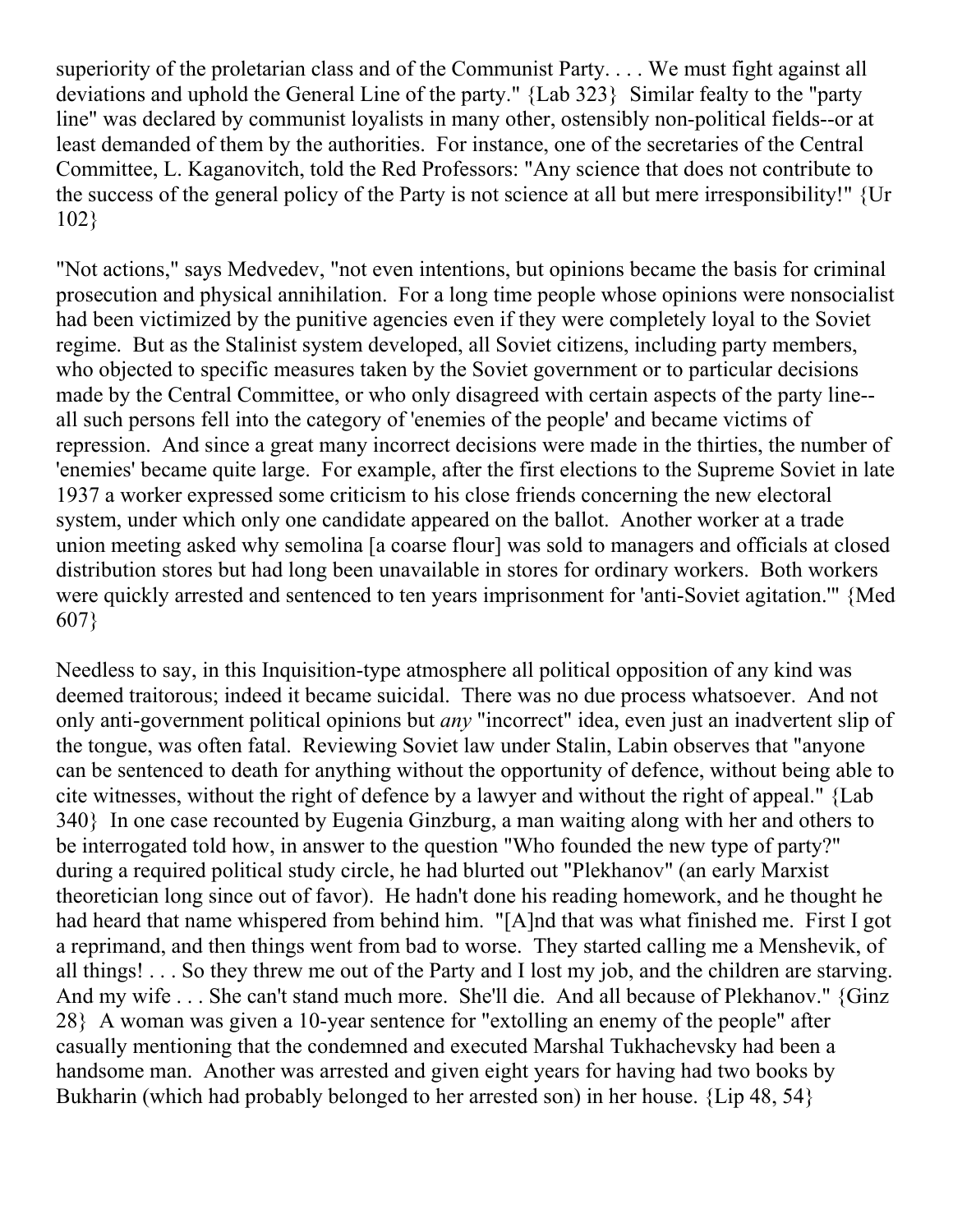Wendy Goldman describes a dynamic of guilt by association on steroids, whereby the alleged guilt of (initially) a few individuals spread virulently throughout the population like a highly contagious disease. "[E]ach person who was arrested cast a deadly political shadow over their circle of intimates, colleagues, and acquaintances, who became suspect in turn." {Gold 178} Every newly discovered "enemy of the people," whether designated as such by the authorities or denounced as such by other citizens encouraged to do so (divide and rule) led to many others, as all of the original enemy's contacts also became presumed "enemies." "In this way, incrimination by association spread rapidly to encompass ever more people." {Gold 217}

In other words: You arrest people for no good reason--utterly arbitrarily and with no due process--and then everyone who knew them is also subject to arrest in an endless spiral of unfounded insanity. Goldman describes all of this as "the absurdity of the reigning madness" and "a surreal and macabre confusion" where "chaos reigned," "a phantasmagorical world peopled by enemies and wreckers." {Gold 196, 201, 206} This writer would call it a descent into nonsense land. In any case, Goldman's book does a fine job of bringing out the utter lunacy of what was happening in Stalinist Russia. "As arrests and expulsions multiplied, the hysteria intensified. The demands for loyalty grew ever more fantastic, producing in turn more prevaricators who needed to be 'unmasked.' The terror had become self-generating, manufacturing ten new 'sinners' with the 'unmasking' of each one. . . . Arguably, every citizen was part of a pattern of interlocking circles that overlaid the entire country." {Gold 220} "Repression, which began as a series of surgical strikes against 'terrorists,' had broadened to include former oppositionists, faithful party members, and large social and national groups suspected of political disloyalty. To counter the threat of 'terrorists,' the Stalinist leadership had eliminated civil liberties, empowered the police, and undermined the rule of law. Eventually, methods of repression were applied to workers as well, the very group that the revolution had sought to empower. . . . [O]rdinary people filled the prisons and the camps."  $\{Gold\ 260\}$ 

The terror peaked in 1937-38, with 1937 being the most frightful year.

# TERROR - PSYCHOLOGY

It has already been intimated that the Terror was as much psychological as physical. People were certainly imprisoned, tortured, sent to lethal labor camps, shot, and killed in various other ways. But first and foremost they were indoctrinated, brainwashed, confused, and made to live in a world of fear, of manufactured reality, of censored or coerced thought, i.e. in a world of lies and make-belief which, ipso facto, they could hardly understand. In other words, they were not only assaulted physically but, quite literally, terrorized mentally.

-------------------------------------------------------------------------------------------------------------------

Medvedev recounts: "In 1936-38 [during the show trials] the overwhelming majority of Soviet citizens, not only industrial and office workers but intellectuals as well, had no doubt that real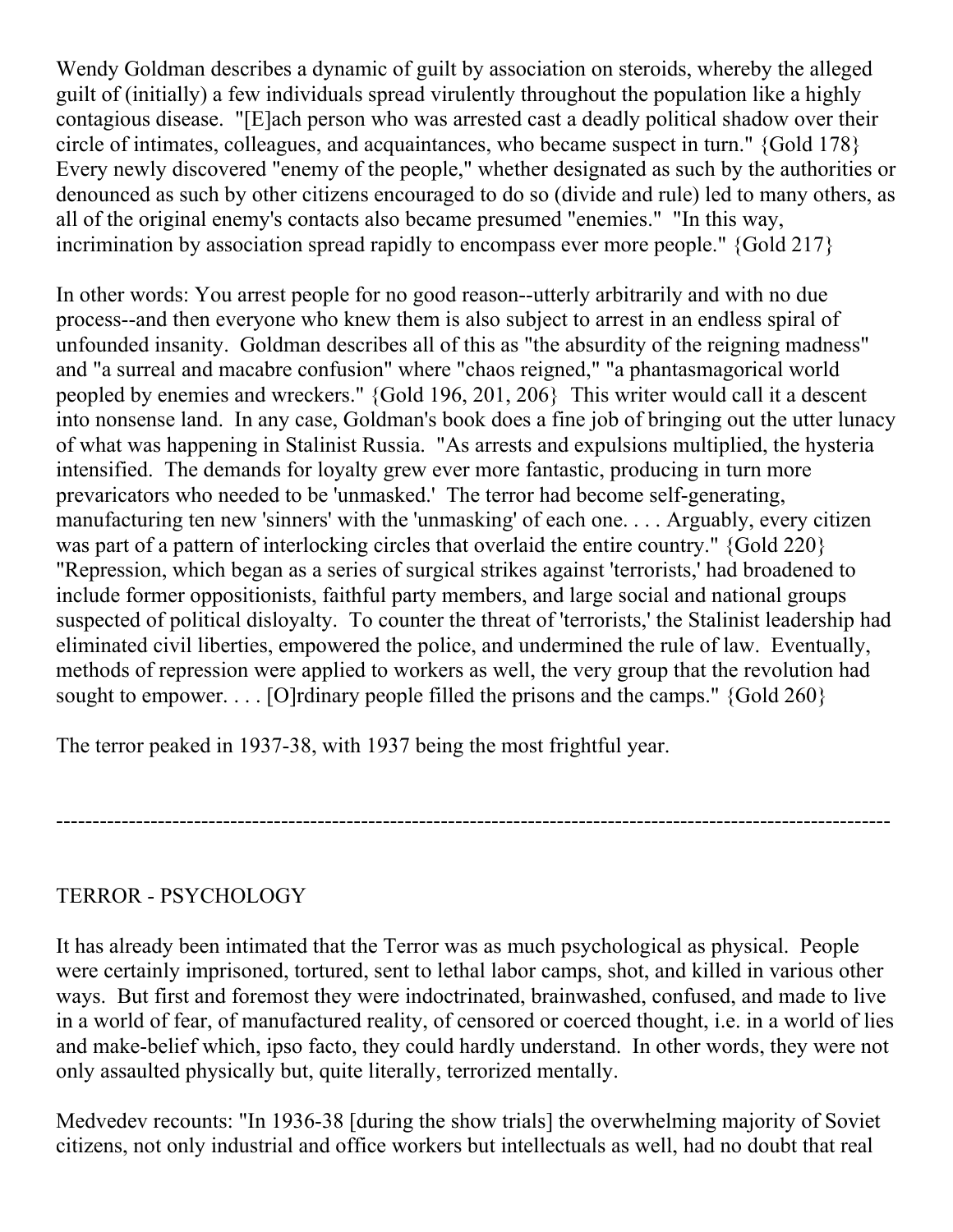enemies of the people were seated on the defendants' bench in the House of Trade Unions. Twelve- or thirteen-year-old schoolchildren, such as I was, believed this too, as did people like Yevgeny Gnedin who took part in the organization of the trials. In his memoirs Gnedin [reminiscing on the trials, which he calls 'those monstrous judicial crimes . . . this monstrous act of evil'] writes . . . 'We became victims of the butchers long before we fell directly into their hands. Even when people are not behind bars, they can be fettered by unseen chains. One of many possible illustrations of this thought is the attitude people had toward the frame-up trials. Not only out of primitive fear did the loyal citizen dismiss any doubts that such a huge number of wreckers, spies, and enemies of the people were at large in the Soviet Union. The web in which we were caught was more complex than handcuffs and irons. We were bound by prejudices and illusions. We subjected ourselves to dogmas, not wishing to lose hope. In our minds there lurked a hidden fear of quite a special kind: If the trials of enemies of the people were analyzed consistently, the chain of logical conclusions [i.e. that they were staged, false] could become a noose around our own necks [i.e. everyone was himself either implicated in the crimes or in mortal danger or both]. . . . I can explain things this way as I write my memoirs. But I was incapable of such reasoning at the time of which I write. Among people of my acquaintance--and I am referring to unquestionably honest people--I did not know a single one who would have taken upon himself the burden of the final logical conclusions from an analysis of the political events of that time, in particular, the trials.' . . . The truth [summarizes Medvedev] is that the trials were completely fraudulent. They were monstrous theatrical productions that had to be rehearsed many times before they could be shown to spectators. . . . Most of the testimony consisted of outright lies, deliberately fabricated in the torture chambers of the NKVD and put into the mouths of the accused by sadistic investigators." {Med 375-6}

The Soviet government deeply depended on the people's loyalty, their trust in it. "One of the most terrible features of the repression in the thirties was that the masses, trusting the party and Stalin, were drawn into it. Hundreds of thousands of simple and essentially honorable folk, guided by the best motives, were led astray by the campaign against 'enemies of the people.' Millions were poisoned by suspicion [of their countrymen]. They believed Stalin's story about a ubiquitous underground and were caught up in the spy mania. The campaign against 'enemies' and 'wreckers' acquired a mass character, like the Stakhanovite movement [Aleksei Stakhanov was a legendary, superhuman hero-worker lionized by the regime]. The central newspapers were especially zealous in inflaming this mass psychosis. Almost every issue of *Pravda* and *Izvestia* called on the workers to seek out and expose enemies of the people. . . . 'Enemies of the people' were to be sought everywhere. *Pravda* declared that 'not one disorder, not one accident, should go unnoticed. We know that assembly lines do not stop by themselves, machines do not break by themselves, boilers do not burst by themselves. Someone's hand is behind every such act. Is it the hand of the enemy? That is the first question we should ask in such cases.'" {Med 608}

It has been noted by many observers that the Russian people had for ages been accustomed to being ruled by despots, and this, it is widely thought, must have been at least a significant factor in their acquiescence to Stalin. "As in the time of Ivan the Terrible," says Medvedev, "people created an earthly god and then could not raise a finger against the idol they had created. A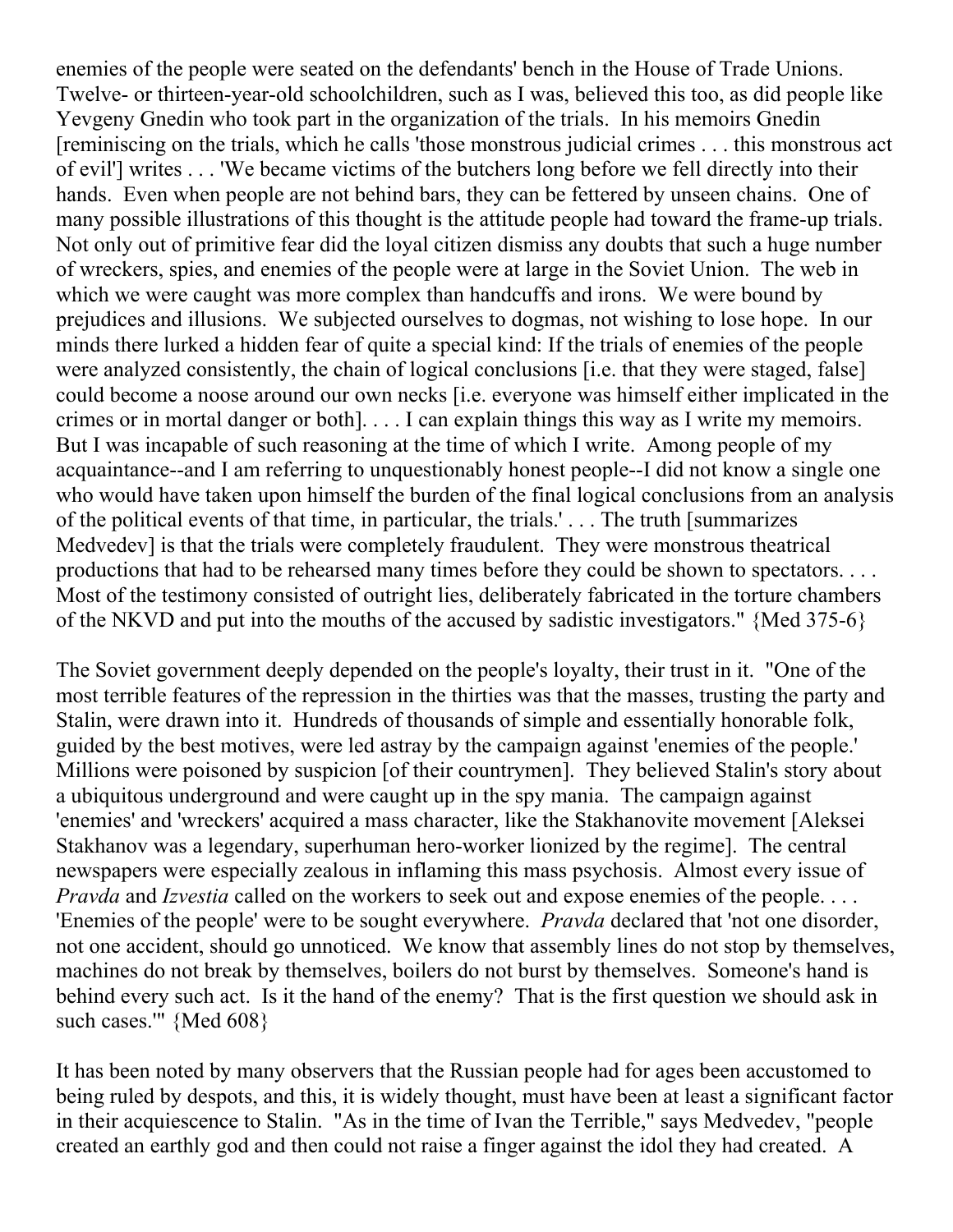nineteenth-century radical historian described with horror how 'Prince Repnin, impaled on a stake and dying slowly . . . praised the tsar, his lord and executioner.' The historian ascribed such behavior to 'the inculcation of distorted views, for self-abasement and submission to the tsar were unalterably sacred ideals for these people from the time of their early youth, with the result that their strength of spirit acted only to stifle the indignation within them and the natural impulse to rebel." {Med 620}

But Stalin did not rely solely on the cultural proclivity of the Russian people to admire their rulers to achieve and maintain his overblown authority. "[T]he boundless praise of Stalin did not arise spontaneously; it was organized by Stalin and his creatures. And this well-organized campaign did its job. From their earliest years schoolchildren were taught that everything good came from Stalin." {Med 621} "[T]he adulation of Stalin . . . had been drilled into [the heads of young people] from infancy." {Med 680}

Whether from ancient mores, youthful indoctrination, or simply nationalist loyalty and support for the revolution that all middle-aged and older Russians had experienced together, the belief in the regime among much of the populace was extremely deep, even adamantine, all the more so since the alternative explanation for events--that the government was evil to the core and orchestrating the calamities--was all but unthinkable. "The majority of Soviet people believed in Stalin and the NKVD in those years and were sincere in their indignation against 'enemies of the people.' But many people, even members of the NKVD, had their doubts . . . [but] people who felt some doubts could not admit to themselves that [by condemning their fellow citizens, as so many Russians were compelled to do] they were in some measure accomplices in crimes. So they forced themselves to believe in Stalin, who knew everything and could not make mistakes. They found mitigation for themselves in the cult of his personality. The writer A. Pismenny, who wrote many novels justifying the repression of the thirties . . . and who in later years deeply regretted having done that, gave the following explanation: '[I]n those years it was impossible to understand what was happening. You could become an informer, go mad, commit suicide, but if you wanted to live, the most convenient way for an unhappy, distraught, but honorable person clinging with his last ounce of strength to his place in society--I repeat and will go on repeating a thousand times--was to believe. To believe without reasoning, without second thoughts, without proofs, as people believe in omens, in god, in the devil, in life beyond the grave. The thought that all social actions could be prompted by the criminal designs of a single man who had appropriated the full plenitude of power, and that this man was Stalin, was blasphemous, was unbelievable.'" {Med 622}

Many people sensed deep down inside that something was terribly wrong, but they could not articulate what it was--at least not openly--or come to grips with it, and this caused them great anguish. "Boris Yefimov . . . wrote the following in his memoirs: 'It would take a really talented writer . . . to reproduce the thoughts and feelings that possessed thousands and thousands of people in that period. There was agonizing bewilderment and a passionate desire to understand something; there was unspeakable fear and faith in common sense; there was hope flooding the heart and despair laying waste the soul. How can one describe the condition of people who sensed with all their being the approach of a terrible disaster and did not know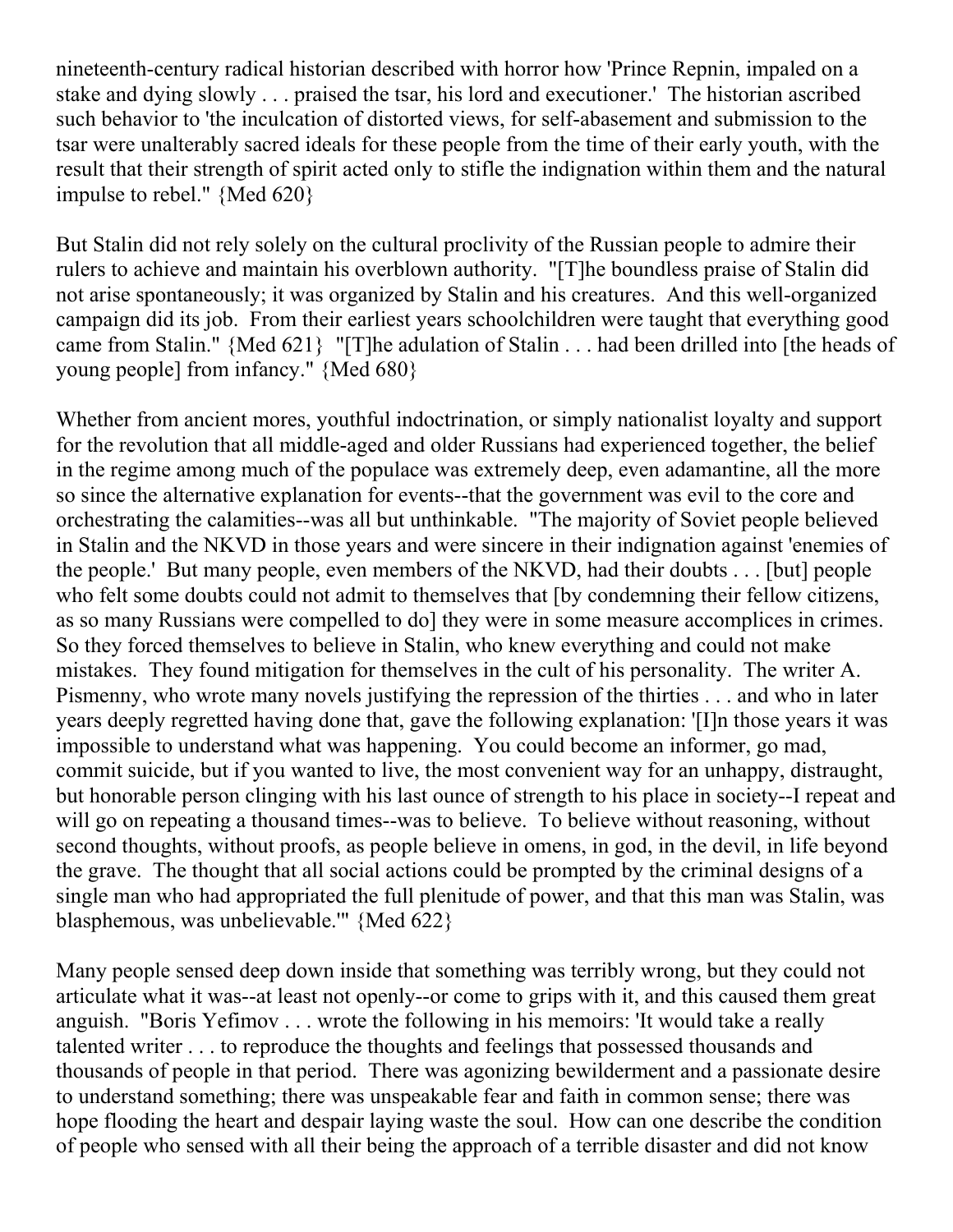how to escape it, how to save themselves, and remained bound and helpless as in a nightmare? . . . How can one describe the mood of people who had no possibility of explaining anything because questions were lacking . . . who understood the full horror of their position, the ominous danger hanging over them and those close to them, and at the same time had to act as if there was no cause for concern, as if everything was all right, had to preserve their cheerfulness and capacity to work?'" {Med 631}

For the victims of repression in particular (their acquaintances having abandoned them), "Incomprehension was even more serious than the lack of solidarity, the feeling of isolation, in depriving many people of the strength to resist. Even such a well-informed and intelligent man as Mikhail Kolstov could not comprehend what was going on": From Kolstov's book: "'What is happening?' Kolstov used to repeat, walking up and down in his office . . . 'I feel I'm going crazy. I am a member of the editorial board of *Pravda*, a well-known journalist, a deputy (to the Supreme Soviet): it would seem that I should be able to explain to others the meaning of what is happening, the reasons for so many exposes and arrests. But in fact I, like any terrified philistine, know nothing, understand nothing. I am bewildered, in the dark.'" What we seem to see here is a failure of imagination and thought. The ominous clouds themselves were obvious to most, but the people could either not understand or not accept what they meant: that their rulers were conniving to destroy them. {Med 673}

Thus a good many Communist true believers were loyal to the bitter end. "Calm, self-control, and nonresistance were . . . the parting [words of] advice to his friends from Iosif Pyatnitsky, a close colleague of Lenin's. On the day before his arrest Pyatnitsky met Tsivtsivadze, who had been expelled from the party, though his loyalty could not be doubted. 'For the party,' said Pyatnitsky, 'we must endure everything, just so that it remains alive.' Within a few months both Tsivtsivadze and Pyatnitsky were shot." {Med 675} "In one prison [a certain] Shabalkin met a group of party officials who argued that if the Soviet government was obliged to take such harsh measures, that meant they were necessary. After suffering the most refined tortures, they still sang the song with the words: 'I know no other country where people breathe so freely.'" {Med 676}

Commenting on the phenomenon of the "true believer," Medvedev mentions the Soviet writer Boris Gorbatov as "an example of sincere delusion . . . as Mikhail Baitalsky's description indicated: 'Of all my friends Boris Gorbatov was probably the greatest enthusiast. . . . For me and my other Odessa friends, for all of us who had been in the Left Opposition, faith, once it had been cracked and glued back together again, no longer gave off such a clear crystal tone. But Boris in the early thirties rang out just as clear as ten years earlier when he first joined the Komsomol. . . . Times change, but a person's traits of character remain. . . . He is a believer. Can a believer imagine that the devil has taken up residence in the holy sepulcher? Seeing the horns sticking out behind the golden halo, the believer does not trust his own eyes and thinks he is imagining something. He crosses himself three times and utters the Lord's name. And soon he has convinced himself that this was a mirage and the devil's gold-tinted horns swim before his eyes, taking on the features of a nimbus around the head of a saint. And he prays to the devil and makes his children pray too. But that is no saint they are praying to." {Med 619}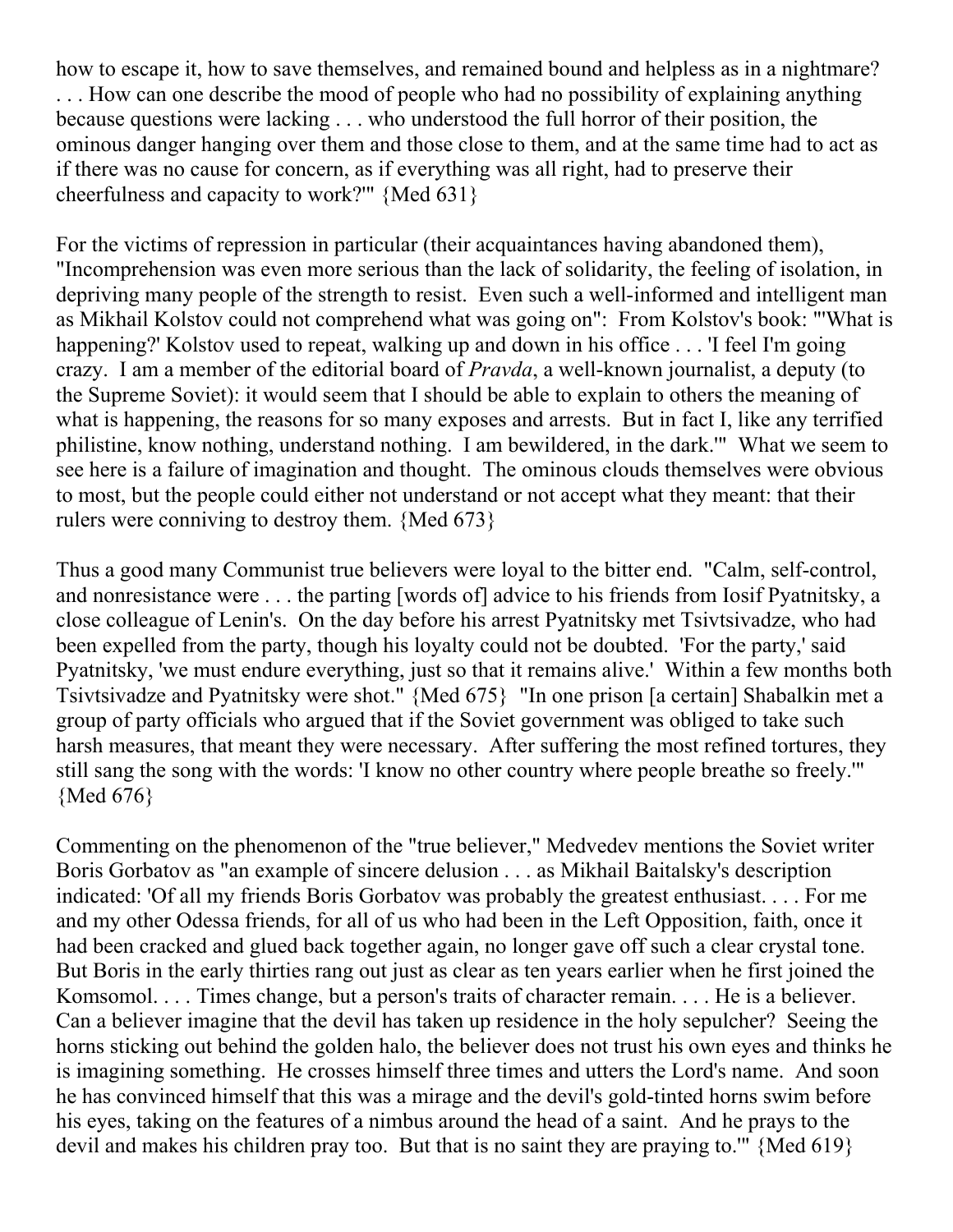Among the true-believing Communist Party members there were of course not only intellectuals but more simple souls, for whom, having joined the Party, remaining loyal and dutiful to it was the easiest thing to do, the path of least resistance. Any deep thinking to acquire true comprehension of the political turmoil surrounding them was downright hazardous to the pristine faith of such people. "The closed mind, the refusal to think independently, was the epistemological basis of the cult of personality, It was not only degenerates and careerists who supported the cult; there were also sincere believers, genuinely convinced that everything they did was necessary for the revolution. They believed in the political trials of 1936-1938; they believed that the class struggle was intensifying [as Stalin declared]; they believed in the necessity for mass repression. They became willing or unwilling accomplices in Stalin's crimes, although subsequently many of them also became his victims. Mikhail Baitalsky, in his memoirs, gave a very accurate description of one such dogmatist and follower of orders from above--his first wife, Yeva: '[Yeva, a shop worker,] always remained an enthusiast. It's simply amazing how little she changed [over the years]! Just as she began with faith in the revolution, so she believed faithfully to the end. . . . She could not think of herself outside of the revolution. For her the revolution merged totally with the party, and so she could not think of herself outside the party, which in her heart was always spelled with a capital letter. . . . Since the Party had sanctioned the shooting of its previous leaders as 'self-confessed spies and murderers,' that meant they actually were spies and murderers. No other proof was required for Yeva, so long as there was a Decision by the Party. . . . Was Yeva good? Did she love people? Those are questions I find difficult to answer with a simple 'Yes.' Cruelty sickened her. . . . But her goodness gave way before another feeling, which had grown within her to incredible dimensions--the sense of duty she had acquired over the years. The notion of good or evil in Yeva's consciousness was built on the firm foundation of the political knowledge obtained, first, in Komsomol study circles, then at the provincial party school, then from party resolutions [i.e. she was thoroughly indoctrinated]. Believers must be ready to scorn not only their own suffering but also that of others when their duty to the faith requires it. . . . Yeva, with her faith, did not demand clarity in her own thoughts; she undoubtedly felt that such clarity was dangerous for her bright, serene faith. Yeva needed only clarity in the instructions sent from above: Do this, don't do that. The dogmas of faith must be indisputable. Therefore, there is no more convincing theoretical argument than a resolution, a decision, a decree.'" {Med 697}

Mentioned earlier was the case of a woman arrested and sentenced to prison for having had two Bukharin books in her house. This woman had earlier disowned her own son for the sake of the Party. Elinor Lipper relates: "To her the Party was still the purest and most just of all parties; to her it had a copyright on all truth and wisdom. When the time came and she was told to testify for the Party against her son, she sacrificed even her child to the Party. Her mother's love, she assumed, must have blinded her--for the Party could not be mistaken." {Lip 56}

Medvedev adds that "Through propaganda and the educational system many primitive dogmas and cliches were drilled [not only into the heads of the Communist Party members but] into the masses as well, becoming for them a guide to action. . . . [D]ogmatic and sectarian thinking on a mass scale only served the victory of Stalin and Stalinism." {Med 701} Both wilful ignorance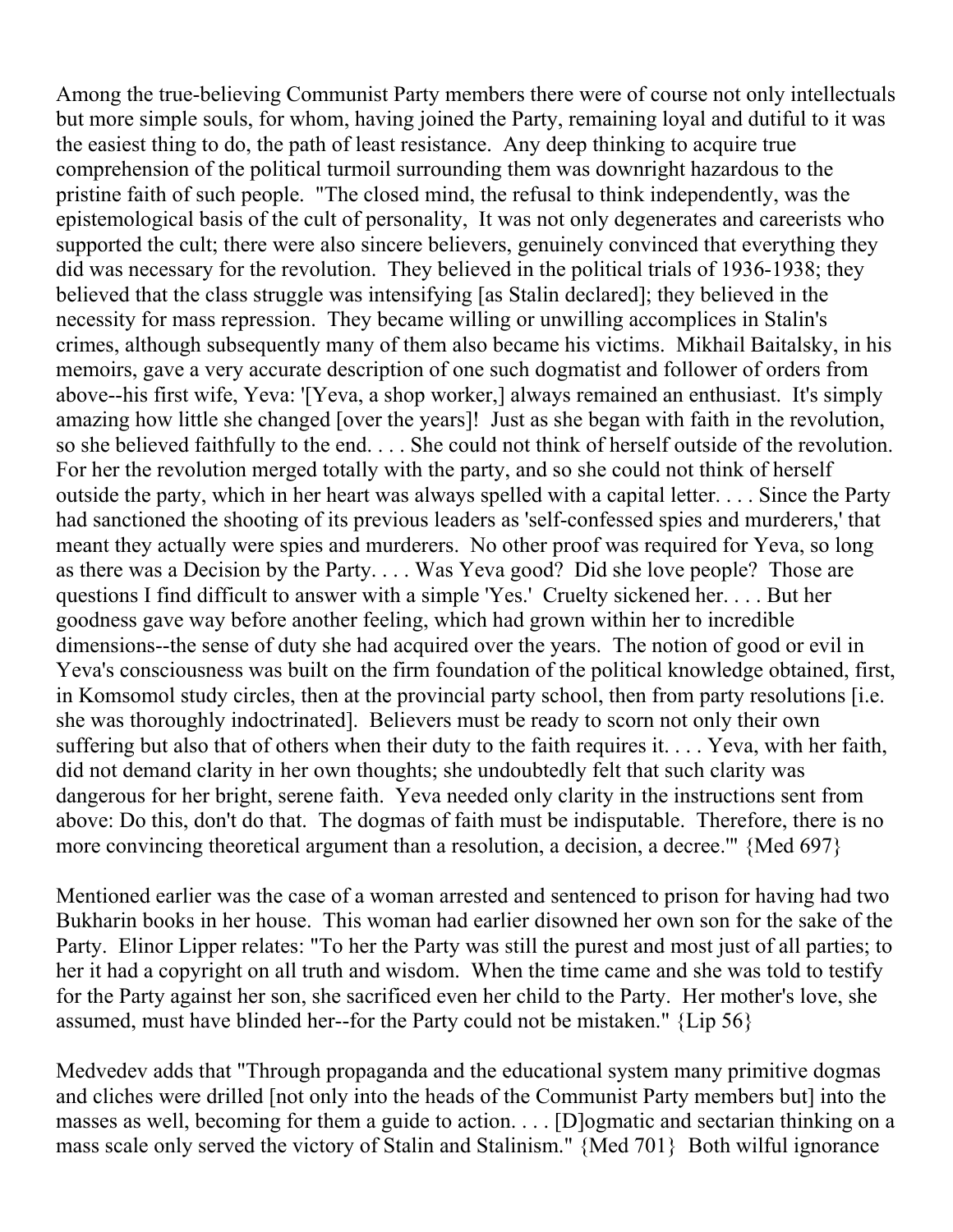and blind belief were rampant throughout the land. "There is a period," says Laqueur "in which information about mass murder had been received but was rejected. . . . [P]eople were disoriented because they had to cope with a situation that was essentially new, for which there was no precedent and for which there existed no compass to guide their actions. Ideological bias acted as a further impediment: The more faithful and loyal the believer in communism and the Bolshevik party, the more difficult it was for him to confront the reality of Stalinism." {Laq 28} "[Stalin's] authority was enormous. If he said that the country was surrounded by enemies, that there were countless internal enemies, and that the class struggle would not decrease but intensify the more the country approached socialism, this had a very great impact on the mentality of a great many people. It helps to explain that the wild accusations against so many people, high and low, did not become a matter of ridicule but were believed, or at least halfbelieved, by many for a long time." {Laq 135} It is thus abundantly clear, again, just how critical a factor indoctrination was in the acquiescence--or at least the mental paralysis--of the general population in the face of the cataclysmic events unfolding around them.

In her truly harrowing memoir, Ginzburg describes the profound catharsis she experienced while in prison--apparently the kind of mental transformation any Russian had to undergo to fully face the reality of the Terror: "Garey [a prisoner in the neighboring cell] hated Stalin with a bitter passion, and when I asked him what he believed to be the cause of the current troubles, he replied tersely: 'Koba [Stalin's nickname].' 'It's his eighteenth Brumaire [Napoleon's coup d'etat making himself dictator after the French Revolution]. Physical extermination of all the best people in the Party, who stand or might stand in the way of his definitely establishing his dictatorship.' For the first time in my life I was faced by the problem of having to think things out for myself--of analyzing circumstances independently and deciding my own line of conduct. 'It's not as if you were in the hands of the Gestapo.' [Her NKVD interrogator] Major Yelshin's words rang in my mind. How much easier and simpler if I had been! A Communist held by the Gestapo--I would have known exactly how to behave. But here? Here I had first to determine who these people were, who kept me imprisoned. Were they fascists in disguise? Or victims of some super-subtle provocation, some fantastic hoax?" These, it seems, are the kinds of questions--despite the understandable shock and confusion--that you have to ask yourself when the institutions you have trusted all your life turn out to be your persecutors. {Ginz 74}

But many if not most would not ask themselves such questions, or they would not answer them honestly. They went instead in the opposite direction: nurturing, through mental gymnastics, their commitment to the regime that was destroying them. One of the most intriguing episodes in Weissberg's thoroughly interesting account is his long-running dialogue with a fellow prisoner, one Rozhansky, who, bit by bit, laid out a certain loyalist philosophy, the essence of which is that there is no circumstance whatever--including severe repression by the authorities, torture by the secret police, or fathomless deception by the government--under which it is permissible for a good Communist to fail to support and obey the Party and its leaders: "'I consider it to be my Party duty to make whatever confessions the examiner requires.' 'Either you're mad or I am, Rozhansky. Why should your Party duty require you to make false confessions?' . . . 'You're a member of the Party and you still use bourgeois concepts such as truth and lies though they're devoid of all sense when applied to Soviet conditions.'" {Weiss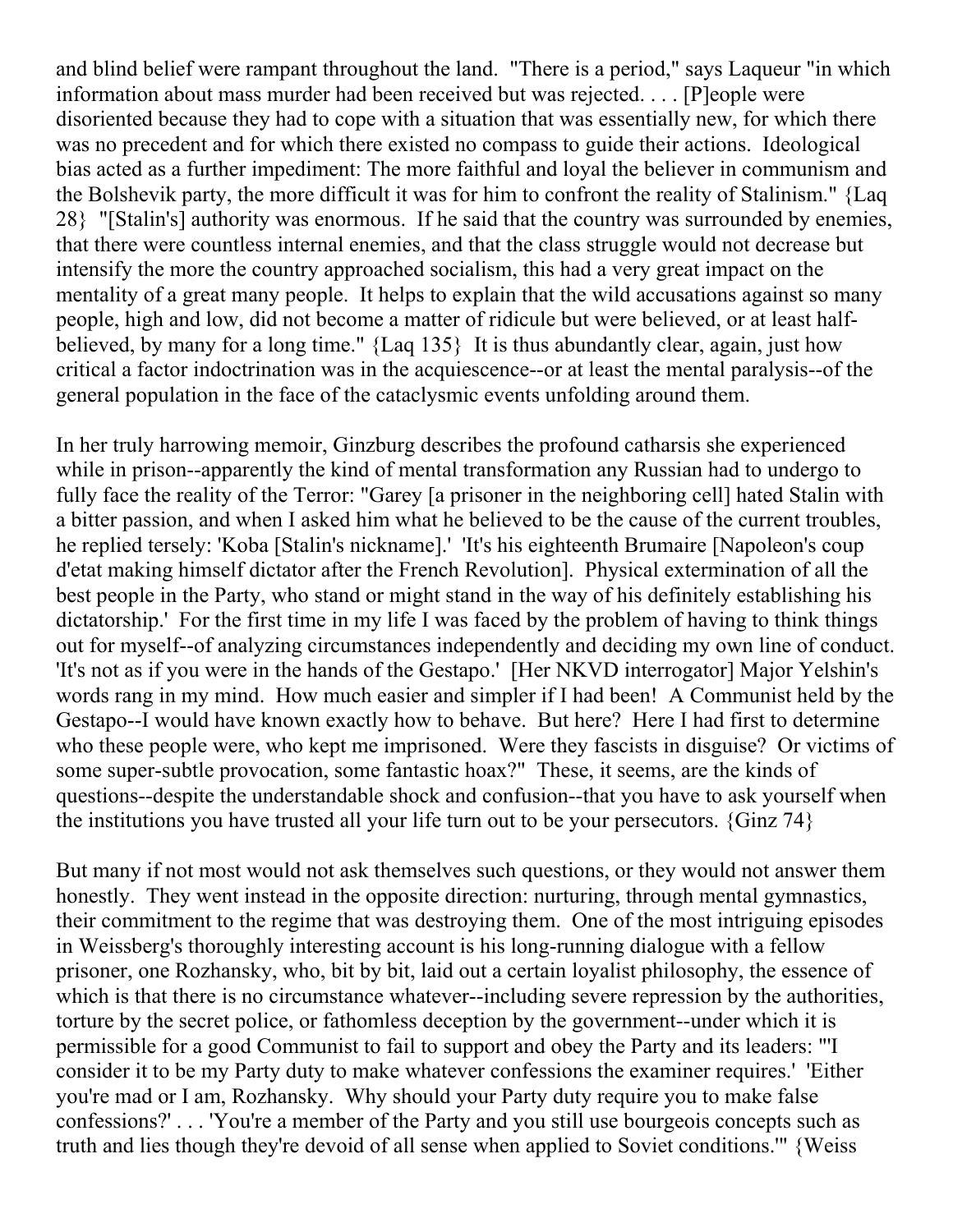177} "'[T]here are certain political necessities and the Party has the right to demand that Party members should recognize them.' . . . 'Comrade Rozhansky, do you really think it can ever be the duty of a comrade to sign things which simply aren't true?' 'I believe it is the duty of every Communist to subordinate himself to the necessities of the political struggle at all stages.'" {Weiss 178} "We can only hope that the man at the helm knows where he's going. Perhaps one day we shall all know, if we don't go under before that. But it's our duty to the movement and to ourselves to bend now." {Weiss 182} "[P]erhaps I shall never be free again, but the feeling of dedicating myself completely to the cause which was the lodestar of my youth, and the knowledge that even in the darkest night I can't go wrong give me peace of mind. The aim of our struggle was great enough for millions of the best men and women of all ages and all nations to sacrifice themselves to it, and it's still great enough for me." {Weiss 183} "The Central Committee isn't caught napping. It is aware all the time of the historical interests of our country and of the working class of the world. When a measure becomes necessary the Politburo issues the right instructions at precisely the right moment." {Weiss 188} "A fact is not a fact for millions of people until it's been officially confirmed. You don't understand the importance of revolutionary propaganda. If the truth about the famine had been openly discussed we [the Communist regime] shouldn't have survived in 1931 and 1932. A fact which is openly proclaimed has an electrifying effect. Peasant insurrections would have swept us away. The first attempts to found a socialist order of society would have been drowned in the flood of counterrevolution." {Weiss 195} "The examiner is there to decide what serves the interests of the Soviet Union; not you. It's up to you to support him. For a good Party man the examiner is a commander in the difficult struggle the Soviet Union wages to defend itself. It's up to you to obey his orders. . . . No one asks the meaning of it all anymore. It's not our business. We place ourselves in the hands of the Soviet power and we are confident that it will find the right path." {Weiss 199}

This prisoner eventually betrayed Weissberg to the NKVD (in a way that is unnecessary to detail here). But, interestingly, Weissberg could not hate him; their relationship was not so simple. "Despite everything that had gone before, I felt no resentment toward him. On the contrary, I was sorry for him. I realized only too well what he must have been through before he fell as low as that. I looked at his worn, emaciated face and his thin, bony hands, and all anger left me. If he wanted to survive at all he had to go the way of least resistance and do whatever the GPU told him to do." {Weiss 220} It should be kept in mind that Weissberg, who was never quite broken by his captors, was a prominent foreigner (Austrian) and therefore relatively privileged. Although his prison/interrogation experience was horrific enough, it was not as bad as that of his Russian comrades, who were more severely treated physically and therefore more likely to surrender to their tormentors.

-------------------------------------------------------------------------------------------------------------------

#### CENSORSHIP, LIES, DECEPTION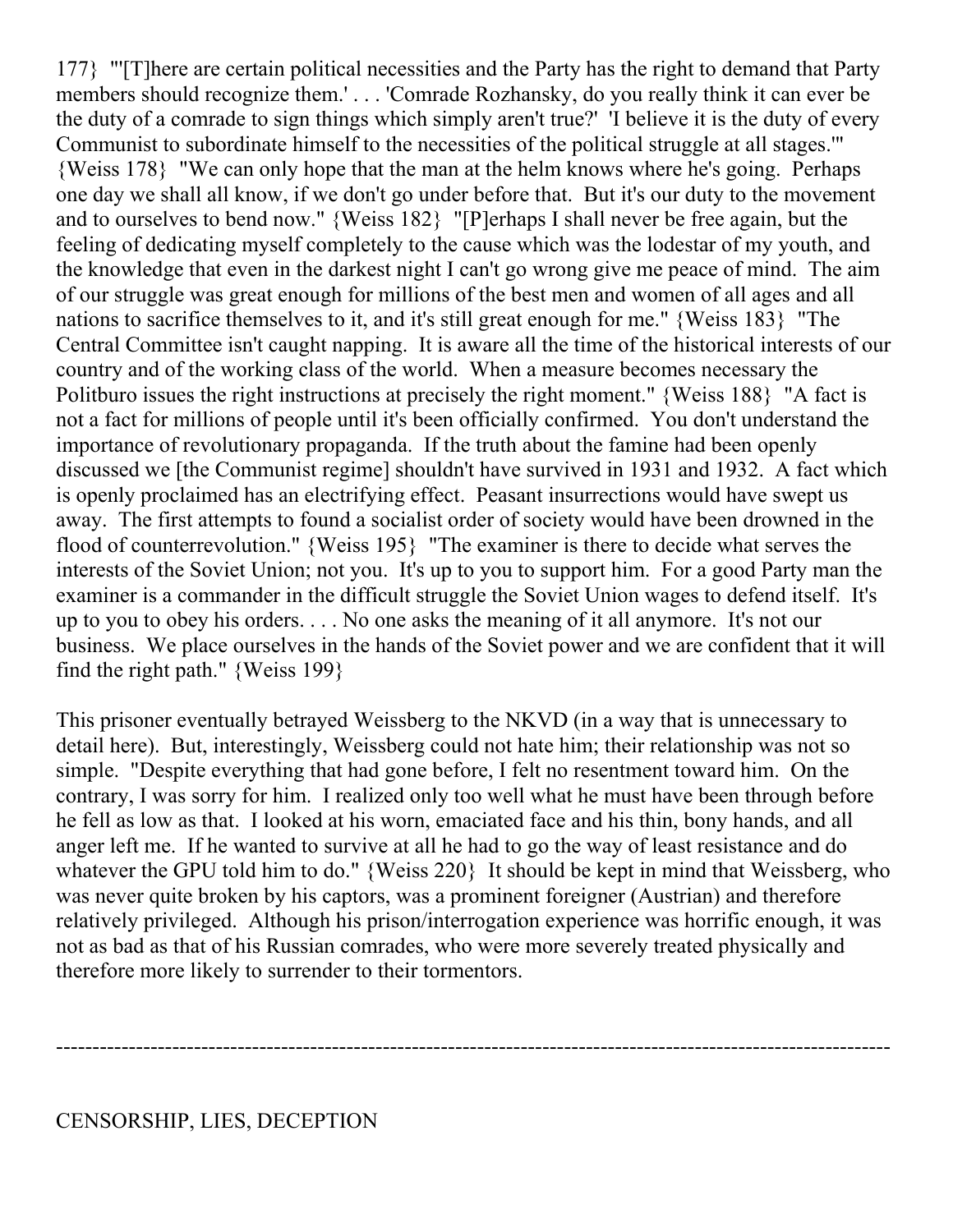Medvedev describes Stalin's stranglehold on the press and the general muzzling of free speech: "When Stalin achieved one-man rule in the thirties he extended his personal control of all sources of information to an unheard-of degree. Party members and citizens in general were given no other information than Stalin and his aides thought necessary. No motion picture could be shown to the public unless Stalin personally had seen and approved it. The idea of a proletarian monopoly on the press, which Lenin meant as a purely temporary measure, was perverted by Stalin. . . . Engels wrote long ago that in a country where all sources of knowledge are under government control, where nothing can be spoken or printed without prior permission from the government, it is very difficult to arrive at correct ideas. Stalin had no desire for Soviet citizens to develop a correct understanding of things. He knew that the absence of public disclosure enabled him to deceive the party and the people more effectively. . . . In her open letter to *Izvestia* on the fifteenth anniversary of Stalin's death, Lydia Chukovskaya described the situation: 'What got us into this unprecedented trouble? Into this utter defenselessness of people in front of a machine rolling over them? Into this historically unexampled merger, fusion, union, of the state security organs (which were breaking the law every minute of the day and night) with the procuratorial [i.e. judicial] organs that exist to uphold the law (yet become obsequiously blind for years on end), and finally with the newspapers, which are supposed to defend justice but instead excreted planned, mechanized slander on the persecuted--millions of millions of lying words--on "hardened," "vicious" enemies of the people, who had "sold themselves to foreign intelligence services," and are now rehabilitated [i.e. they were always innocent]? When and how was this accomplished, this combination, undoubtedly the most dangerous of all the chemical combinations known to scientists? How was it possible? . . . The murder of the truthful word--it too derives from the cursed time of Stalin. And it was one of the blackest crimes in all history. The loss of the right to independent thought closed the door in Stalin's time to doubt, questioning, cries of alarm, and opened it to the self-confident, shameless, multi-copied, and multi-persistent lie. The hourly repeated lie kept people from finding out what was being done in their native country to their fellow citizens. . . . Whoever knew or guessed was condemned to shut up, keep quiet, for fear of perishing the next day; not fear of trouble at work, unemployment, or poverty, but plain physical destruction. What a great honor was shown to words in that time: for them people were killed.' Thus Stalin used the party's temporary monopoly of the printed word to the detriment of the party itself and the Soviet people." {Med 628}

During the purge, scholars of all types were accused of struggling against the Soviet regime, and for that reason arrested. As one can imagine given the Orwellian climate, historians were especially closely scrutinized and repressed. "[P]eople who did not write the history of Bolshevism in the prescribed way" were fired. {Med 304} Labin quotes an author saying that "We burn more books than the Nazis do. . . . Soviet librarians are under closer surveillance, and are more threatened, than most other Soviet citizens. . . . Purges go on ceaselessly. . . . A collection of official newspapers and journals of the preceding year becomes forbidden literature." {Lab 329} Uralov describes how "Text-books which had been printed by the million . . . were withdrawn from circulation and burnt in case they should contain an unfortunate phrase, a word, anything at all which some unhappy 'Trotskyite' might at some moment have let fall. A series of monographs produced by the collective labours of historians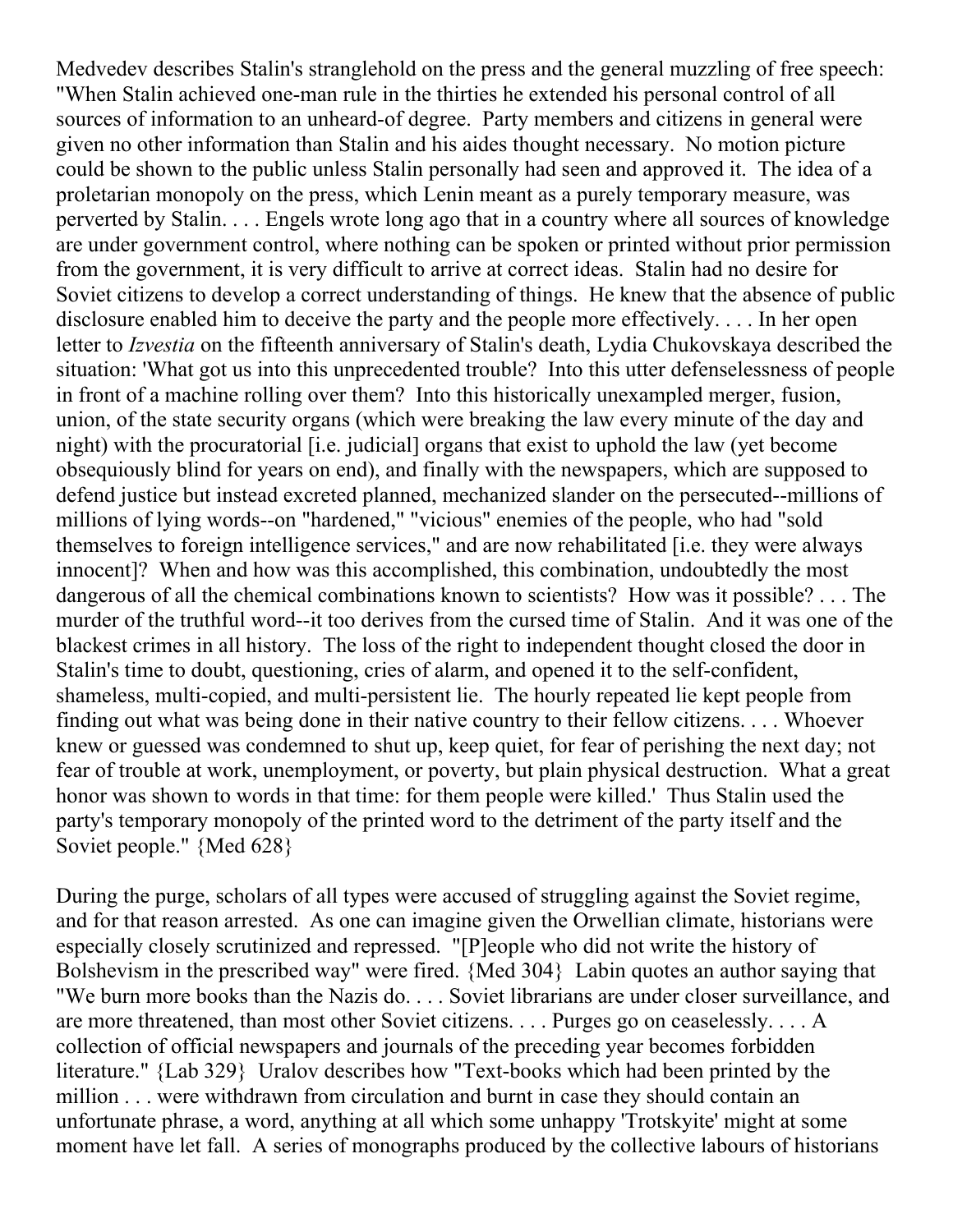to elucidate certain matters relating to the 1905 revolution . . . suffered the same fate on the grounds that they did not sufficiently expose Trotskyite theories. . . . Numerous historical works, conceived in the purest spirit of Marxism and Sovietism, were confiscated for the simple reason that they made no reference to the leading part played by Stalin in the October Revolution. Later on, works were confiscated for not mentioning Stalin's speeches and writings." {Ur 109}

Furthermore, "the verbatim reports of all Party Congresses . . . were caused to disappear. This was done in the first place because nearly all the leading delegates at these congresses, with the exception of Stalin, had been arrested and shot as 'enemies of the people'; and secondly because no one reading those reports could possibly believe that Stalin, shoulder to shoulder with Lenin, had been the organizer of the Bolshevik Party and the leader of the October Revolution. . . . One may also find in them the speeches of Stalin's adversaries, now shot, who, whether they were to the right or to the left, were unanimous in asserting that Stalin's aim was to establish the bureaucratic dictatorship of the Party, and that he was pursuing a policy which threatened the proletariat with pauperism and the agricultural workers with destitution. Stalin considered, not without reason, that these verbatim reports could not be read by the new generation of Soviet citizens without danger to himself. All the Party's historical publications were therefore withdrawn from circulation." {Ur 110-1}

Weissberg describes "the domination of the lie" in the Soviet Union, "a gigantic falsification of the truth down to the smallest details," and the literal "rewriting of history." {Weiss 70, 480} All of our authors portray what can only be described as a veritable regime of lies. The Stalinera Soviet Union, says Uralov, is "a regime which is in effect a monstrous lie built up into a social structure." {Ur 201} The "lie" was in fact pervasive; it was not confined to literature. "The disparity between word and deed," says Medvedev, "penetrated every sphere of party and government activity in the Stalin years. . . . All of the mass media embellished reality, ignoring difficulties, conflicts, injustices, and arbitrary acts." {Med 852} Laqueur speaks of "the false pretence, the utter mendacity, that permeated so deeply every aspect of public life." {Laq 199} Labin states: "To the farthest corners of the Soviet power the lie reigns supreme. The observer of the Russian scene is soon aghast and . . . feels an inclination to vomit. On the ashes of a crumbled ideal and amidst a harried and betrayed people a swirl of impenetrable lies blankets all access to reality. Figures, communiques, . . . proclamations . . . constitutions . . . everything is a travesty, a counterfeit, a parody, an invention; everything is changed, adulterated, puffed up, spoiled, and destroyed. And truth itself, met with by chance through the network of an intrigue, appears somnambulistic, like a thing in a dream, amidst a succession of shams and distortions. One sixth of the globe . . . [is] barricaded behind the lie." {Lab 161}

Utley speaks of the "[hell] of knowing the truth and not daring to speak it," and of how she "had at long last adapted myself, learned to hide my thoughts and feelings in public, learned to avoid political subjects in conversation, and to talk only about food or rooms or scandal, except to one or two intimate friends." {Ut 167, 173} Weissberg recounts that "The growing terror instituted by the GPU in recent years had forced . . . a secret language on us. We had good cause to fear GPU spies everywhere. People became afraid to talk openly even to their friends. People were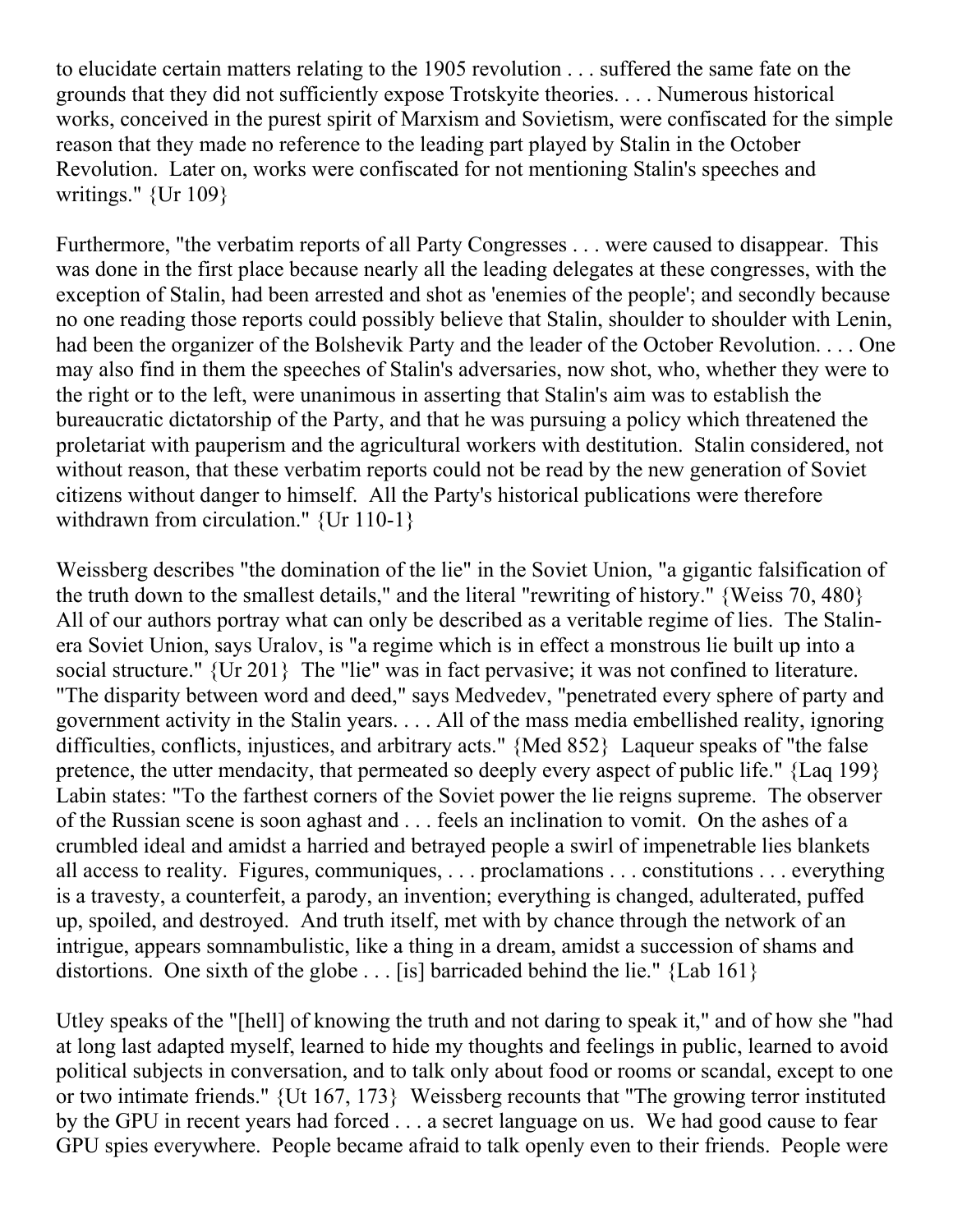horrified at the thought of straying too far away from the official line. . . . The dictatorship of the lie dominated the press, the school, the radio, the film, the factories, and the meetings of the Party. It had dominated even before the period of the big trials, but at least at that time no one had dreamed of asking people to believe such improbable and fantastic stories. The gulf between what one could believe and what one was supposed to believe widened enormously. The contradiction opened up in this way by the terrorism of the GPU poisoned the relations between men. Men denounced their friends for fear of being denounced by them. A man no longer trusted his own brother, and he no longer spoke openly to his own wife.... [W] e were literally afraid of our own words. In this period any expression of opinion would be equivalent to adopting a political position in irreconcilable contradiction to the prevailing line of the Party and the dictator." {Weiss 58}

Labin relates several cases of Potemkin Village-type dissimulations where rundown Soviet factories or towns were suddenly remade into respectable places for the benefit of foreign delegations. For instance: "[I]n September, 1933 . . . a Mr. Harry Lang, a member of the American Federation of Labour and correspondent of . . . an American daily newspaper printed in German [visited Kiev and wrote:] '[W]e became the involuntary witnesses of a theatrical production a la Potemkin. . . . The day before, at two o'clock in the morning, the whole population was turned out to clean the streets and house fronts and repair the pavements. Tens of thousands of hands were mobilized to give a dirty and dilapidated town a European appearance. All the shops and all the co-operatives were closed. Strict instructions were issued that on no account were queues to be formed on the streets. The vagrant children and all the other vagabonds of the town were rounded up and driven off. Policemen on horseback paraded in the squares, a sight absolutely unique for the inhabitants.'" {Lab 18} The other authors describe similar staged deceptions.

-------------------------------------------------------------------------------------------------------------------

# GOVERNMENTAL STRUCTURE / COMMUNIST PARTY

The Soviet Union, called by its spokespersons "the most democratic country in the world," was never a democracy at all (and neither are any Western countries, but that's another story). The top leadership of the Bolshevik Party--an oligarchy of a couple dozen persons--was in charge from the beginning. Likewise, the notion of the government of the Soviet Union being an actual "dictatorship of the proletariat"--i.e. the rule of the veritable proletariat as a whole--was a patent fiction. Even if it *were* possible for a few members of an entire socioeconomic class to represent the whole--which it is not--not one of the thirty members of the Central Committee at the time of the Twelfth Party Congress (1923) was a worker or a peasant. Not one of the top leaders at any point during the Stalinist period had any conception whatever of societal democracy, much less did any of them aim for or attempt to implement it. Trotsky, for instance, was constantly arguing about which policy among those discussed within high Party circles was the correct one, not about the essential structure of power in the nation as a whole.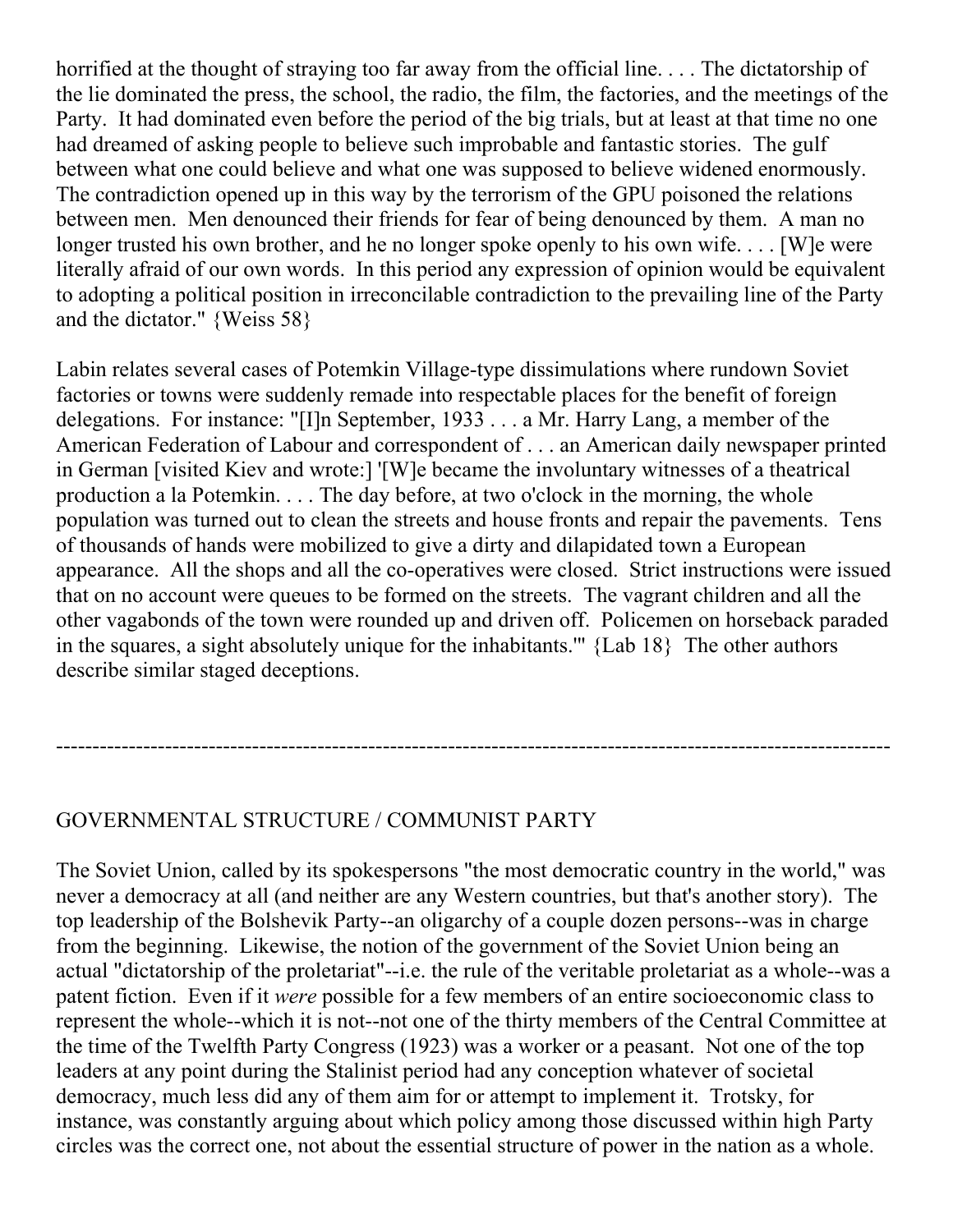The Bolshevik Party was a small minority party within Russia up until the Revolution. "In order to maintain itself in power," says Uralov, "this minority of conspirators created a system of terrorist dictatorship by a single party. This dictatorship was based essentially on the secret police force founded on the 20th of December 1917"--the Cheka (later: OGPU, NKVD). Between 1917 and 1923, 1.9 million people were shot by the regime. {Ur 17} The Soviet Union was from the start a police state and only became more thoroughly one with time. "In reality," says Medvedev, "what existed [in the Soviet Union] was not so much a dictatorship of the proletariat as a dictatorship of the Communist Party, which gradually turned into the dictatorship of the strongest faction of the party, and in the first half of the thirties became the dictatorship of the top echelons of the party, a special kind of 'dictatorship of the leaders.'" {Med 564} Finally, of course, Stalin usurped *all* power over the heads of the other Party leaders (the Central Committee) and the governmental bodies.

Lenin's death gave rise to an intense succession struggle--a struggle for power. Needless to say, such a thing does not occur in a democracy, where the people as a whole--not any individual or faction--are always in power. The fact that it was a Stalin rather than a Trotsky or someone else who finally emerged on top obviously had no bearing on the nature of the system itself--which was oligarchy. This system arose directly out of the 1917 Revolution, a revolution that aimed for socialism/communism, not democracy at all. Labin states: "[T]he concentration of all power in the hands of the party and the militarisation of inner party life were by no means inventions of Stalin, but the deliberate master-strokes of Bolshevism, persistently aimed at by Lenin." {Lab 91} Opposition leaders (while they still lived) sometimes called for greater "democracy" *within the Party*, but they never made any demands for the extension of democracy to the masses, i.e. *societal* democracy, democracy properly so called. There simply was no serious democratic ideology among the Bolsheviks. There was therefore no solid ground of democratic principle for Stalin's opposition to stand upon, and this put them in a hopeless situation which ultimately led to their demise. Says Labin: "Within the framework of exclusively Bolshevist methods and notions, which the Opposition was unwilling to break, Stalin and his powerful apparatus undoubtedly had the greater practical advantage." {Lab 99} In fact, all opposition groups eventually capitulated.

Given that the system was a brutal authoritarian dictatorship that would tolerate no criticism or dissent, all opposition was in effect illegal, and all policy differences within the Party leadership necessarily became profoundly personal, with the losers (e.g. Trotsky, Bukharin) suffering debilitating if not fatal consequences. To say the least, Russian politics was not a matter of individuals merely having different opinions and being able to express them freely. In a forum where only the most ruthless intriguers could win and prosper and thereby gain absolute control, all policy disagreements become titanic, deadly power struggles. In general, whether for party leaders or the common citizens, there could be no such thing as independent political opinion in the Soviet Union; it was either the party line or the gallows.

One of the more interesting aspects of Stalin's dictatorship was that it was to a large degree founded on his use of orthodox Marxist tenets, which he wielded effectively as simplistic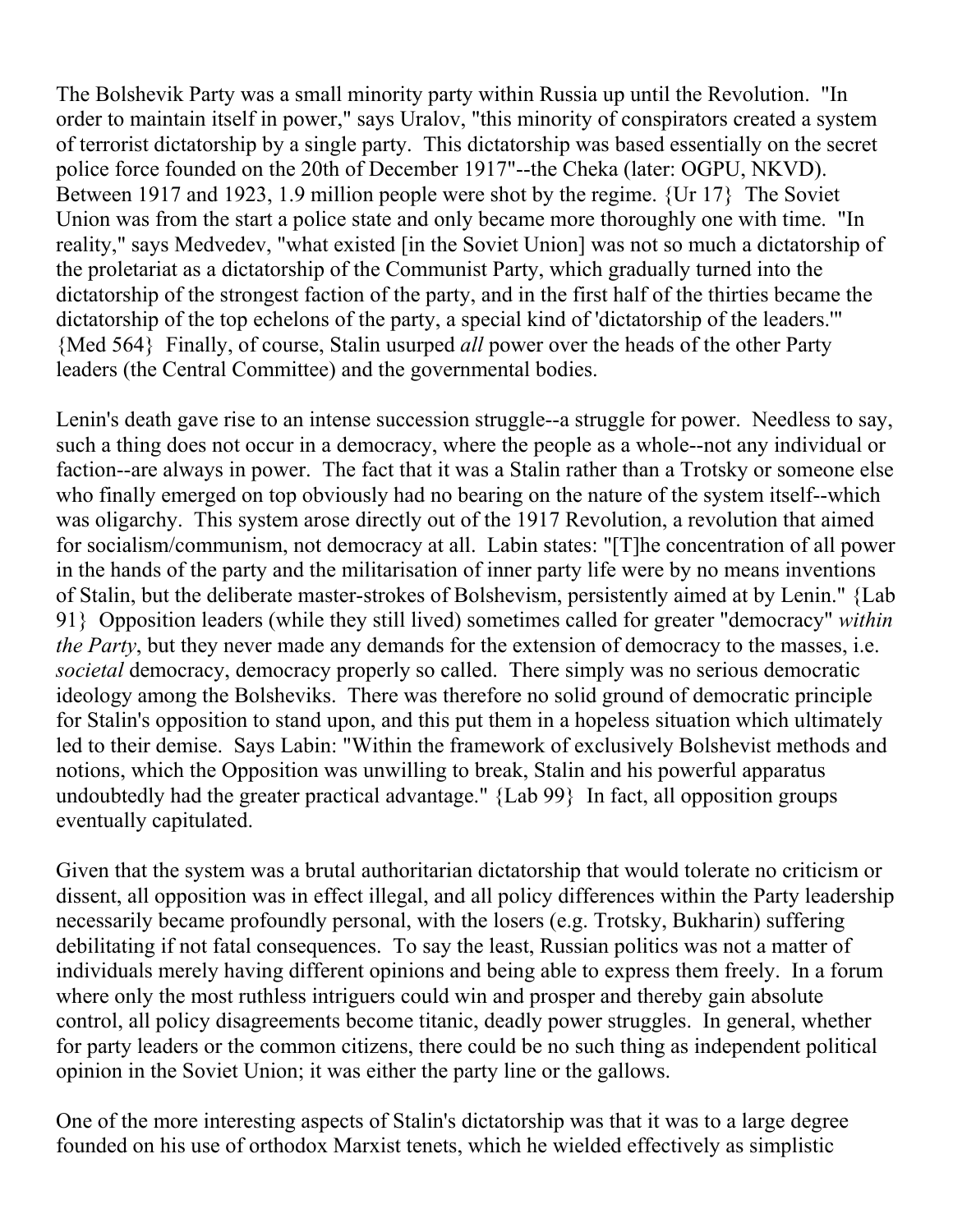propaganda weapons. As already suggested, none was more useful to Stalin than the notion of the existence of firmly entrenched, hierarchical class divisions in society. Laqueur relates that the philosopher Aleksander Tsipko "sees the origins of Stalinism in the belief of the Bolshevik old guard that the working class and, a fortiori, its vanguard, the party, were always right . . . [while] the character of the peasantry was considered fundamentally petty bourgeois [i.e.] inferior]. . . . [and] the nonproletarian classes, which were regarded as an impediment on the road to a better future, constituted no less than 80 percent of the population." {Laq 239} Thus class domination, i.e. dictatorship--not of "the proletariat" but of a revolutionary-intellectual elite--was built into the doctrinaire Marxism of the Communists. "Marxism-Leninism had placed too much emphasis on the nature of a class-based society to the detriment of all other factors." {Laq 241} Medvedev says: "Covering himself with the thesis that the class struggle was intensifying, [Stalin] gradually accumulated more and more power." {Med 637} Indeed, the "class struggle" trope, as discussed earlier, was the perfect basis--and cover--for a divide and conquer strategy.

As for the formal bodies of government, they were largely subordinate to the Communist Party (or, more accurately, the ruling cabal within the Communist Party). Says Uralov: "[T]he power of the Soviets [the formal legislative institutions] is a myth: the Stalin regime merely conserves the appearance in order to conceal its real nature. {Ur 16} Says Medvedev: "The chief agency of supervision and control [in the nation], above all other governmental institutions, was the Bolshevik [i.e. Communist] Party itself. The party's best people were placed in key government posts, and all state institutions were obliged to account for themselves to party organizations and to carry out directives issued by the party. . . . Under the system of one-party rule, the Bolshevik Party, especially in the case of its leading bodies, ceased to be just an association of like-minded people. The party apparatus became the most important part of the governmental system. Certain party bodies, in particular the Central Committee and the party congresses, in fact became the legislative organs of the Soviet system. . . . Top party leaders had more power than directors of government agencies. . . . [T]he heightening of the party's influence weakened that of the soviets as representative bodies. Soviet congresses did not so much discuss and draft legislation as give formal approval to directives made by party congresses and the party Central Committee." {Med 706}

Bertrand Russell, after visiting the Soviet Union, explained in his book that "The All-Russian Soviet, which is constitutionally the supreme body, to which the People's Commissaries are responsible, meets seldom, and has become increasingly formal. Its sole function at present, so far as I could discover, is to ratify, without discussion, previous decisions of the Communist Party on matters (especially concerning foreign policy) upon which the constitution requires its decision. All real power is in the hands of the Communist Party, who number about 600,000 in a population of about 120 millions. I never came across a Communist by chance: the people whom I met in the streets or in the villages, when I could get into conversation with them, almost invariably said they were of no party." {Russ 77}

Labin describes how all of the many new "auxiliary" organizations in all areas of public life have a controlling "fraction" of Communist Party members. "In this way the Communist Party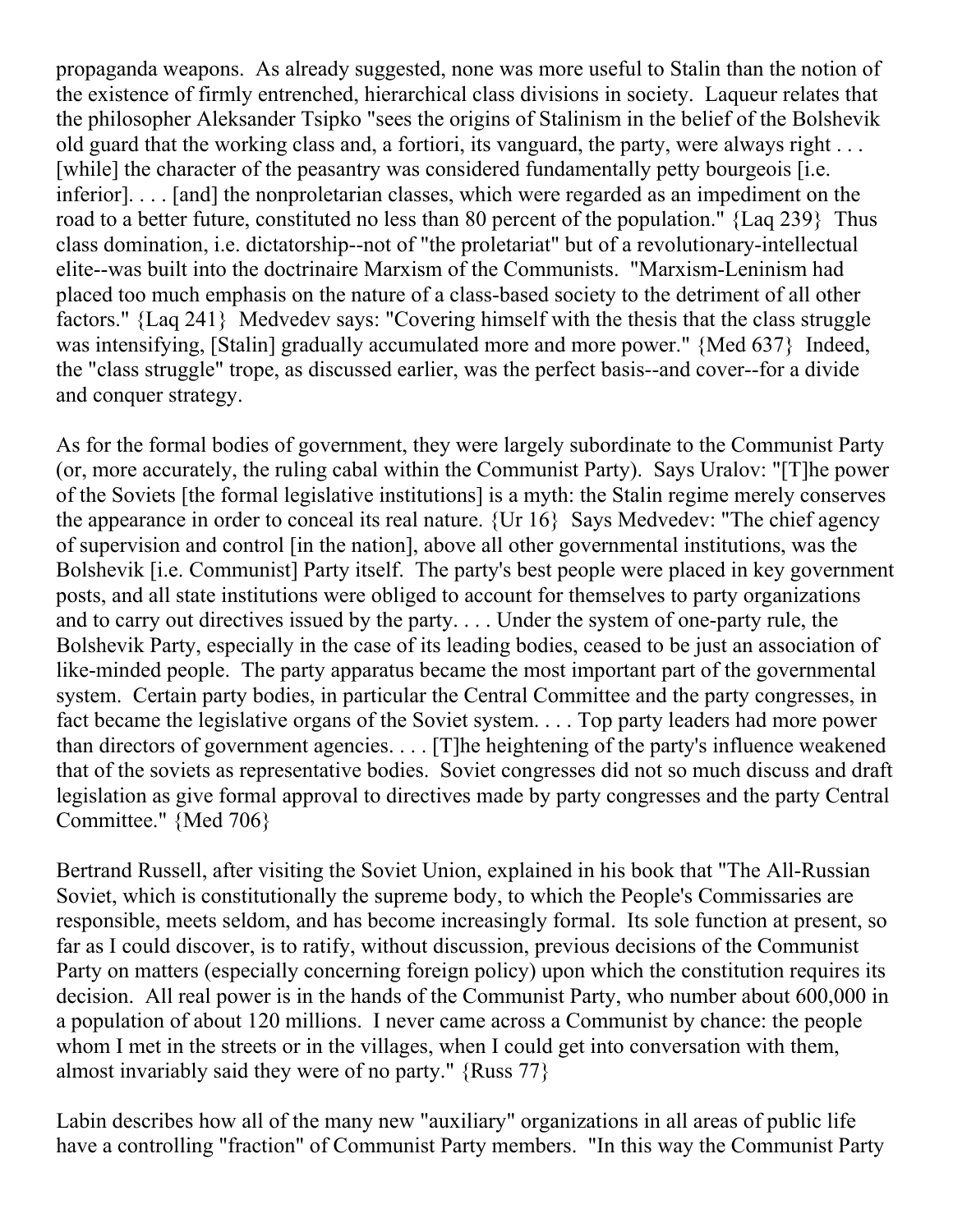keeps a close control over even the less important phases of public life. Nothing whatever escapes its tentacles." {Lab 51}

Under the dictatorship, the bureaucracy--a new class composed largely of Communist Party members--became a self-serving colossus. "The political passivity of the masses," says Medvedev, "the absence of real democracy, including freedom of criticism and opposition, the high salaries and 'packets,' the extreme centralization and lack of any popular control over officials--all this generated an amazingly rapid growth of bureaucracy. A bureaucrat is not simply a government functionary who sits in an office and directs certain affairs. A bureaucrat is a privileged functionary, cut off from real life, from the people, from the needs and interests of common folk. Bureaucrats are interested in their jobs as positions to be preserved and improved, not as tasks to be done. They will knowingly do something unnecessary or even harmful for the people if it will preserve their positions." {Med 844}

Labin insightfully describes the psychology of the low- to mid-level Party functionary: "Although the rank and file of the Communist Party no longer take any appreciable part in the formulation of policy, they are informed of it before the others and more effectively than the others, and that is a definite advantage. The ordinary party member is like the good little boy who is favoured by teacher, taken to one side to have teacher's aims explained to him, and honoured with the exalted task of serving as a model for all the other little boys. He is the favourite; he is on teacher's side; and he backs up everything teacher does as well as he can. And, naturally, towards the rest of the class he is a little authority himself. In obeying he receives the power to be obeyed. . . . Masters above me, slogans within me, and slaves below me--that is his moral equilibrium. . . . The sight of an old symbol inscribed on a banner satisfies him. . . . [H]aving shaped an effective organization, the Communist bows down and worships it. He has made the party, originally destined to be the instrument of reason, into the tyrannous object of his devotion. An association originally intended to be merely a means to an end has become an end in itself. And after that, if they ask him to say that black is white, he will say that black is white, and if they ask him to believe it, he will believe it; if they ask him to become a spy, he will become a spy; if they ask him to torture his fellow men, he will torture his fellow men; if they order him to commit a dishonourable action, he will commit that dishonourable action; and, finally, if they ask him to die blessing his murderer, he will die so doing. The diabolical wheel of fanaticism has turned full circle. . . . [W]e have penetrated the psychological secret of the attraction exercised by the one authorized political party in the Soviet Union on the teeming masses of would-be recruits." {Lab 42}

The economic and social privileges of being a Party member were formidable. Hence, party members were kept in line through the threat of individual expulsion and through periodic mass purges. Labin explains: "The fear of being expelled not only makes a party member guard his least word or action and obey all orders with military precision, but it also makes him pathologically afraid of showing the least initiative. . . . Bolshevism . . . has the power to make its orders obeyed, but those who obey them are robots." "Once the hunger for privilege is added to the desire for power, once ambition and self-interest begin to flourish, then no power whatever can stem the growth of nepotism, intrigue, and toadyism. . . . If it is sufficient to obey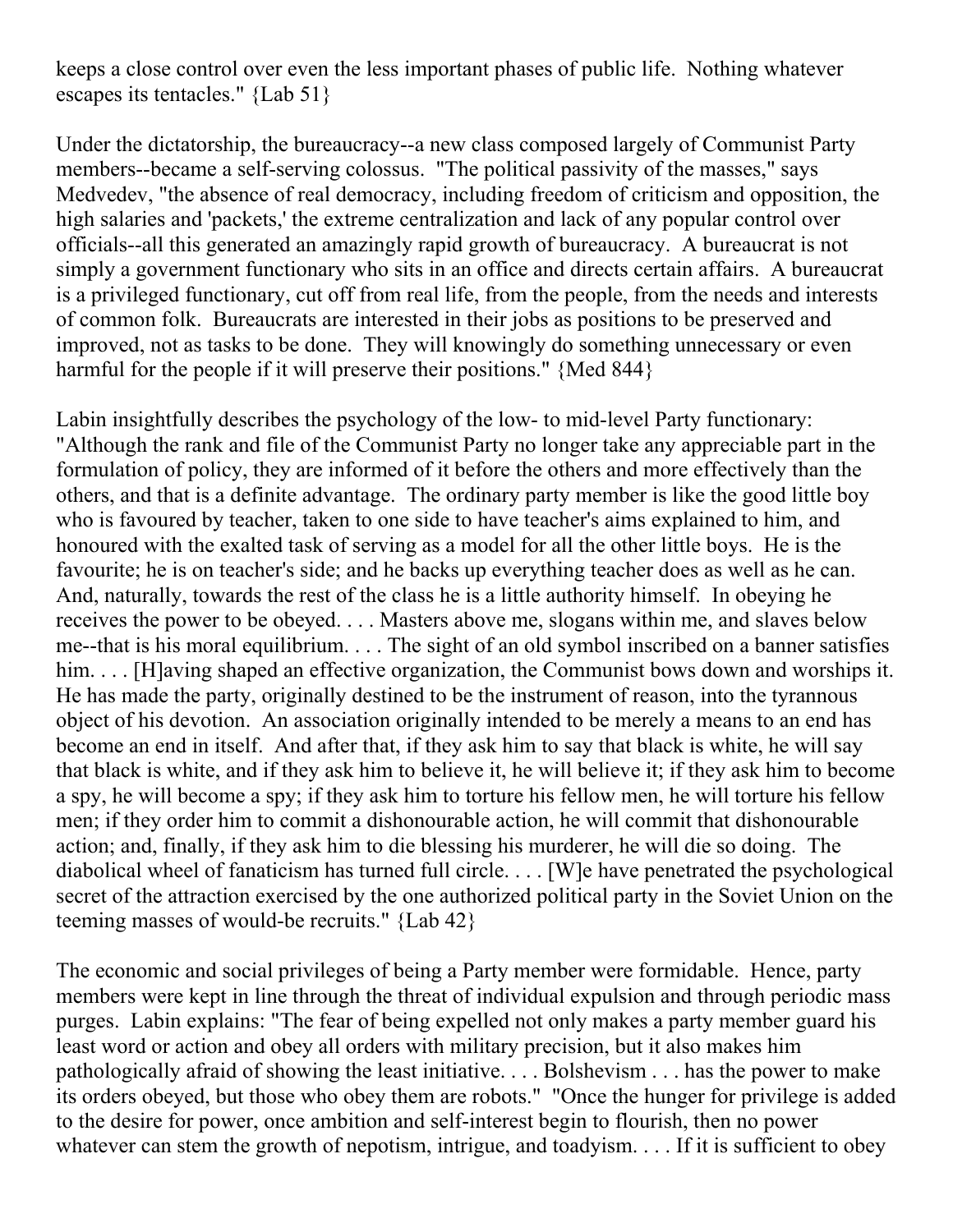in order to obtain a place, if it is sufficient to repeat slogans mechanically in order to preserve that place, then advancement no longer depends on merit, but on servility. And when the loss of that place is equivalent to a death sentence, then the road to power becomes a twisting, winding path through a fierce and bloody jungle, whilst suspicion, denunciation, and fear riddle the once immaculate organ." {Lab 45}

Labin further--and perceptively--describes how the "cell" model of political organization, rather than being democratic, is actually the perfect tool for a totalitarian party, "more readily manageable by the central party apparatus" than are territorial political units. "The basic organization of the party is the cell. Such a cell embraces all members working in the same place, whether factory, workshop, kolkhoz, regiment, or Ministry. In really democratic political organizations the members are organized not according to their place of work, but according to where they live, i.e. territorially. In this way members have a chance of meeting people other than those with whom they rub shoulders at their place of work every day; they can discuss social problems in non-professional or occupational terms; they can learn to discuss things before a larger audience; they can observe the interesting reactions of other and different people; in short, they can raise themselves to the real level of political life and the examination of broad general principles. In other words, they can do precisely everything Bolshevism seeks to prevent their doing by its organization on the basis of the place of work. . . . The factory cell, often sub-divided into workshop cells in a larger factory, has a limited membership and a limited horizon which makes it nothing but a cog in the machine of the all-powerful 'apparatus.' Operating where the work of society is performed and where wages and salaries are paid out, the cell organization is an excellent instrument of propaganda, control, manoeuvre, and intimidation in the hands of the party." {Lab 95, 47}

"The complete dominance exercised by the Communist Party over all spheres of life in the Soviet Union," adds Labin, "is denied by no one." The Stalin Constitution *explicitly states*: "The most active and conscious citizens of the working class . . . are united in the Communist (Bolshevist) Party of the Soviet Union as the advance guard of all the toilers in their struggle to consolidate and develop the Socialist regime, as the core of all organizations, both social and governmental, and as the only political party which has the right to organize itself in the Soviet Union." {Lab 50} So says the *constitution* of the country--the formal, definitive document establishing the institutional repositories of societal power.

The higher the governmental organs, the higher the percentage of Communists were to be found among its ranks, from 55% in the local Soviets up to 100% in the Presidium and Councils. About 80% of main university professors and students were Communist Party members in the time of Stalin. By contrast, the percentage of Communists in the general population was 3%. The judges in the higher courts were almost all members of the Communist Party. And in their proceedings these judges employed arbitrary "revolutionary reason" with no due process. Thus, the Russian Communist Party in the Soviet Union, unlike the typical political party in the West, was an entire elite, immensely privileged ruling class. Membership in the Communist Party was a "much-sought-for and highly privileged position." {Smith 273}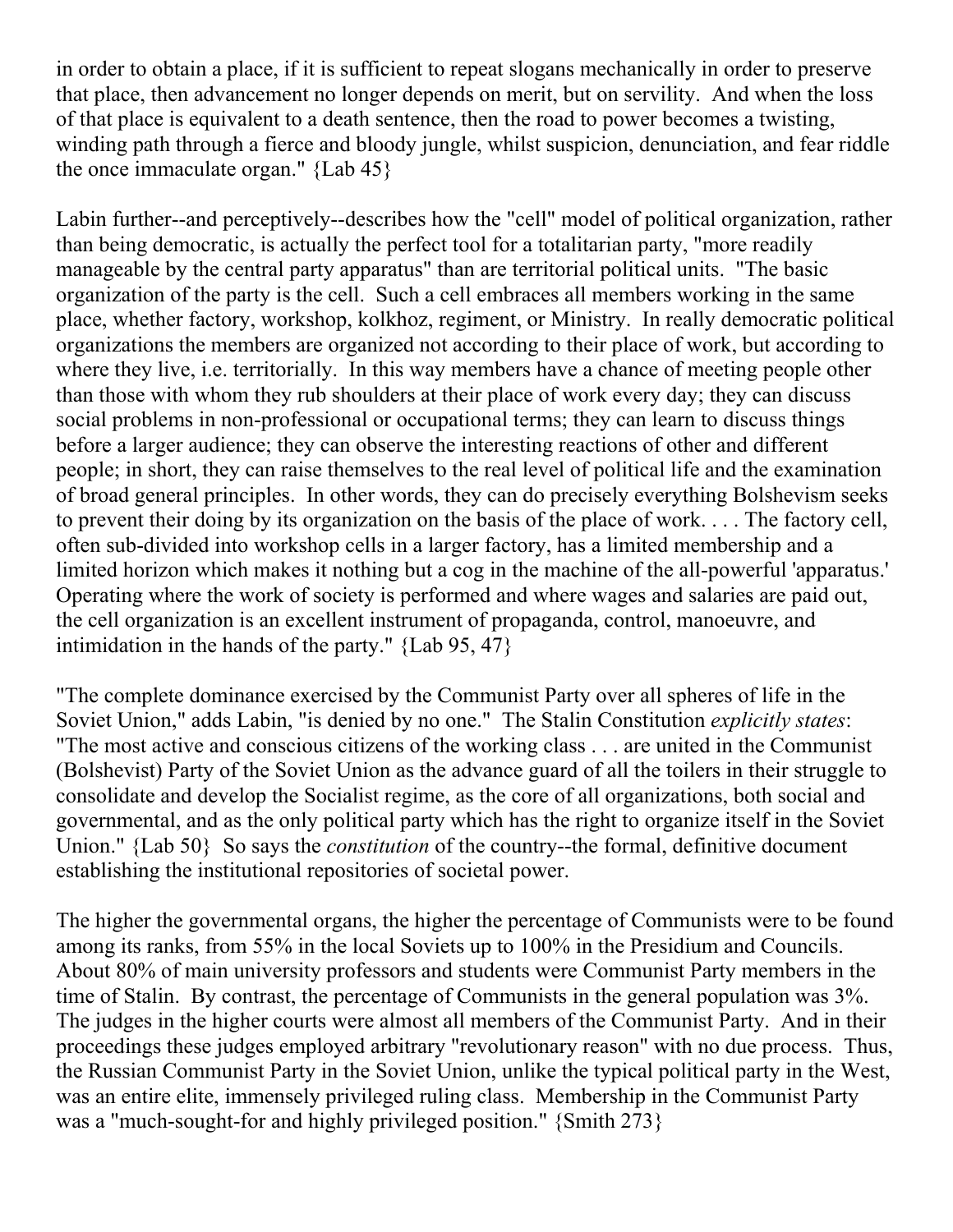Weissberg makes it clear that Russian Communist Party members were not simply ordinary people with a particular political viewpoint. They were rather a caste apart from and above the rabble, and they were deeply conscious of, and zealously cherished, this most fortunate status of theirs. And yet, at the same time, it was a kind of shackle around their neck. "It is easy enough to recognize a Party member. For one thing, he has an assurance that ordinary people lack. He has got used to being one of the masters of the country." {Weiss 91} "During the revolution and the years of civil war [people like Gerf] had been attracted by [the Party's] revolutionary ideas and, once inside, a cleverly devised system saw to it that they never drifted away again. Their choice was between membership of the dominant group, which included a comfortable and secure position, and the terrible threat of complete moral and physical destruction if they ventured to depart by as much as a hairs-breadth from the Party line. This threat hung over the head of every member of the Party, high or low. It compelled Party members to suppress every heretical thought, even every critical thought. If the Gerfs of the Party saw the lunatic policy of Stalin in the villages in the years 1932 and '33, they refused to admit that they had seen. They suppressed every critical impulse and forced themselves to believe that the Great Leader was right, and that there was really no other way to bring about the collectivization of agriculture but by exterminating innocent peasants wholesale." {Weiss 123} "For a Communist it was the worst thing in the world to be expelled from the Party." {Weiss 145}

As Labin explains, the top stratum of the "all-powerful" Communist Party bureaucracy was a true "ruling class." "[T]hey control the means of production and exchange just as they control the levers of political life. It is this [class functioning as a capitalist] bourgeoisie which directs Soviet economy, and it does so without sharing control in the least with the industrial and agricultural proletariat. It develops this branch of production and retards that; it fixes prices; it controls distribution; and it decides the rate of accumulation--all without any interference from below. And, finally, and above all, it appropriates the 'surplus value' to create its own privileges and it distributes the benefits amongst its members pro rata according to their 'functions,' just as a limited liability company distributes its profits among its directors and shareholders in proportion to their competence and the capital they have invested." {Lab 163} "This bureaucracy," Labin reiterates, "collectively controls the instruments of production and the means of distribution, and it also controls the apparatus of the State. Its control is far more absolute than that of the old individual proprietors ever was, and it exploits the workers and peasants more harshly than ever they did." {Lab 401} "[The bureaucracy is] an exploiting class . . . absolute master of the masses of the workers and a jealous defender of its privileges." {Lab 425} In the Soviet Union the proletariat owned nothing, the bureaucracy owned everything. Collectively, the latter was the "proprietor" in society. Thus, the Soviet Union was not actually socialist in the traditional, workers' control, sense of the word; rather, it practiced what Labin calls "state capitalism." {Lab 426}

In a chapter appropriately entitled "Red Tsar," Utley closely echoes Labin's assessment of the true nature of the Soviet system. "It seemed to us that the Soviet economy had become the most perfect example of state capitalism in existence, since the state exploits (takes profit from the labor of) all the people. . . . Since in Russia the people do not participate in the government and have no control over it, the new society combines the methods of government of an oriental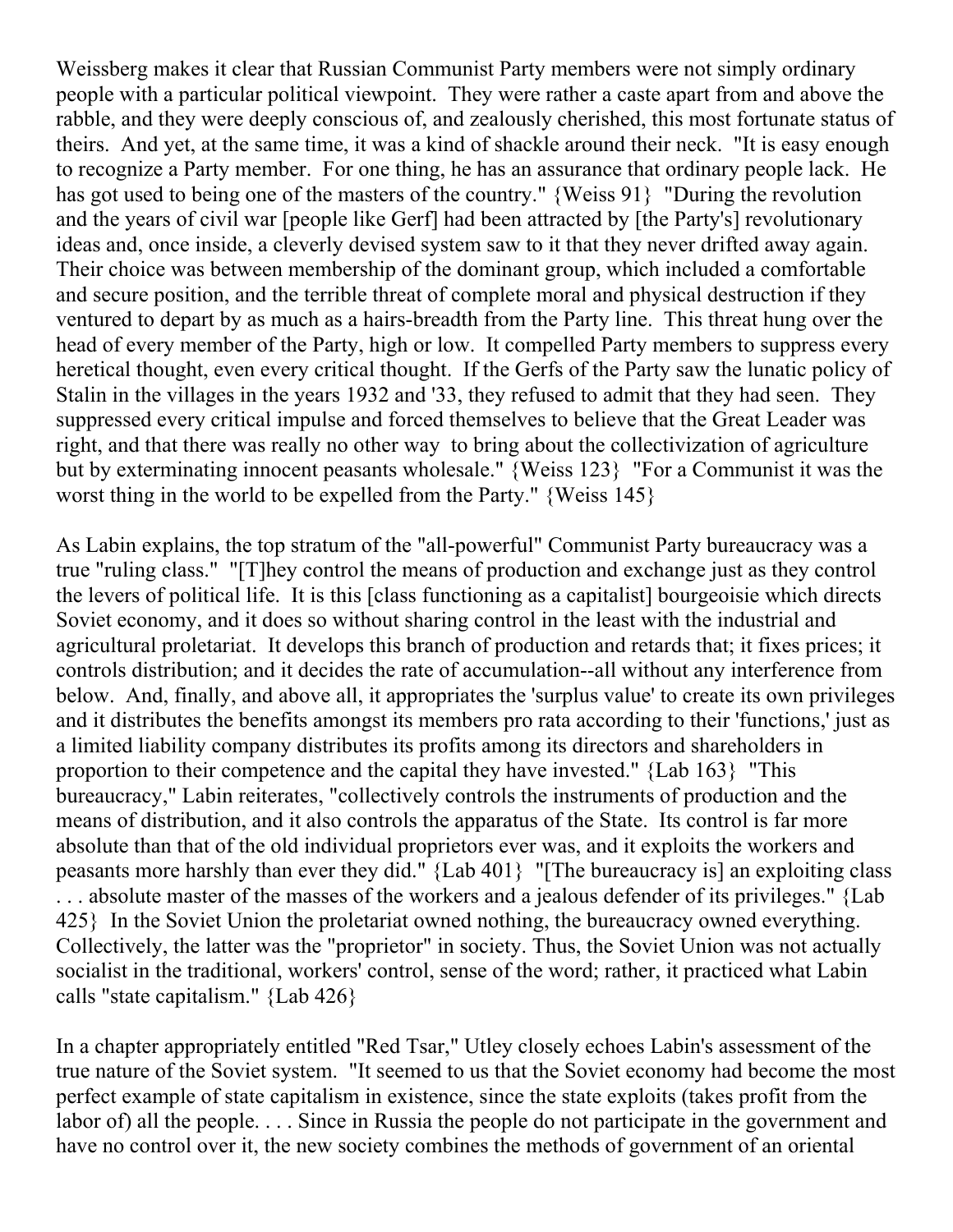despotism with the worst features of capitalism. The Russian workers, like the peasants, have no say at all as regards the disposal of the wealth created by their labor. The Communist Party, although not in theory the 'owner' of the means of production, appropriates to itself or for its own purposes the profit and benefits derived from the labor of the rest of the population. One can call the system state capitalism with the Bolshevik Party drawing the dividends. If a group of capitalists in the United States were able to acquire control of all land and productive capital, to abolish representative government, and to draw their dividends not as individual owners but as a ruling and managerial clique, the result would be in essence the same economic and political system as that of the Soviet Union. . . . The fact that the ruling group in the USSR is composed of men who did not start life as capitalists makes no vital difference. It means that they are far more incompetent, but it does not mean that they are not exploiters. Collective exploitation is no more moral than individual exploitation nor is it any more bearable for those who are exploited. It is an extraordinary proof of mankind's inability to see realities behind facades, and its incorrigible propensity to examine the label on the bottle instead of the contents, that so many of our American liberals and socialists fail to realize the true nature of the Soviet state. They think that because there are no capitalists in the USSR there cannot be any exploiting class, and that therefore of necessity Russia is a socialist state according to the original conception of the word socialism. There is in the Soviet Union a new society, a society in which the method of exploitation is new. Instead of the worker and peasant being exploited by a capitalist or a landowner, he is exploited by the state. The state appropriates the produce of all men's labor beyond what is required to keep them alive at the lowest level of subsistence. Since the Communist Party has a monopoly of political power it owns the state. There is therefore collective exploitation by a group. The profits derived from the labors of the Russian people are disposed of as the Communist ruling class decrees." {Ut 223} "[S]lavery is slavery, even if coated over with a thin cast of Marxist dogma" wherein a planned (supposedly rational and thus superior) economy is the be-all and end-all. {Ut 229}

An episode recounted by Labin illustrates just what position in the Soviet state hierarchy the actual proletariat really occupied. "In 1929, at the decision of the Political Bureau of the Communist Party, Tomski, General Secretary of the Soviet Labour Unions, and his chief assistants were deprived of office and replaced by more docile men. . . . It is worth while giving a little thought to this incident. In the eyes of all Socialists the trade-union movement is of the greatest importance. The unions have been built up patiently, and often heroically, by generations of workers, and their Statutes possess almost the solemnity of laws. The dismissal of a general secretary is inconceivable without meetings of the unions everywhere, the calling of congresses, and the holding of lively discussions and debates on the pros and cons of the matter in which all organized workers take part. But that, of course, does not refer to the Land of the Soviets, 'the most democratic country in the world.' There the whole revolution takes place silently behind the scenes without the members of the unions knowing anything about it until a body completely outside the trade-union movement publishes a simple communique, informing them of it. After that the Press takes cognizance of the fait accompli in the form of a fierce campaign of abuse against 'the band of counter-revolutionaries' who but a day before were the respected leaders of the trade-union movement--and all the trade-union papers hurry to contribute their share to the howl of denigration." Thus, "[t]he trade union in the role of slave-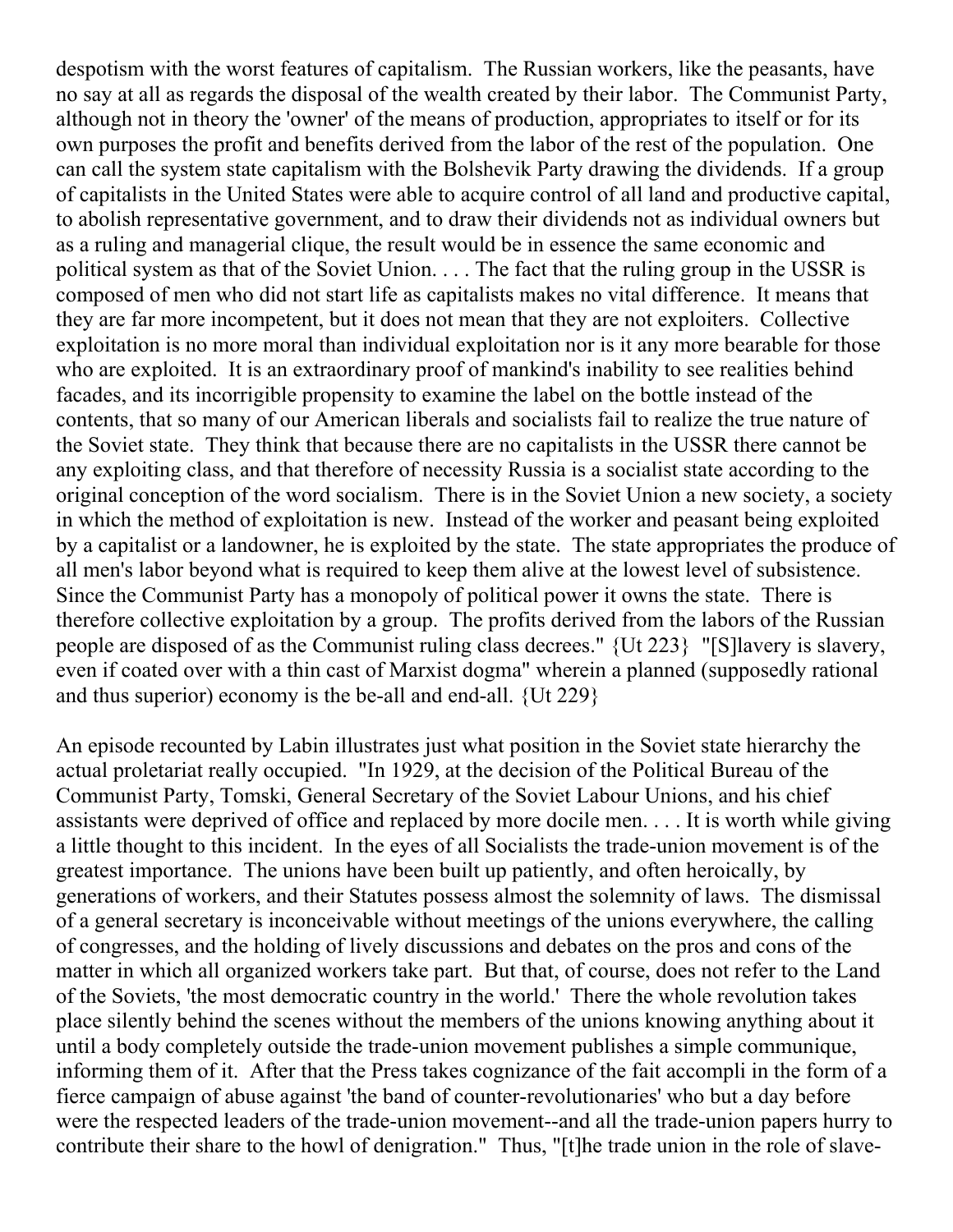driver urging on all its members to produce more and always to do as they are told without question is a particular blossom of Soviet Socialism." {Lab 53, 54} "It is not difficult to imagine," notes Labin, "that in unions so thoroughly domesticated the representative principle is a mere facade." The members of the Central Council of Soviet Labour Unions, it should be noted, were all appointed. {Lab 55}

At this point in the discussion we would do well to consider briefly, apart from politics, the state of the Russian economy and the Russian people's quality of life in general. Not surprisingly, the stifling political oppression inflicted on the nation by the state did not give rise to either workers' freedom and prosperity, or to a productive and prosperous economy as a whole. Labin carefully (with data and statistics) studied and documented the people's economic situation. She found that "the Russian worker has to work much longer in order to obtain the same quantity of products (not to mention the question of quality) [as his Western counterpart]. In other words, . . . the degree of labour exploitation in the Soviet Union is higher." "[M]isery reigns supreme amongst the workers of the Soviet Union." "The rate of exploitation and the degree of surplus-value extraction was never so high in capitalist countries as it is in the alleged stronghold of Marxian Socialism." "Russians . . . are suffering a particularly rigorous form of oppression and exploitation." {Lab 202, 206, 232, 262}

Utley describes how industrial workers had lost all liberty and human rights and had been reduced to the status of slave laborers. "Perhaps the breaking of the human spirit into submissive, thoughtless robots is the most terrible feature of Stalin's Russia. Humanity is bowed down. Everyone cringes before his superiors. . . . Integrity, courage, and charity disappear in the stifling atmosphere of cant, falsehood, and terror. [We] decided that the best term to apply to the 'new and better' society being created in Soviet Russia was *industrial feudalism*. Freedom of movement, collective bargaining for wage increases, strikes, and other such evils of capitalist society had been finally abolished. *The workers as well as the peasants had become serfs of the Party which owned the state*." {Ut 156}

It is only in this economic context, as Labin explains, that the great attraction of the impoverished and oppressed Russian citizen to the exalted Communist Party can be fully understood: "Riches have no sense except in relation to poverty, and the very word 'privilege' suggests something relative.  $\dots$  To sleep huddled up with many others, to awake[n] in the same filth in which he went to sleep, to wait in a line for his turn at a trickle of icy cold water from a tap, to put on his rags again, to breathe the asphyxiating atmosphere of a tram packed to suffocation point, to slave at his machine to the Stakhanovite rhythm under the ever-watchful eye of the Secret Police, to eat buckwheat porridge and cabbage soup, to live in constant fear of being sent off 3,000 miles away on forced labour, to hear nothing but the insolent howl of lying propaganda on all sides--thus the everyday horizon of Ivan Ivanovitch, the eternal mujik in the land of mujiks. To understand the Soviet Union, one must never lose sight of this unchanging background. It is against its desolation alone that one can measure the value of a room of one's own, a juicy beefsteak, a warm piece of material, a summer-house with its arbour. All these things are common enough in the capitalist countries of Western Europe . . . but in the Soviet Union they are privileges of the gods. To have access to such simple things and simple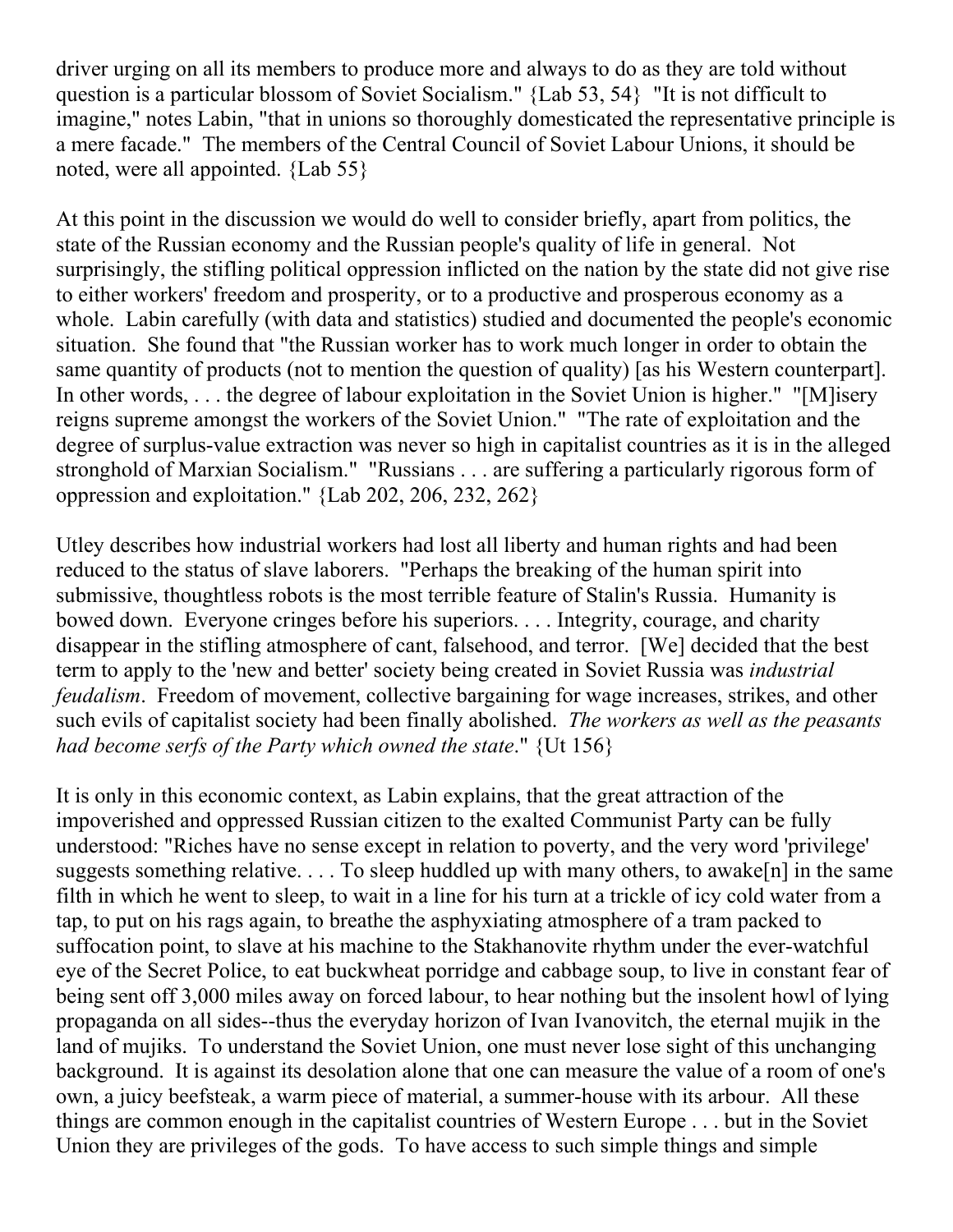pleasures is to pass from the age of the mud hut to the contemporary age, to pass from a panting for breath to a deep, satisfied respiration, to pass from brutish existence to life. We can say without exaggeration that the attraction of privilege is more tyrannical in poverty-stricken societies than it is in rich societies, because in the latter the condition of the poorer sections of the population is still tolerable, whilst some cultural and moral satisfactions, including the pride of independence, are accessible to even the most modest, and respected by even the most powerful. In countries of misery, such as the Soviet Union, the individual can emerge from the morass only if he can secure a pole of material privilege to assist him, no matter how short it may be. And if he is offered this pole by the powers that be he will retain a fanatical gratitude to them for lifting him out of the rut." {Lab 173}

Several writers noted the extraordinary wage inequalities in the Soviet Union. Party members were privileged both politically (they were the bosses) and economically (they received all kinds of material perks). Utley observed that "high Communist Party functionaries were getting the best of everything and . . . all the sacrificing was being done by the dumb crowds, the dragooned peasants, and the helpless workers." {Ut 60} She noticed marked social gradations and spoke of a new Russian aristocracy with special privileges, an emerging nouveau riche. "Mrs. Khinchuk [wife of the Soviet Trade Representative in Berlin] was the perfect example of the new Moscow socialite, Soviet snob and hypocrite, but she was only one of thousands. She did no work, she shopped and visited in an automobile which she did not 'own,' but which with its chauffeur was at her disposal day and night. And she loved to hold forth about the sacrifices 'we are making.'" {Ut 65} "Collectivization and industrialization meant the formation of a privileged aristocracy as cut off from the masses of the people by the conditions of their lives as the nobles of the ancien regime in France."  $\{Ut\ 67\}$ 

"Gradations of social rank in Russia," Utley says, "went according to our food ration much as in the ancient Byzantine Empire the salaries of imperial officials and generals were reckoned in measures of corn, wine, and oil. Only top-flight Communists were favored by ample supplies of food and clothing. This device of Stalin's . . . was designed to keep Party men loyal to him personally. Any deviation from the Party line involved expulsion from the Party and the loss of these precious food supplies. It also meant the withdrawal of many other privileges awarded in kind and not in money: use of an automobile, the pick of housing accommodations, special hospitals, and an exclusive medical service reserved for the new aristocracy alone. The closed distributors also enabled the government to discriminate in favor of the aristocracy with the scarcest goods, such as fruits, fresh vegetables, cocoa, chocolate, and butter and eggs. . . . [T]he salaries of high Communists were worth ten to twenty times as much as those of the non-Party specialists . . . and those of the skilled workers." {Ut 63}

The economic class divide (i.e. the wealth gap) in the Soviet Union was not only to be measured in food rations and wages. The salaries of officials were indeed ten to thirty times that of the average worker, but "the greater part of the income of the rulers was paid in kind." {Ut 231} "Our friends the Rabinovitches, who ranked as just below the top Party bureaucrats, had a large modern flat, a big datcha, and a private automobile all paid for by the Commissariat of Foreign Trade for which Philip Rabinovitch worked. One of their two servants was also paid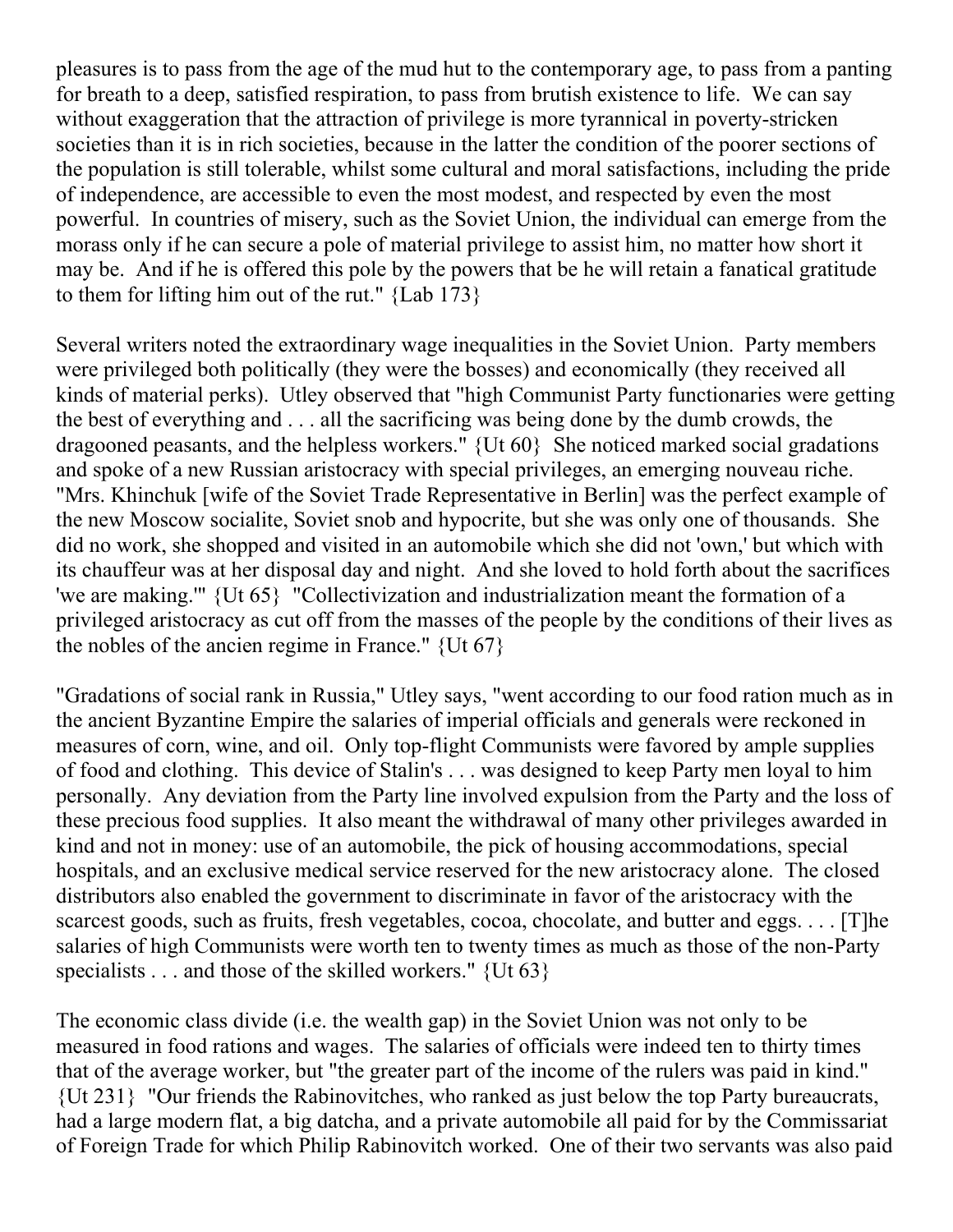for by the Commissariat, and Philip received a handsome entertainment allowance over and above his salary. The Rabinovitches were higher in the Communist social scale than anyone else we knew, but their standard of life was far below that of others we heard of. The luxurious life lived by the Soviet aristocracy, which the ordinary citizen [and even more so the completely closed off foreigner] glimpses only from afar . . . is one of the most striking features of Stalin's Russia," {Ut 232}

Russell states: "The Communists . . . are practically the sole possessors of power, and they enjoy innumerable advantages in consequence. Most of them, though far from luxurious, have better food than other people. Only people of some political importance can obtain motor-cars or telephones. Permits for railway journeys, for making purchases at the Soviet stores (where prices are about one-fiftieth of what they are in the market), for going to the theater, and so on, are, of course, easier to obtain for the friends of those in power than for ordinary mortals. In a thousand ways, the Communists have a life which is happier than that of the rest of the community." {Russ 30}

Utley analyzes the situation thus: "This new Soviet aristocracy and its hangers-on were even more grasping, cruel, and ruthless than the old Tsarist aristocracy which had lived in conditions of less general want and misery. The Soviet bureaucracy and their employees were like the people in a shipwreck who had managed to get into the few lifeboats not smashed to pieces. If they helped the drowning wretches in the sea of misery into the boats, all would drown. So the lucky ones beat back the masses of the unfortunate with their oars. Those who did not starve in the Soviet Union thus aided the government in repressing the masses who did." {Ut 122} "There was, of course, a convenient theory to justify the terrible social and material gulf between the rulers and the ruled. The rulers were held to be 'indispensable' as the 'builders of socialism.' They were so important that they must always be well fed and enjoy comfortable holidays in luxurious sanatoria and rest homes, else they would be unable to bear the great burden of their responsibilities. The wretches dying of starvation and the ill-fed workers and peasants were just cannon fodder in the battle of socialism. If there were not enough food to go around, the officers of the socialist army must be well fed even if everyone else went short. In the future everyone would have plenty if the rulers were ruthless enough now to see millions die in the cause of industrialization. . . . Thus have aristocracies in all historical periods justified their privileges. The Soviet aristocracy is no exception." {Ut 123}

It is instructive for Westerners to consider the Stalin Constitution. Like other constitutions from many other places and eras, it guarantees all manner of "rights," including the freedom of speech, of the press, of conscience, of meeting, of association, and of public demonstration. But of course it was all a very bad joke, demonstrating that lists of rights on paper without the people having real power are always and everywhere useless, or worse: deceptive. Uralov notes that the listed rights and guarantees were "mere words," but their *propaganda* value was of immense importance to the Bolsheviks. The Stalin Constitution was perfectly worthless to the Russian people: "Under a dictatorship the power of legislation lies solely with the dictator, as does the power of modifying and breaking the law. . . . [T]here has been no more complete despot [in human history] than Stalin. The little work bearing the resounding title Constitution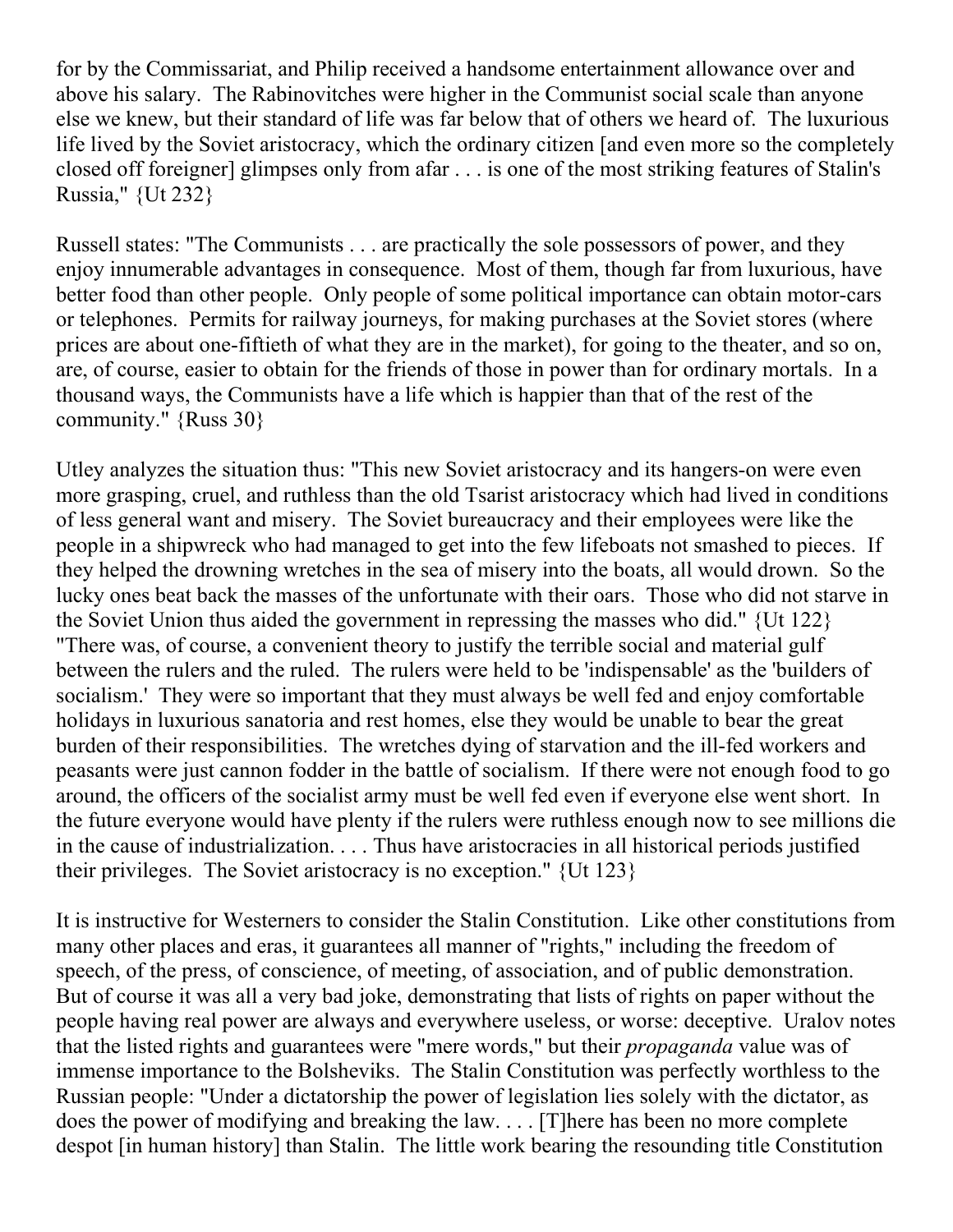of the USSR has had less influence on the life of the country than the least movement of Stalin's eyebrow. . . . [I]t calls for special talent to govern by anti-constitutional means a country where a constitution exists, even if only on paper. Stalin achieves the feat by the use he makes of written Soviet law (the New Constitution) and unwritten police law. Police law is an effective instrument of government prevailing over the Government itself; Soviet law has merely a theoretical value. The first is the real law, the second merely propaganda." {Ur 138} Utley calls the Stalin Constitution simply "a thin facade to cover the naked police regime, a cruel mockery of the millions condemned without trial."

It was explained above that the Soviet Union was a dictatorship from day one of its existence. Yet there is a question among many observers of the Stalinist Soviet Union about whether the monster Stalin was the necessary result of the Russian Revolution, or whether he was an aberration. Bertrand Russell told Freda Utley that Stalinism "followed naturally from Lenin's premises and Lenin's acts." {Ut 13} Utley later came to agree with him: "Lenin had laid established foundations of the permanent despotism of an aristocracy of Communists over the mass of the people." {Ut 112} "[Lenin's] goal had been human freedom. But by sanctioning the ruthless use of power by an elite minority . . . he had laid the foundations for a worse tyranny than the world had yet known." {Ut 114} It should also be noted, as several authors do, that until very late in his waning life, when he suddenly expressed strong misgivings about Stalin, Lenin had in fact been quite favorable toward his Bolshevik colleague. Indeed, he had brought him up through the party and had treated him as his protege.

Tyranny was *built into* the Soviet system. As Weissberg explains, the "leaders"--seeing themselves as the heroic agents of the one true gospel (Marxism)--essentially considered themselves omniscient and infallible, and therefore entitled to absolute rule, both within the Party and in the country as a whole. "The cement of this organization was not only the belief of its members in their world historical mission but also the uniform ideology which dominated them all. The Communists of Lenin's day were firmly convinced that they had discovered the historical laws of development. For them Marxism was a scientific instrument, and all they had to do was to use it properly, and then at every stage and in all circumstances they would be able to discover the next step to take. The theory of revolutionary Marxism inspired them with the conviction that they were the executors of historical necessity. . . . Their task was rendered interpretative instead of creative. The correct policy in every situation was merely a question of the proper application of the scientific principles of Marxism. Once in possession of the truth, one is entitled to demand unquestioning obedience from one's followers, and that was the basis of Lenin's insistence on strict Party discipline and the acceptance of the one true ideology of the revolutionary party." {Weiss 509}

As mentioned at the very beginning of this study, all of the contemporary authors considered here started off as committed socialists, and most if not all remained so throughout in a broad sense. They took issue not with socialism per se, but rather with the particular form of socialism (or communism, if it could be called either socialism or communism at all) that developed under Stalin. They all came to understand that the Stalin regime's very essence was tyrannical, no matter how it dressed and presented itself. Utley says: "We learned to recognize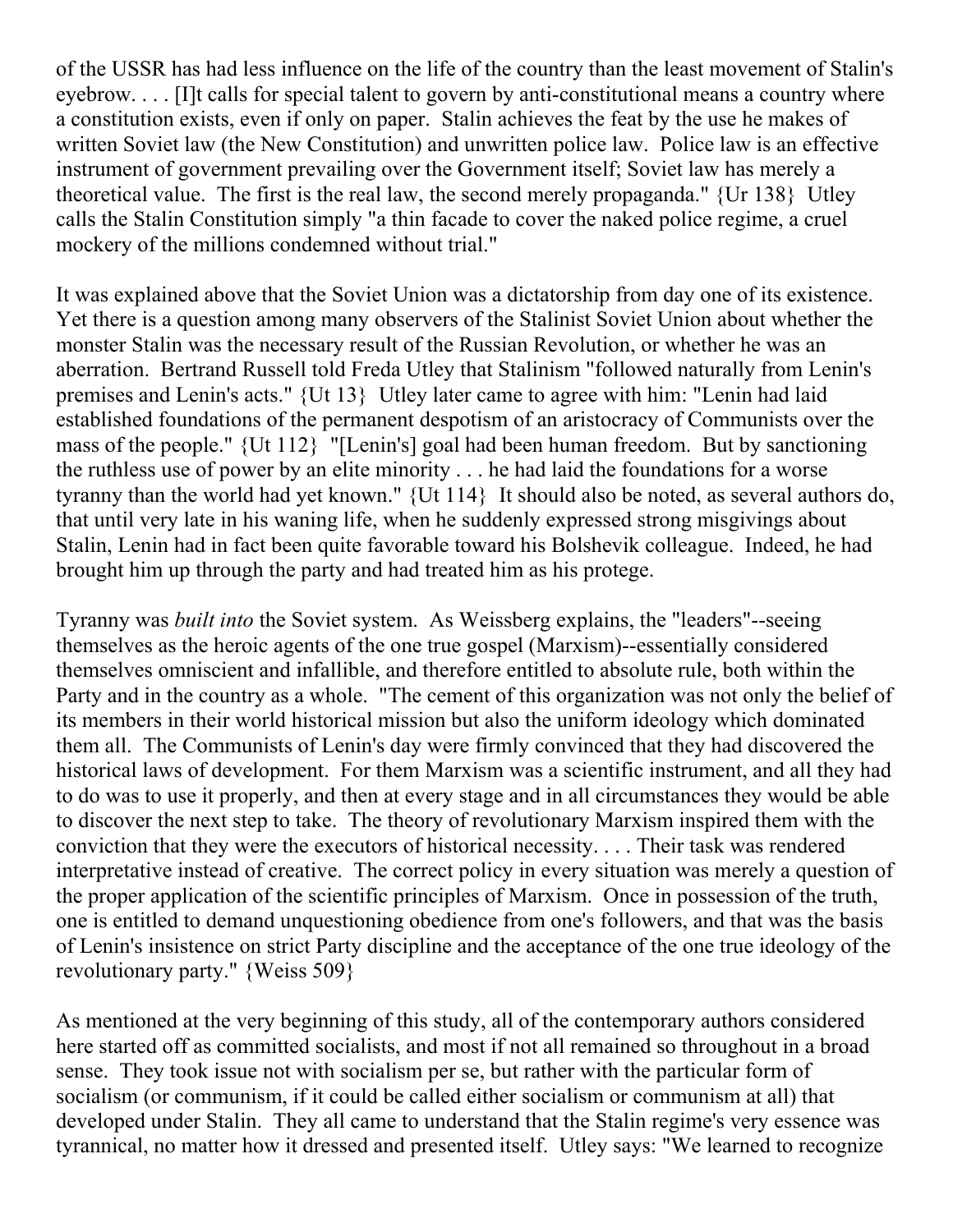reality under false labels and were cured of political illusions, or at least of the propensity to fall for slogans, facile panaceas, and hypocritical pretenses. Ever since I lived in Russia it has been almost impossible for me to accept professions and declared aims at their face value anywhere. ... I am ... forever cured of the Western intellectual's preoccupation with external forms and labels. I cannot accept tyranny, cruelty, and starvation as justified because they are being inflicted on people in the name of a humanitarian ideal [i.e. an alleged ideal--socialism]." {Ut 124} "The pathetic belief in Russia of the die-hard Stalinists is based on their obsession with the socialist formula. They argue that since there is state ownership of the means of production and distribution, there can be no exploiters in the Soviet Union and the condition of the working class must have improved"--which Utley knows does not follow logically and is not factual. {Ut 213}

Utley also emphasizes how deadly serious a mistake it is for well-meaning humanitarians to accept for even one moment such a deeply flawed system as that set up by the Russian Revolution. "[T]here is no such thing as embracing Communism as an experiment. It is a oneway street, ending in a cul de sac of secret police terror, firing squads for the intellectuals and leaders, and concentration camps and slave labor for the masses. There is no turning back; there is no escape."  $\{Ut\ 125\}$ 

Any claim of the USSR being some kind of democracy, Utley makes clear, is utterly farcical. "It is, of course, absurd to suppose that the Russian people, workers, employers, or peasants, really desire to go on living on the barest level of subsistence under repeated promises that it is for the benefit of future generations. Only force can compel them to do so. If Soviet democracy were a reality, the planners would provide for a rapid increase in the production of consumers' goods. Such an increase would probably lead to a more rapid development of heavy industry and light industry than has been accomplished by Stalin's forced depreciation of the general standard of living to squeeze out capital for industrialization. No people can work efficiently on the meager diet of the Russian worker, living as he does in crowded tenements and forced to spend much of his 'leisure' standing in line to secure food, clothing, and other necessities, or attending long, dreary meetings where the sorry farce of pretending that 'life is joyous' has to be played over and over again. The psychological strain of pretending that they are happy, and of always saying the opposite of what they think, and the constant fear of arrest contribute to impairing the efficiency of the Russian workers. Slave labour long ago was recognized as unprofitable. Serfdom in most of Europe gave way to private ownership and free enterprise because the latter were more productive. These economic truths have been proved once again in Soviet Russia." {Ut 218}

-------------------------------------------------------------------------------------------------------------------

## BERTRAND RUSSELL ON COMMUNISM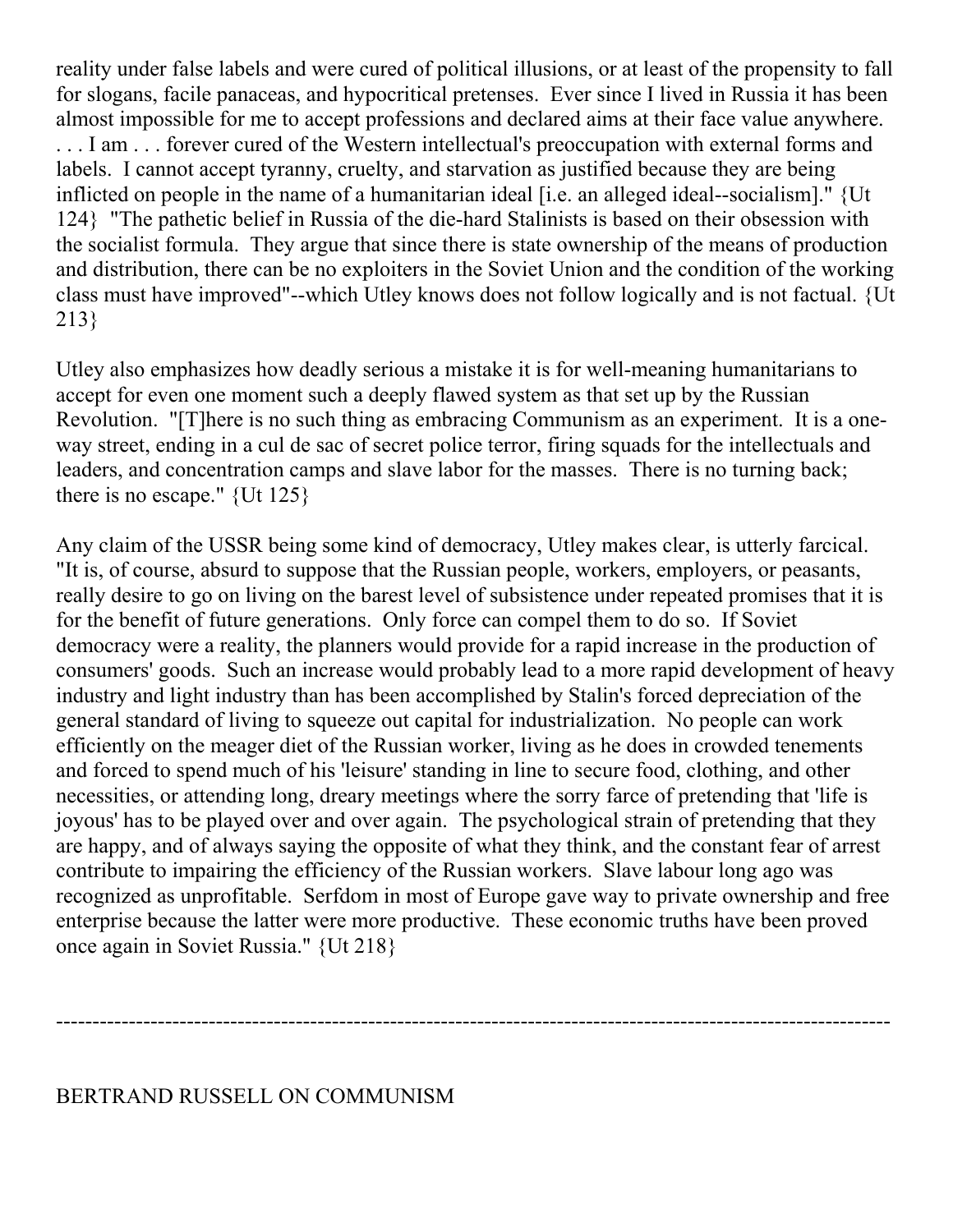Although several of our authors certainly had profound insights, only one was a philosopher per se: Bertrand Russell. Naturally, then, his critique of the Soviet system was, in a scholarly way, the most in-depth.

Essentially, Russell finds Soviet communism to be anti-rational. "Bolshevism," he says, "is not merely a political doctrine; it is also a religion, with elaborate dogmas and inspired scriptures. When Lenin wishes to prove some proposition, he does so, if possible, by quoting texts from Marx and Engels. A full-fledged Communist is not merely a man who believes that land and capital should be held in common, and their produce distributed as nearly equally as possible. He is a man who entertains a number of elaborate and dogmatic beliefs--such as philosophical materialism, for example--which may be true, but are not, to a scientific temper, capable of being known to be true with any certainty. This habit, of militant certainty about objectively doubtful matters, is one from which, since the Renaissance, the world has been gradually emerging, into that temper of constructive and fruitful skepticism which constitutes the scientific outlook. I believe the scientific outlook to be immeasurably important to the human race. If a more just economic system were only attainable by closing men's minds against free inquiry, and plunging them back into the intellectual prison of the middle ages, I should consider the price too high." {Russ 6} Again: "Bolshevism is a religion. . . . Those who accept Bolshevism become impervious to scientific evidence, and commit intellectual suicide. Even if all the doctrines of Bolshevism were true, this would still be the case, since no unbiased examination of them is tolerated. One who believes, as I do, that the free intellect is the chief engine of human progress, cannot but be fundamentally opposed to Bolshevism, as much as to the Church of Rome." When one reads these words, one should keep in mind the Communist Party's absolutist insistence on acquiescence to the "party line." {Russ 117}

Marxist communism, of course, claims to be grounded in the historical struggles of the proletariat. In practice, however, the Soviet adherents of this ideology--at least among the top leadership--tended to be profoundly elitist: "When a Russian Communist speaks of dictatorship [in 'dictatorship of the proletariat'], he means the word literally, but when he speaks of the proletariat, he means the word in a Pickwickian [i.e. non-literal] sense. He means the 'class conscious' part of the proletariat, i.e., the Communist Party. He includes people by no means proletarian (such as Lenin) who have the right opinions, and he excludes such wage-earners as have not the right opinions, whom he classifies as lackeys of the bourgeoisie." {Russ 26} "[T]he parallel is extraordinarily exact between Plato's Republic [the rule of philosopher-kings] and the regime which the better Bolsheviks are endeavoring to create. Bolshevism is . . . aristocratic." {Russ 29}

Russell alludes to a fundamental flaw in communism: its theoretical denial of power (as in the "withering away of the state") simultaneously with its erection and wielding of a vastly powerful, coercive governmental machine. "Advocacy of Communism by those who believe in Bolshevik methods rests upon the assumption that there is no slavery except economic slavery, and that when all goods are held in common there must be perfect liberty. I fear this is a delusion. There must be administration, there must be officials who control distribution [i.e. there must be a powerful state]. These men, in a Communist State, are the repositories of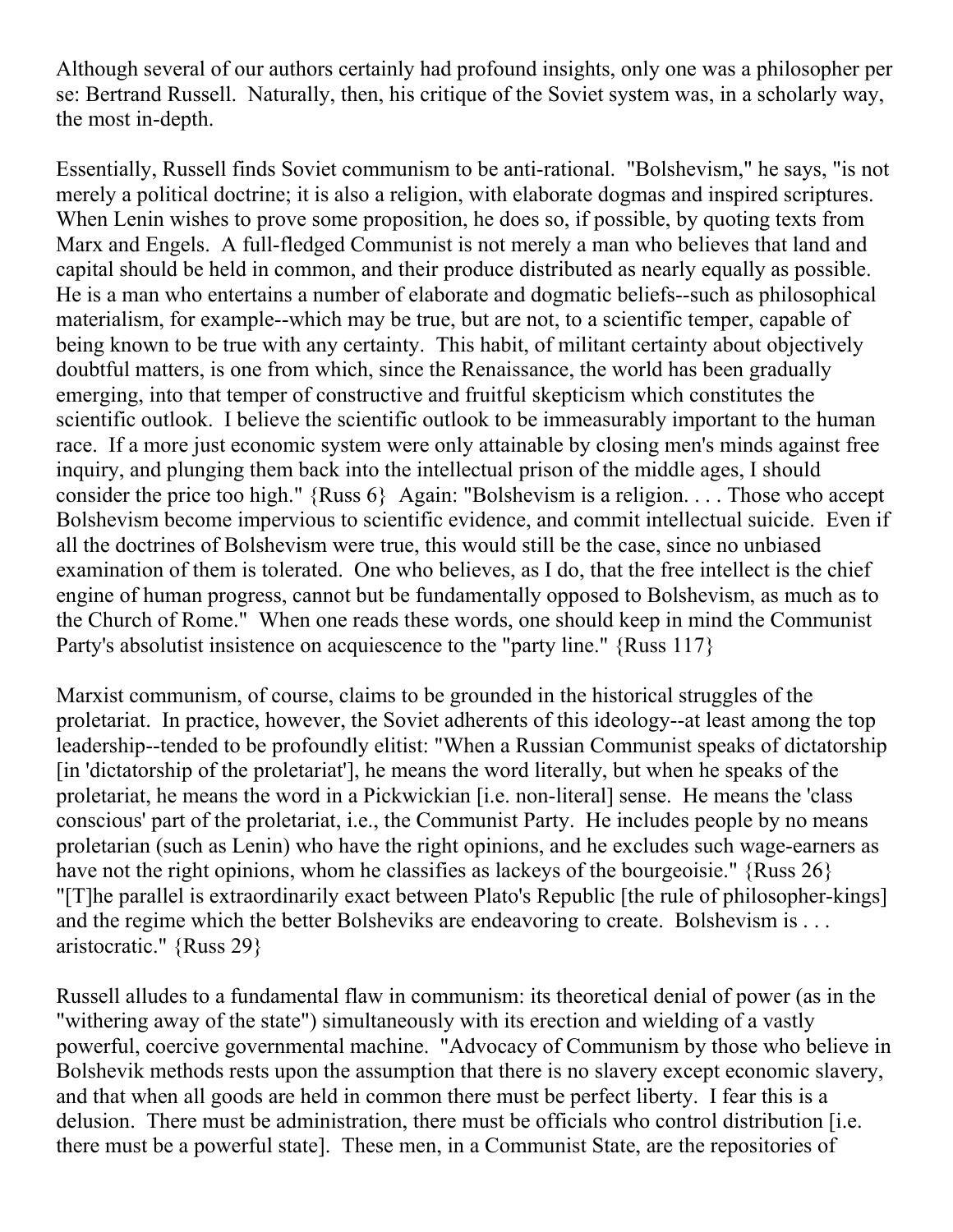power. So long as they control the army, they are able, as in Russia at this moment, to wield despotic power even if they are a small minority. The fact that there is Communism--to a certain extent--does not mean that there is liberty. If the Communism were more complete, it would not necessarily mean more freedom; there would still be certain officials in control of the food supply, and these officials could govern as they pleased so long as they retained the support of the soldiers. This is not mere theory: it is the patent lesson of the present condition of Russia. The Bolshevik theory is that a small minority are to seize power, and are to hold it until Communism is accepted practically universally, which, they admit, may take a long time. But power is sweet, and few men surrender it voluntarily. It is especially sweet to those who have the habit of it, and the habit becomes most ingrained in those who have governed by bayonets, without popular support. . . . The system created by violence and the forcible rule of a minority must necessarily allow of tyranny and exploitation." {Russ 157}

Russell again dismantles the myth of a genuine "dictatorship of the proletariat"; in fact the Soviet Union is a despotic state: "It is sheer nonsense to pretend that the rulers of a great empire such as Soviet Russia, when they have become accustomed to power, retain the proletarian psychology, and feel that their class-interest is the same as that of the ordinary working man. This is not the case in fact in Russia now, however the truth may be concealed by fine phrases. The Government has a class-consciousness and a class-interest quite distinct from those of the genuine proletarian, who is not to be confounded with the paper proletarian of the Marxian scheme. In a capitalist state, the Government and the capitalists on the whole hang together, and form one class; in Soviet Russia, the Government has absorbed the capitalist mentality together with the governmental, and the fusion has given increased strength to the upper class. But I see no reason whatever to expect equality or freedom to result from such a system, except reasons derived from a false psychology and a mistaken analysis of the sources of political power." {Russ 159} "More and more the pretense of representing the proletariat has grown threadbare. Amid official demonstrations and processions and meetings the genuine proletarian looks on, apathetic and disillusioned. . . . [under] a slavery far more complete than that of capitalism. A sweated wage, long hours, industrial conscription, prohibition of strikes, prison for slackers, diminution of the already insufficient rations in factories where the production falls below what the authorities expect, an army of spies ready to report any tendency to political disaffection and to procure imprisonment for its promoters--this is the reality of a system which still professes to govern in the name of the proletariat. At the same time the internal and external peril has necessitated the creation of a vast army recruited by conscription. . . . Militarism has produced its inevitable result in the way of a harsh and dictatorial spirit: the men in power go through their day's work with the consciousness that they command three million armed men, and that civilian opposition to their will can be easily crushed." {Russ 173}

-------------------------------------------------------------------------------------------------------------------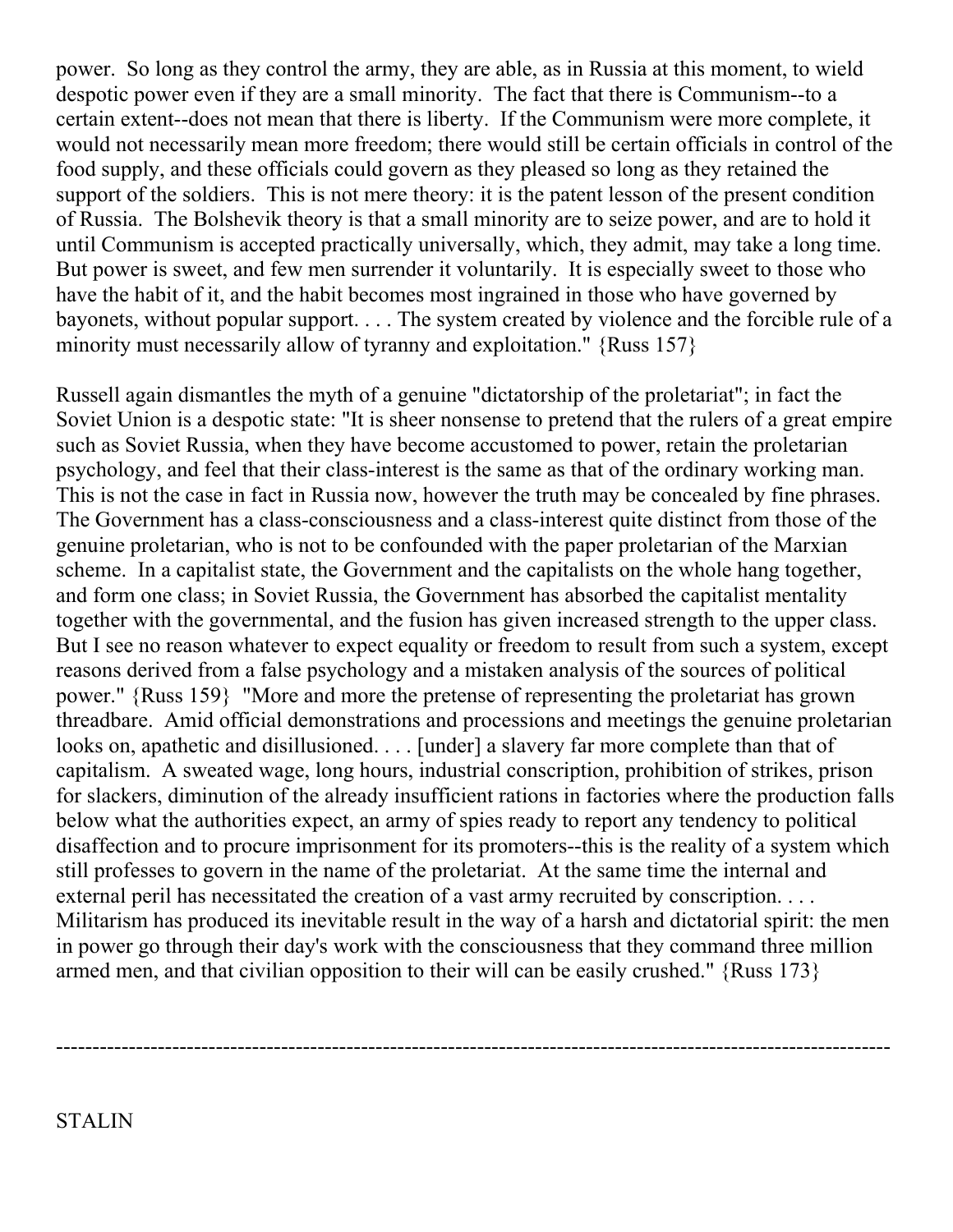It is universally acknowledged that Stalin was neither an inspired orator nor a profound thinker in the scholarly sense. Yet he "undoubtedly possessed an extraordinary organizational talent." {Med 45} Stalin was, above all, a political operative, a "master of political intrigue" who got himself into higher and higher offices and key positions where he was able to exercise control. {Med 65} "Stalin had become a key figure in the party apparatus," says Medvedev. "With local elections to party bodies taking place under his direction, he was able to carry through a mass reshuffling of cadres in the provincial and regional party committees and in the central committees of the Communist parties in the non-Russian republics." {Med 69} Stalin thereby placed his men in key offices, and they in turn bolstered his rule. Without doubt, Stalin was 100% a product of a bureaucratic and oligarchical--i.e. an undemocratic--system.

Trotsky described Stalin thus: "Such attributes of character as slyness, faithlessness, the ability to exploit the lowest instincts of human nature are developed to an extraordinary degree in Stalin and, considering his strong character, represent mighty weapons in a struggle." {Med 88} In his *Memoirs of a Secretary of Stalin's*, Boris Bazhanov "describes Stalin as vindictive, suspicious, vulgar, and devoid of any restraining moral principles. He was a crafty and skillful intriguer, extremely reticent and self-possessed. Stalin always dressed simply and lived modestly. He displayed no taste for luxury or desire to enjoy the good things in life. He lived in the Kremlin in a modestly furnished apartment formerly occupied by a palace servant. At a time when Kamenev had already appropriated a magnificent Rolls-Royce, Stalin rode around Moscow in an old 'Russo-Balte.' Although not particularly well-educated, Stalin knew how to conceal his lack of culture. . . . The one all-consuming passion of his life was power. Yet he was patient; he knew how to wait for the right moment before striking a blow at his political rivals. He was neither unintelligent nor devoid of common sense." {Med 89}

The critics reviewed here all agree that Stalin was motivated primarily, indeed overwhelmingly, by a lust for power. For him all other considerations, including ideas and principles, were either subsidiary or immaterial. Says Medvedev: "[T]here were serious theoretical and practical disagreements in the twenties, and they resulted in an important struggle of ideas, especially over the question of the methods and possibilities of socialist construction in the USSR. It is true, however, that for Stalin the question of power was the main one. Maneuvering skillfully among the various platforms and tendencies, Stalin made use of the conflict among factions in the party to weaken all his rivals and increase his power and authority." {Med 93} "Stalin was not in the least concerned with changing his opponents' minds and drawing them into the common work. He sought to break their resistance and subject them to his will; if this failed, he unceremoniously cast them aside. . . . And in all this, of course, Stalin was able to conceal his real feelings [and purposes] quite skillfully." {Med 95}

Lewin describes Stalin as "primarily a tactician," a "back-stage intriguer," whose lack of concern for real principles "left him free to pursue the internal struggle within the Party, and in this art he was a . . . master." {Lew 164, 166, 165} "Stalin was . . . a master in the art of manipulating the Party apparatus. He accordingly played his cards with the greatest skill. . . . Doctrinal considerations played no part in these tactics, the sole purpose of which was to strengthen Stalin's personal power." {Lew 300-1} Bukharin stated: "He is an unprincipled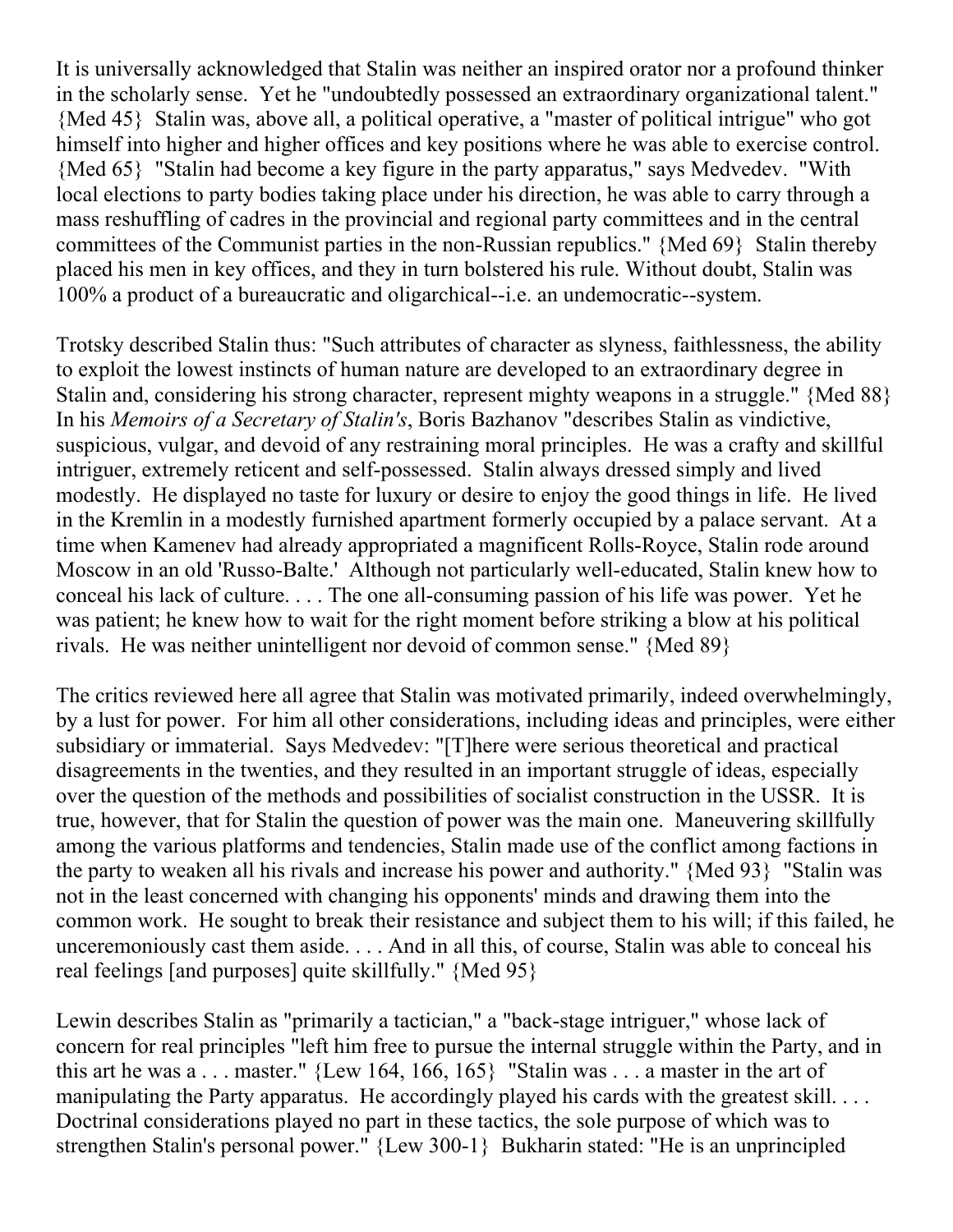intriguer who puts his desire for power before all else. He will change his theories at a moment's notice in order to get rid of someone." {Lew 301} Zinoviev and Kamenev once told Trotsky: "Stalin is not interested in ideas. It is power alone which attracts him. He is cunning and cruel." {Lew 166} In her characteristic bluntness Utley opines that "Stalin had little theoretical knowledge, and in any case was not in the least concerned with the rightness or wrongness of a policy. He wanted absolute power." {Ut 69} Laqueur calls Stalin "a technician of power. Stalin mastered that art better than his contemporaries; he was a first-rate tactician, intriguer, and plotter, playing enemies and potential enemies one against the other. . . . Stalin was infinitely more ruthless [than the old Bolsheviks]; he was, in fact, devoid of any scruples, a quality of decisive importance in his rise and in his successful stay in power. A man of great brutality, he would seldom boast of his ruthlessness. On the contrary, he was a master of sanctimoniousness, hypocrisy, and mendacity." {Laq 13}

Besides ruthlessness, duplicity was Stalin's other outstanding characteristic. Maria Joffe recounted: "He behaved as such a simple, ordinary, good guy. Very sociable, on friendly speaking terms with everyone, but there wasn't a truthful gesture in any of this. . . . In general, Stalin was an actor of rare ability, capable of changing his mask to suit any circumstance. And one of his favorite masks was precisely this one: the simple, ordinary good fellow wearing his heart on his sleeve." {Med 87} From Stalin emanated endless hypocrisy and lies. "While systematically falsifying history and contemporary events, he sanctimoniously exclaimed: 'God forbid we should be infected with the disease of fearing the truth. The Bolsheviks differ from all other parties in that they do not fear the truth, and are not afraid to look truth in the eye, however bitter it may be.'... 'Write the truth!' was his cogent pronouncement at a meeting with Soviet writers, who had asked him what they should write about first of all. . . . While sanctioning the arrest of millions and the execution of hundreds of thousands of innocent Soviet citizens, while observing the mass terror with equanimity, even with pleasure, Stalin spoke of concern for people. . . . 'People must be cultivated with as much care as a gardener cultivates a select type of fruit tree. . . . It must be understood at last that of all the most precious capital that exists in the world the most precious and the most crucial is people, cadres.'" "The disparity between word and deed penetrated every sphere of party and government activity in the Stalin years." {Med 849, 852} Stalin was in fact a consummate liar/deceiver: "Stalin's greatest gift," says Uralov, "was always that of being able to give an impression of perfect loyalty while remaining treachery incarnate." {Ur 67}

Labin persuasively explains *why* Stalin eliminated his Old Bolshevik comrades: "Unlike the new recruits, the old comrades of Lenin knew Stalin apart from parades, congresses, and official receptions prepared in advance in every detail by the Kremlin. They had thought, worked, and fought for many, many years in the same party, often side by side with him, and one and all they were convinced of his personal mediocrity. They had thought, worked, and fought for many, many years in the same party with Lenin, and they were in a position to make comparisons between the two leaders of the Communist Party. A bitter and cruel comparison for Stalin. But there was an even more serious and dangerous factor than this. Every one of these Old Bolshevists, now below him in the hierarchy, was convinced beyond doubt of his own intellectual superiority to the all-powerful General Secretary of the party. Every one of them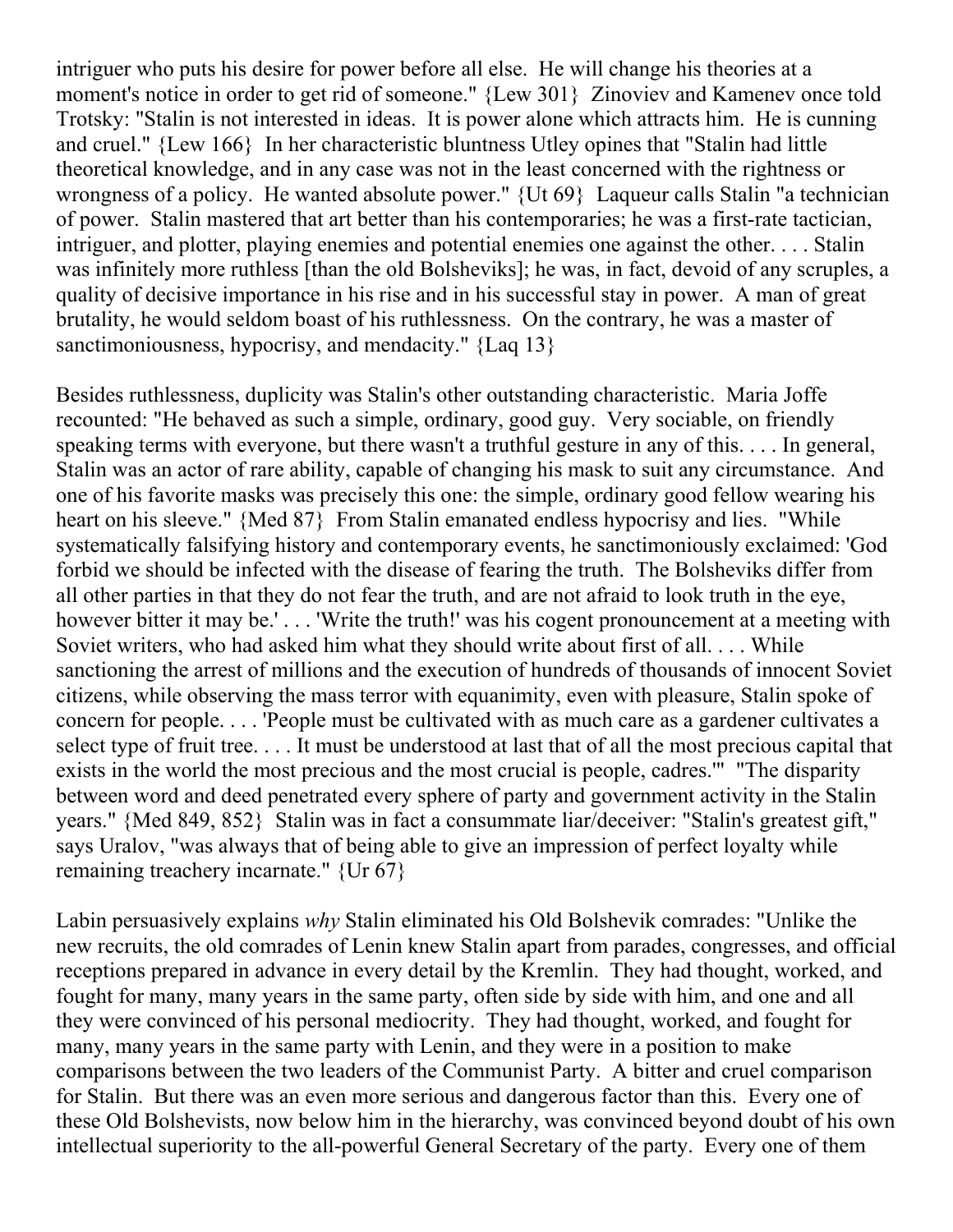was perfectly aware that he had come to power above their heads, not by his talents as a theoretician or statesman, but as a result of the play of circumstances, by arrangements, nominations, gerrymandered majorities, and so on. After imprisonments and deportations, men like Bucharin, Sokolnikov, Piatakov, Mouralov, Zinoviev, Kamenev, and Rakovski were compelled to bend the knee with the rest, abjure their 'errors' and loudly recognize the infallibility of Stalin. But even when they were mere shadows of their former selves, they were still witnesses--silent witnesses [of Stalin's inferiority and of his machinations]. . . . He waited patiently for his opportunity . . . [and then] ruthlessly slaughtered all those whose mute presence cast a shadow on his glory." {Lab 82}

Labin also describes some of Stalin's tactics in achieving such mastery as he did. "The methods which he employed were fundamentally quite simple. . . . In order to obtain [a] majority in a party based on strict military discipline all a capable General Secretary had to do was to get rid of recalcitrants before the voting, to appoint his own nominees to the bodies entrusted with drawing up the lists of candidates, to eliminate insufficiently docile officials by sending them on missions to places where they could no longer be awkward, to see that the party [literary] organs received editors devoted to his cause and prepared to censor the resolutions and other material of the opposition, and, finally, to vilify and calumniate all rivals, and establish a system of espionage to supervise those in his own camp--and to do all of this with unscrupulous determination." {Lab 90}

As we noted earlier, once Stalin had finally consolidated his power to the maximum, it could not even be said that a Communist Party inner circle was the ruling power in the country. One man ruled alone. But how could he? The answer, of course, is with a secret police at his disposal and command, as Uralov describes. "A single, all-pervading power . . . enforces its will. Its name? The NKVD. . . . The NKVD is wholly based on Stalin's personal method of operating. . . . It is he who fashioned this cruel and ruthless institution. The Stalin regime continues to exist, not by reason of the organisation of the Soviets, or of the ideals of the Party, or of the authority of the Politburo, but thanks to the methods and science of a force of political police in which Stalin himself is the chief policeman." {Ur 16} "As Secretary General of the Central Committee, [Stalin] took the work of the OGPU more and more under his personal control and protection. No nomination to one of the higher posts in the service could take place without his approval. All the heads of the NKVD were his proteges and were chosen from among his personal friends. Stalin took charge of the political police in order to eliminate his rivals by means of it and to impose upon the country a government in his own image. Thus it is to the NKVD that Stalin owes his personal position." {Ur 18}

-------------------------------------------------------------------------------------------------------------------

ANDREW SMITH BOOK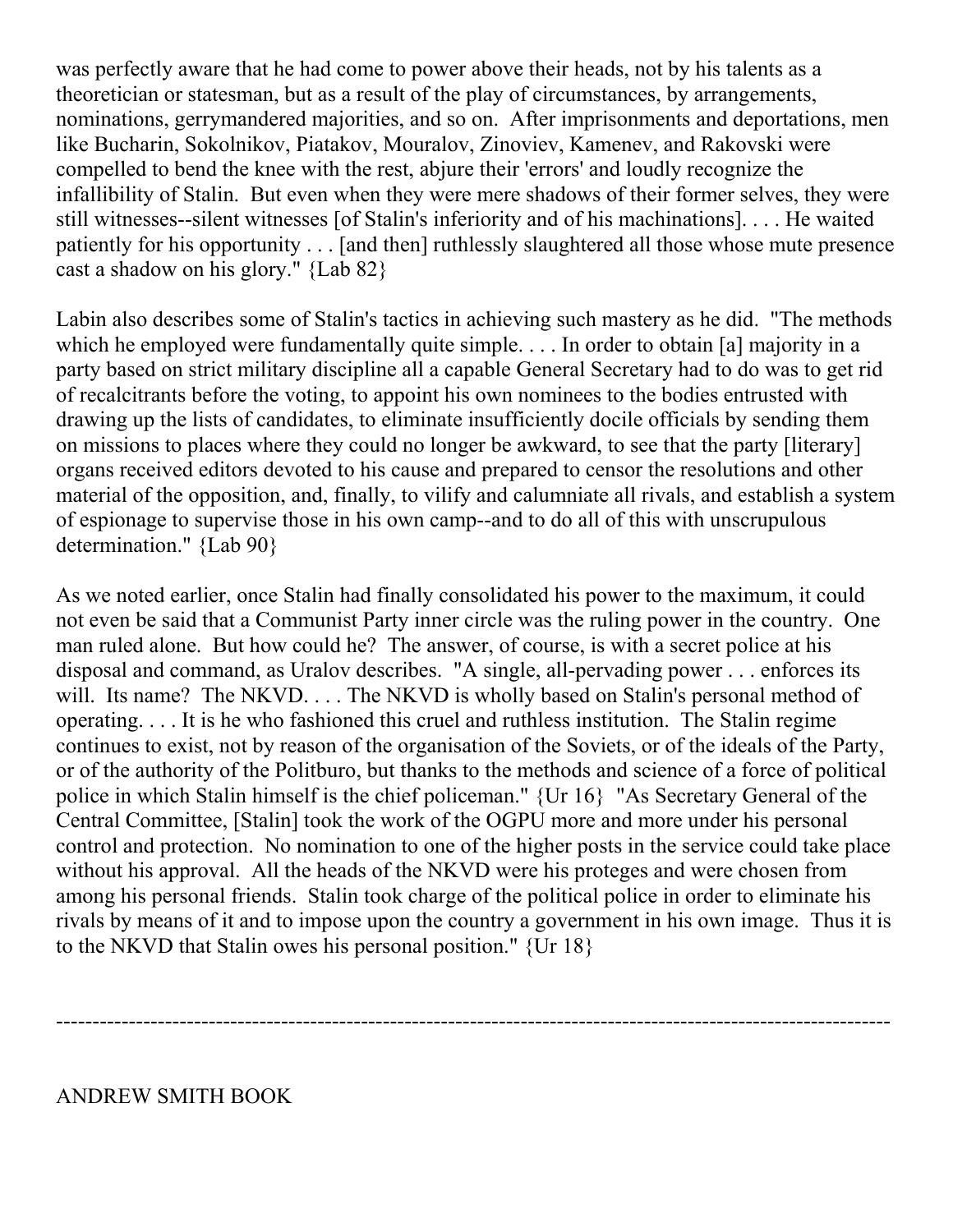One of the most fascinating and riveting accounts on Stalinist Russia, even among the stellar works now being considered, is a 1936 book by Andrew Smith, a Hungarian-American communist worker (member of the Communist Party of the United States) who went to live in the Soviet Union. Labin, in her own book, calls the book "one implacable accusation, one long cry of indignation, one long warning to others against the lies and deceit of which he had been a victim." {Lab 20} Smith chronicles "in living color" the absolute squalor, misery, and destitution of the Russian working people, the starkly contrasting material privileges of the Communist Party elite, and--via a trip down the Volga River--the artificially created genocidal famine taking place in that region at that time.

Very striking in Smith's story is the pervasive lying and deception he encounters, as well as a peculiar method of psychological control by which the workers are made to be obedient. "To become a udarnik (good worker) meant to be late less than three minutes in one month, to fill out the required speed-up program, to attend every meeting and demonstration, to contribute toward all Government-sponsored raffles, funds, and loans, to belong to all the required organizations, to vote without question for all party measures, to volunteer one day's additional labor each month, and in general to be a loyal, submissive, and untiring slave against whom no vigovor (complaint) was registered by the foreman. A udarnik was usually one who collected funds for the Press, for relief, defense, the Party, or good roads, etc., outside of his regular work. The udarniks were usually the smoothest bootlickers. The factory was full of these official favorites who wandered about aimlessly doing nothing. I found that the self-respecting mechanics who knew the trade very rarely humiliated themselves in this way. It was usually those who were technically incompetent who sought this method of gaining favor. Udarniks were entitled to speedy promotion, and were not docked when they were sick. A udarnik secured special consideration when looking for lodgings. He was entitled to first call for vacations to the Sanitoria, for clothing, shoes, candy, fruit, or other luxuries in the magazin (general store) as well as low-priced theatre tickets. I found this method of favoritism on the one hand, and slave-driving on the other, far more exacting and pernicious than anything I had ever experienced in the United States." {Smith 65}

More striking still is Smith's trenchant depiction of a Communist Party that is in its very essence an elitist organization. Even more than an economic elite, it is an ideological elite with the conviction that its members, because of their special mission, are vastly superior to the common Russian people and have every right to control them utterly. One party administrator, for instance, while fully acknowledging the reality of the starvation in Ukraine and the Caucasus, commented: "'But what does it matter if a million or more lives are lost, as long as we are building Socialism?' These remarks were typical of the cold-blooded attitude of the Communist Party udarniks and officials toward the sufferings of the Russian people." {Smith 128}

Communists were expected by the Party to lie on its behalf in all matters--brazenly and as a matter of course. Having promised a certain propagandist to deliver a radio speech on his Volga trip experience, Smith wrote one in which he naturally referred to starving people. This was rejected by the radio editor. "'You know the situation,' he said to me. 'The whole trip was intended for propaganda purposes. You must tell only good things.' 'How can I tell of the good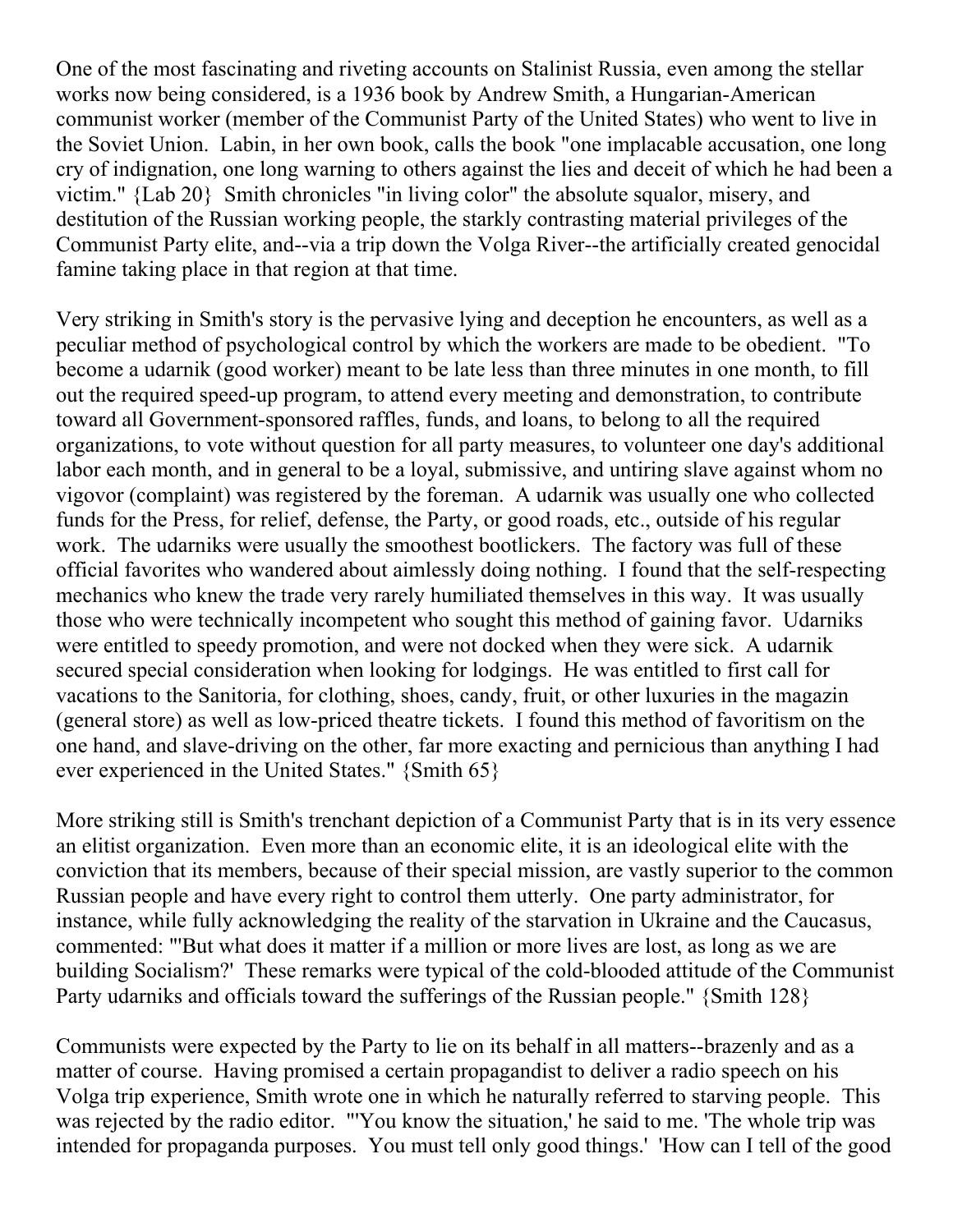things, when I did not see anything good?' I asked. 'You are indeed a poor Communist,' he declared. 'Can't you prepare something enthusiastic, something that will be a good answer to Hitler? . . . You are a party member. Remember that. And you will have to abide by party discipline.'" Thus, in so many words, the editor made it clear that it was a Communist's very duty to lie for the cause, the supposedly beneficial ends apparently justifying the unsavory means. {Smith 191} Smith encountered this implicit or even explicit directive from the Party's operatives over and over again during his stay in the Soviet Union.

Smith, a communist, felt it was his duty to inform the Party of the disastrous expedition he had gone on, which he did in a letter. A month later he was called into the office of the Moscow Committee of the Communist Party and interviewed by Comrade Tzeitlin. When Smith described the starvation he had seen not only on this particular trip but everywhere in the Soviet Union, Tzeitlin flatly denied it all (even blaming "counter-revolutionary elements" and "kulaks") and warned him: "'Now see here, Comrade Smith. Remember, you are in the headquarters of the Moscow Committee of the Party.' 'Where should I speak of such matters, if not here?' I inquired. 'Nowhere!' she snapped. 'I don't understand. Isn't the party supposed to know what is going on in the Soviet Union, or doesn't it want to know?' Again she flew at me. 'You are an American Communist. When you come here, you are supposed to speak of the starvation in America, the seventeen million people out of work and starving to death, of the Hoovervilles, where the workers live, of the misery which you ran away from when you came here, of the Scottsboro boys [nine falsely accused black boys in Alabama]--why don't you speak of these things?' 'Why should I speak of those things when you know them so well?' I asked, as she hopped about the room. 'I thought that you, as a party leader, would be more interested in what is going on in the Soviet Union, although I know very well that there is no starvation in this building.' 'That will suffice! Enough!' She fairly screamed at me.'" {Smith 194}

At a party meeting at his factory to discuss poor productivity, Smith suggested paying the workers more, so they would be better fed and therefore more productive. Jurov, the factory's party secretary, closely echoing the cold-blooded party administrator mentioned above, frankly stated: "'The chief mistake which Comrade Smith makes . . . is to ask us to pay the workers more. If we paid the workers more, then we all would starve. We cannot do that. If we paid higher wages and reduced the price of food, we would not have enough to supply all the people. We, as Communists, must eat and live better than the workers. We have greater responsibilities. Everything depends on us. . . . Don't worry, Comrade Smith . . . that you saw people dying of hunger. If twenty millions die of hunger, we will still have plenty of people to continue our work. And what does it matter if millions of people die, as long as we are building Socialism? . . . [D]on't worry about the rest of the workers. Keep yourself strong and healthy. When we have established Socialism, the rest of the workers will have it better too.'... When I heard Jurov expound this new Communist doctrine, it seemed to me that the world had turned topsy-turvy. I thought of the memorable words of the Communist Manifesto, '[The Communists] have no interests separate and apart from those of the proletariat as a whole,' which I had so often read, and taken so deeply to heart. . . . Yet here was a Communist leader cold-bloodedly defending the systematic starvation of an entire people and actually justify[ing]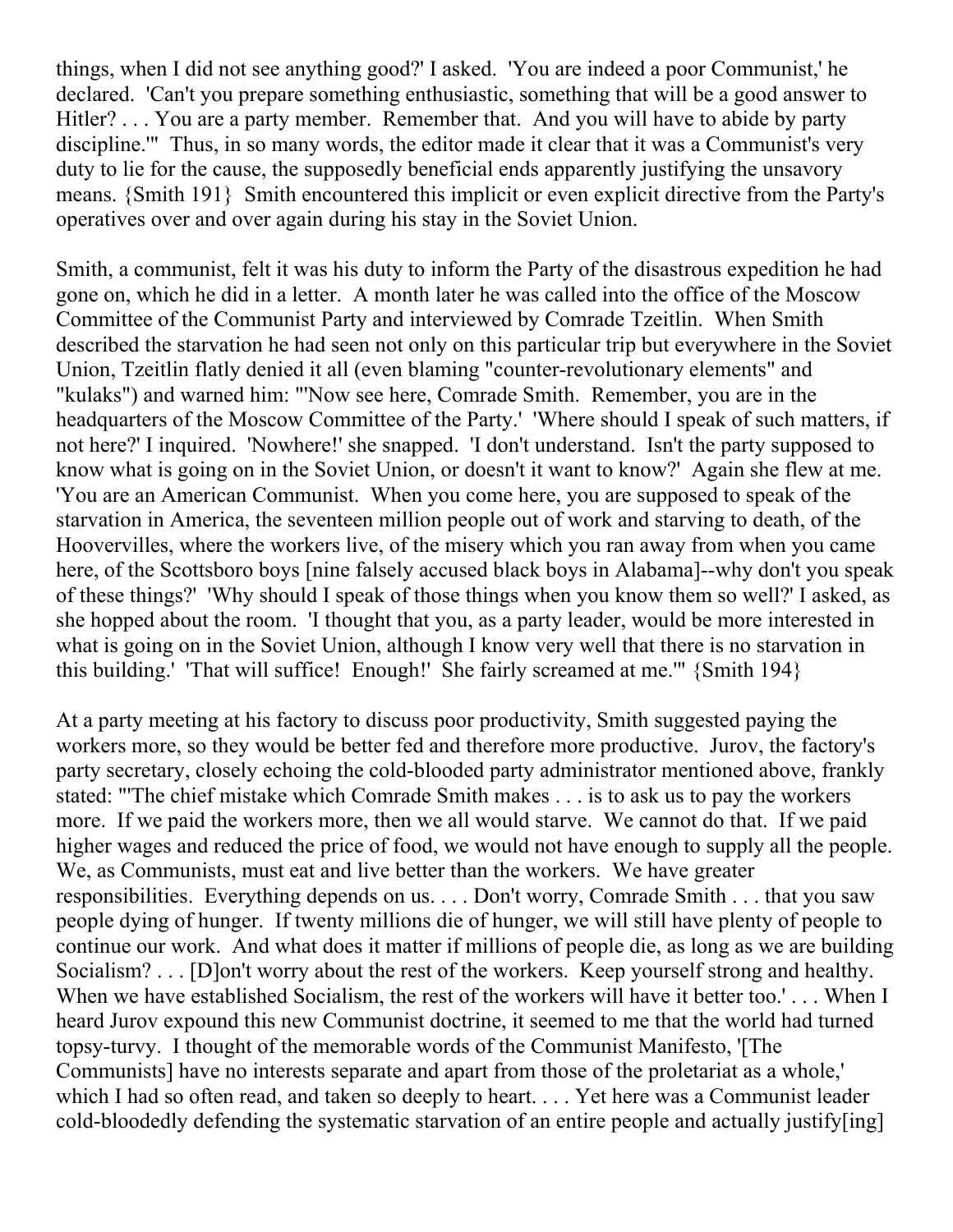the wiping out of millions. . . . Was it not all a tragic fable meant only to fasten the yoke of a cruel, self-seeking bureaucracy upon the Russian people." {Smith 204-6}

Similarly, at another factory party meeting, where again Smith suggested that Party members should give up their privileges and live like the common Russian workers, another official said, "How can we give up our privileges when we are worth more to the Soviet Union than the rest of the people?" {Smith 277}

It is clear from a number of instances described in Smith's book and in the other accounts that the ruling Communist Party was a kind of intellectual aristocracy: a set of idealists, often quite young, who truly thought that they knew better than everyone else--certainly better than the dumb workers and peasants, especially the latter--what was right for the country. While visiting a sovkhoz, Smith (unlike his colleagues) took the initiative to actually talk to one of the peasants to find out what was really going on. The peasant explained: "[We] are dissatisfied with the way things are run. You see those buildings over there? The officials live there. They live well. They live much better than we do, but they do not know how to manage the farm. They are ruining everything. For instance, there is the agronom, a little slip of a girl, no more than eighteen or twenty years of age, with her lipstick and fancy dresses, a chit just out of school, what does she know about the land? Where linseed should be planted, she tells us to plant potatoes, where cabbage should be planted, she wants wheat and rye. When we tell her it is wrong, she says that we don't know anything, that we have no education and that we must do what we are told. Can you blame the peasants for feeling disgusted and disheartened? Look here how the grass is rotting under our feet, while the cattle are starving. If you have time, you must come with me. I will show you our tractors which we got only last year. They are new. Yet they are rusting in the fields. When the time comes for plowing, they will start repairing them. By the time some of the tractors are in working condition the plowing season will be over. If a peasant should say anything, if he should complain about the management, the [secret police] takes him away, and he disappears forever." {Smith 89}

Smith's wife, Maria (co-author of the book), relates the story of a young woman named Sonia whom she met at a sanatorium. Sonia described her experience after being assigned to work on a state farm with other Communist youngsters. "I was a nurse and a party member. One day I was notified by the party, that I must go out as a propagandist to a sovkhoz near by. I had no idea what my duties were to be. I knew nothing about farming. When I asked for further information, I was told that I would receive full instructions at the sovkhoz. . . . The group assigned to work at the sovkhoz . . . [consisted of] two hundred komsomols, girls and boys ranging in age from seventeen to twenty-two. They were headed by a leader, a young man of about twenty-four, with absolutely no agricultural training. The group was supposed to receive training in handling tractors. This training was being intrusted to me and to the Komsomol leader. This Komsomol leader was a typical propagandist, a smooth talker, a man who had no interest in or sympathy for the workers. He told me that he would only stay for a day or so, that he was departing for another sovkhoz and that he was leaving me in charge. I appealed to him: 'What will I do with these young people? What shall I teach them?' 'Oh, teach them about the achievements of the other sovkhozes. Teach them to work enthusiastically to carry out the Five